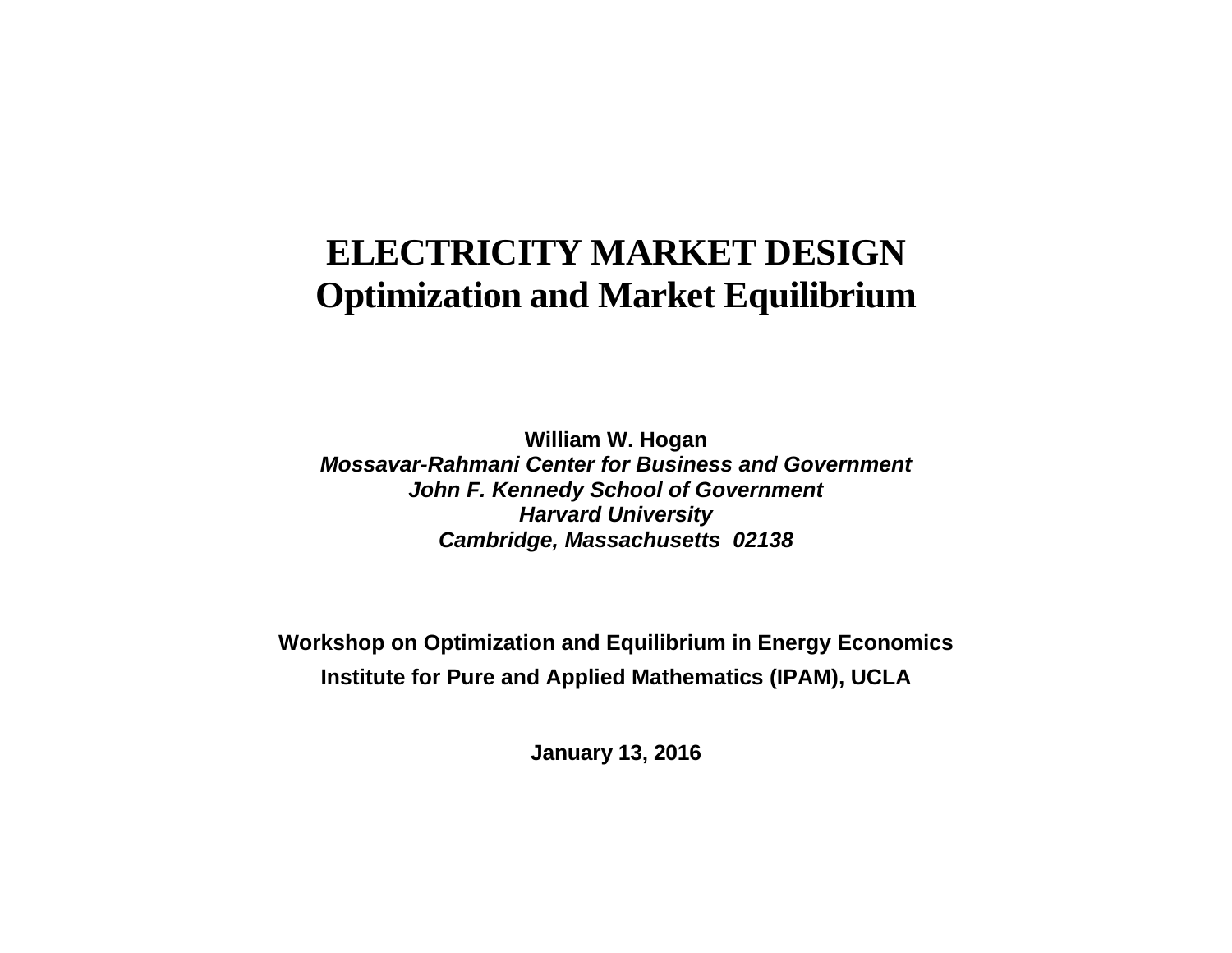## **ELECTRICITY MARKET ELECTRICITY MARKET**

**The economic dispatch formulation stands at the core of electricity market design and implementation. Under certain conditions, the dispatch solution is a market equilibrium.** 

### **Deterministic**

- <sup>o</sup> Real-time spot market for physical dispatch and balancing settlements.
- <sup>o</sup> Day-ahead dispatch and scheduling.

### **Continuous convex economic dispatch**

- <sup>o</sup> Electric power systems are almost convex, and use convex approximations for dispatch. (Lavaei & Low, 2012),
- <sup>o</sup> System marginal costs provide locational, market-clearing, linear prices. (Schweppe, Caramanis, Tabors, & Bohn, 1988)
- <sup>o</sup> Linear prices support the economic dispatch.
- <sup>o</sup> Locational prices provide foundation for financial transmission right (FTRs).

### **Security conditions**

- <sup>o</sup> Contingency constraints.
- <sup>o</sup> Operating reserves.

### **Competitive assumption for market design**

- <sup>o</sup> Price-taking behavior by market participants.
- <sup>o</sup> Bid-based, security constrained, economic dispatch.
- o Market power mitigation with consistent offer caps.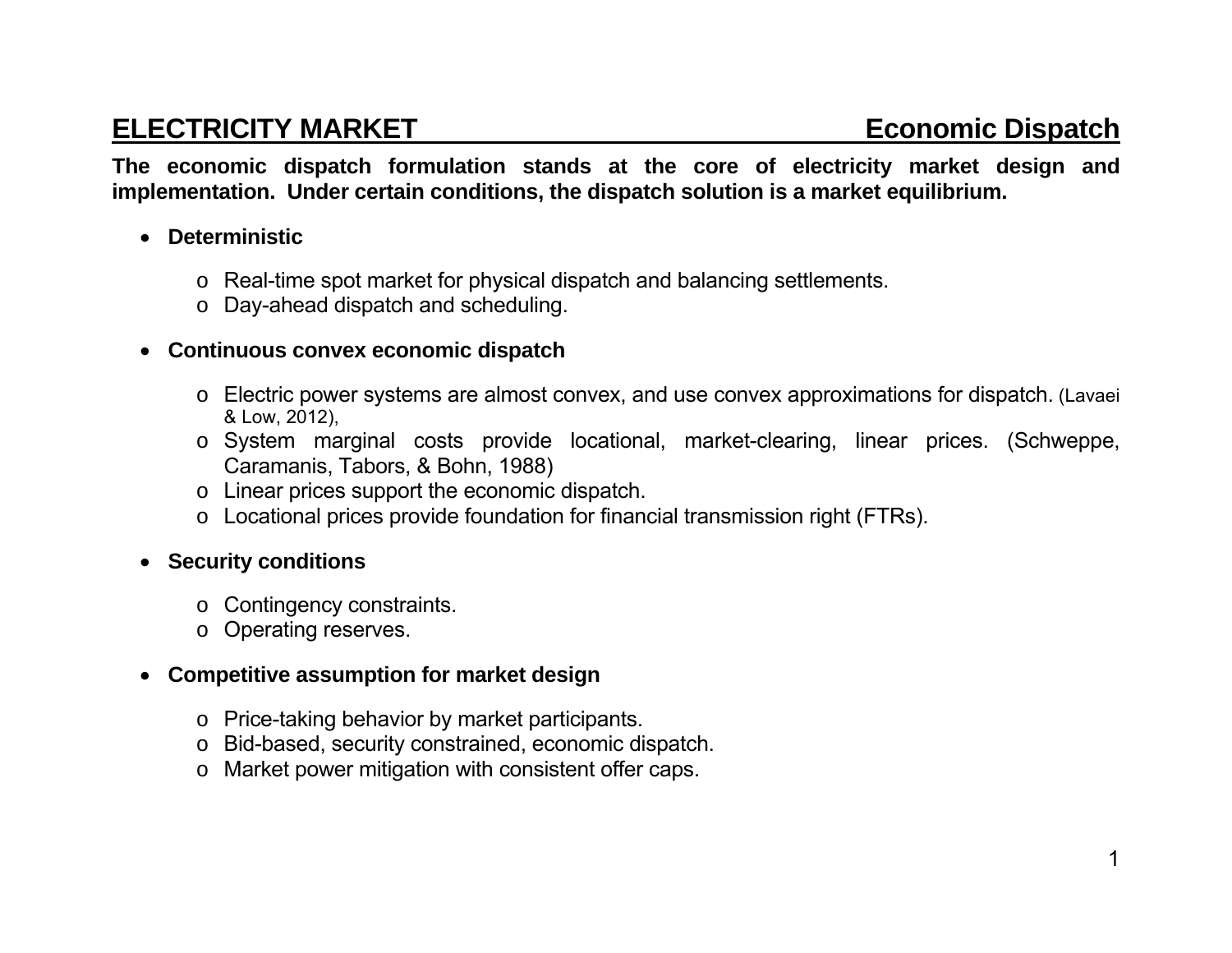## **ELECTRICITY MARKET** ECONOMIC Dispatch

**The economic dispatch formulation applies bid-based supply and demand to produce a benefitcost description. The economic dispatch maximizes the net benefits. For well-behaved supply offers and demand bids, this welfare maximizing economic dispatch is also a price taking, competitive market equilibrium.** 

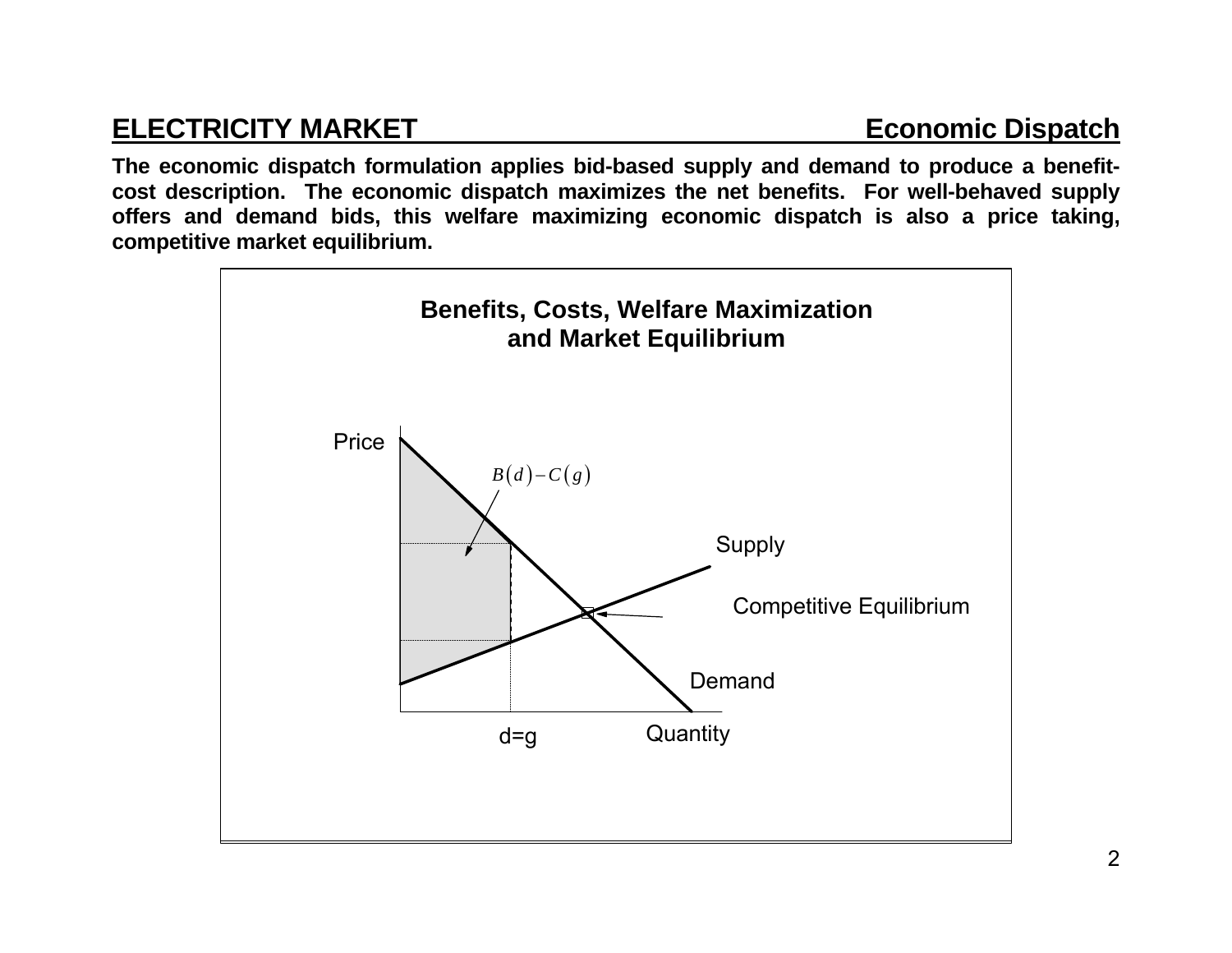## **ELECTRICITY MARKET** ELECTRICITY MARKET

**The basic security-constrained, economic dispatch formulation provides the foundation and the framework for real-time and day-ahead electricity spot market pricing.** (Hogan, 1992)(Hogan, 2002)

Let  $\mathit{Benefits}(d)$  define the benefits of bid-in load  $(d)$  and  $\mathit{Costs}(g)$  the cost of generation  $(g)$  offers. Incorporate other relevant variables such as unit commitment decisions in the control variables in *u* . The net load at each location is defined as the vector  $y = d-g$  . Aggregate losses are  $L(y, u)$ . Finally the transmission constraints appear in the vector function  $K(y,u)$ . With these definitions, we treat the underlying security-constrained economic dispatch problem as

$$
\begin{aligned}\nMax & \underset{d \in D, g \in G, u \in U}{\text{Benefits}} \left(d\right) - \text{Costs}\left(g\right) \\
s.t. & \quad d - g = y, \\
& \quad L\left(y, u\right) + t^t y = 0, \\
& K\left(y, u\right) \le 0.\n\end{aligned}
$$

This is a complicated problem with a large number of variables and constraints. With thousands of locations and thousands of transmission lines, the complete statement of the problem can run into millions of variables and millions of constraints. Fortunately, system operators are familiar with this model and have workable methods using a blend of optimization tools and operator judgment to approximate an economic dispatch solution.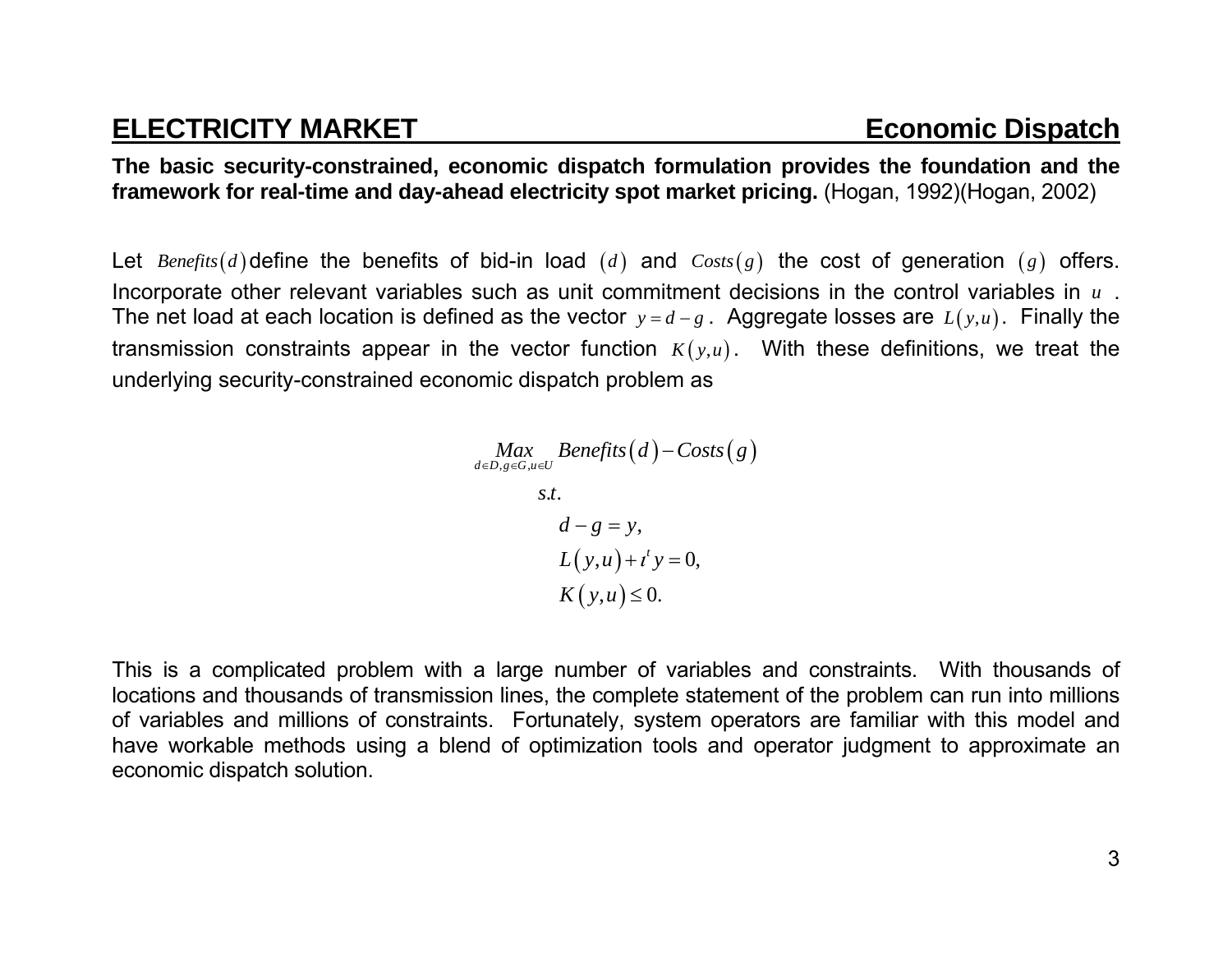## **ELECTRICITY MARKET A Consistent Framework**

**The example of successful central coordination, CRT, Regional Transmission Organization (RTO) Millennium Order (Order 2000) Standard Market Design (SMD) Notice of Proposed Rulemaking (NOPR), "Successful Market Design" provides a workable market framework that is working in places like New York, PJM in the Mid-Atlantic Region, New England, the Midwest, California, SPP, and Texas. This efficient market design is under (constant) attack.**





**Poolco…OPCO…ISO…IMO…Transco…RTO… ITP…WMP…: "A rose by any other name …"** 

"Locational marginal pricing (LMP) is the electricity spot pricing model that serves as the benchmark for market design – the textbook ideal that should be the target for policy makers. A trading arrangement based on LMP takes all relevant generation and transmission costs appropriately into account and hence supports optimal investments." (International Energy Agency, 2007)

### **This is the only model that can meet the tests of open access and non-discrimination.**

Anything that upsets this design will unravel the wholesale electricity market. The basic economic dispatch model accommodates the green energy agenda, as in the expanding California-Pacificorp Energy Imbalance Market (EIM).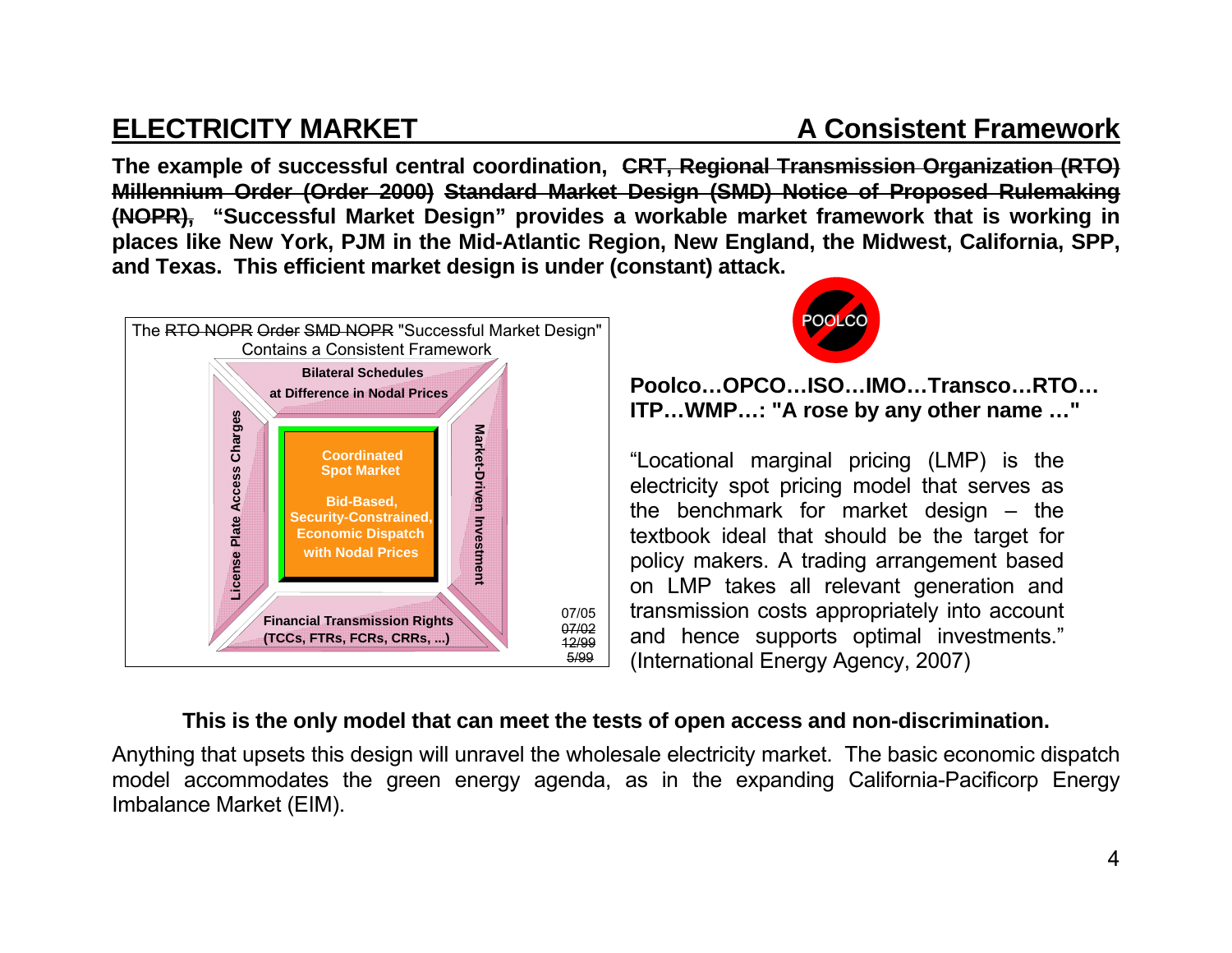**All energy delivery takes place in the real-time market. Market participants will anticipate and make forward decisions based on expectations about real-time prices.** 

- **Real-Time Prices:** In a market where participants have discretion, the most important prices are those in real-time. "Despite the fact that quantities traded in the balancing markets are generally small, the prevailing balancing prices, or real-time prices, may have a strong impact on prices in the wholesale electricity markets. ... No generator would want to sell on the wholesale market at a price lower than the expected real-time price, and no consumer would want to buy on the wholesale market at a price higher than the expected real-time price. As a consequence, any distortions in the real-time prices may filter through to the wholesale electricity prices." (Cervigni & Perekhodtsev, 2013)
- **Day-Ahead Prices:** Commitment decisions made day-ahead will be affected by the design of dayahead pricing rules, but the energy component of day-ahead prices will be dominated by expectations about real-time prices.
- **Forward Prices:** Forward prices will look ahead to the real-time and day-ahead markets. Although forward prices are developed in advance, the last prices in real-time will drive the system.
- **Getting the Prices Right:** The last should be first. The most important focus should be on the models for real-time prices. Only after everything that can be done has been done, would it make sense to focus on out-of-market payments and forward market rules.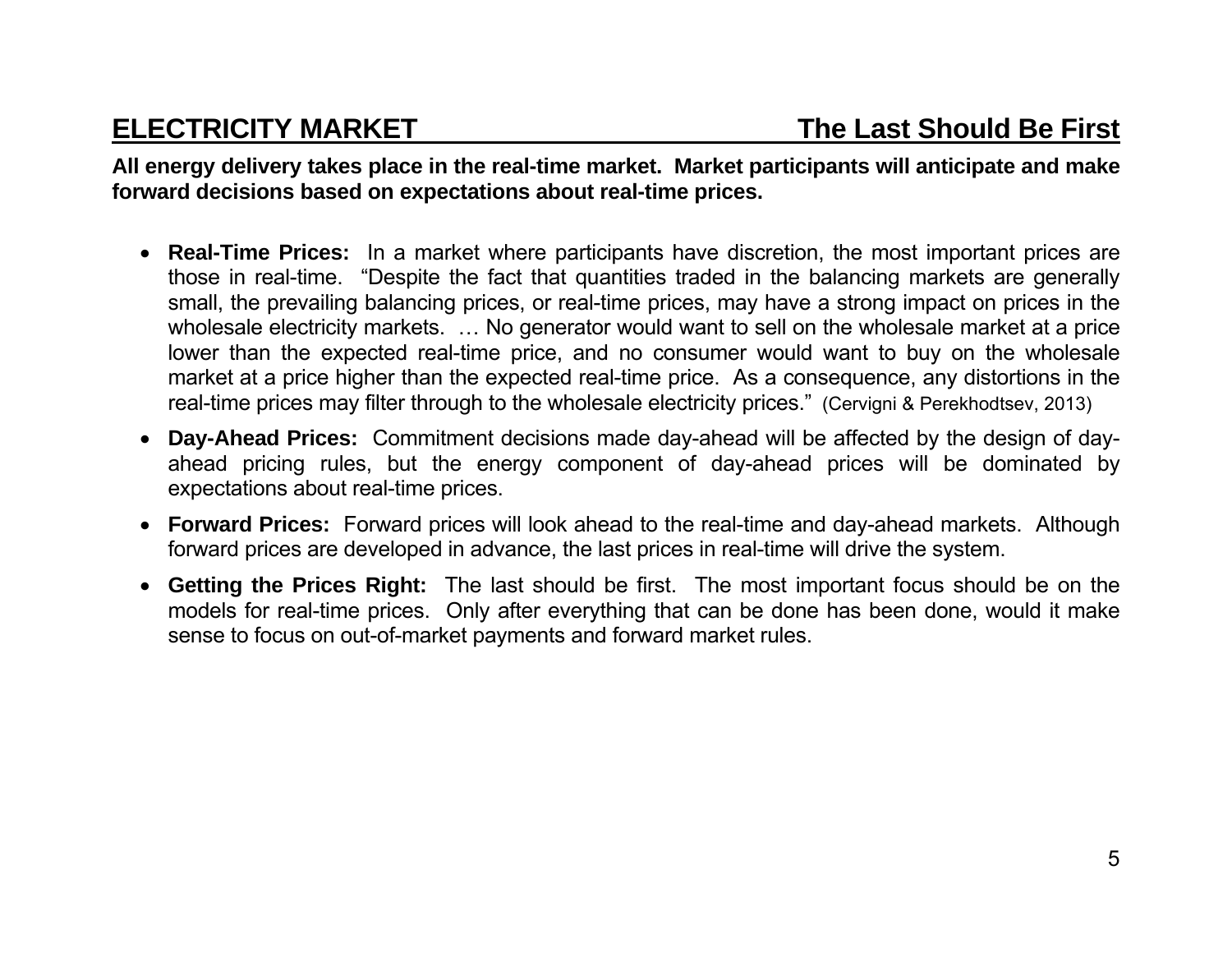## **ELECTRICITY MARKET** ECONOMIC Dispatch

**Anticipating a bid-based economic dispatch from a coordinated spot market, we formulate the benefit function for net loads as:** 

$$
B(y) = \underset{d \in D, g \in G}{Max} \text{Benefits}(d) - \text{Costs}(g)
$$
\n
$$
s.t.
$$
\n
$$
d - g = y.
$$

Under the usual convexity assumptions, the constraint multipliers for this optimization problem define a sub-gradient for this optimal value problem. For simplicity in the discussion here, we treat the sub-gradient as unique so that B is differentiable with gradient  $\nabla B$ . This gives the right intuition for the resulting prices, with the locational prices of net loads at  $p^t = \nabla B$ . The revised formulation of the economic dispatch is:

$$
Max_{y,u\in U} B(y)
$$
  
s.t.  

$$
L(y,u) + t' y = 0,
$$
  

$$
K(y,u) \le 0.
$$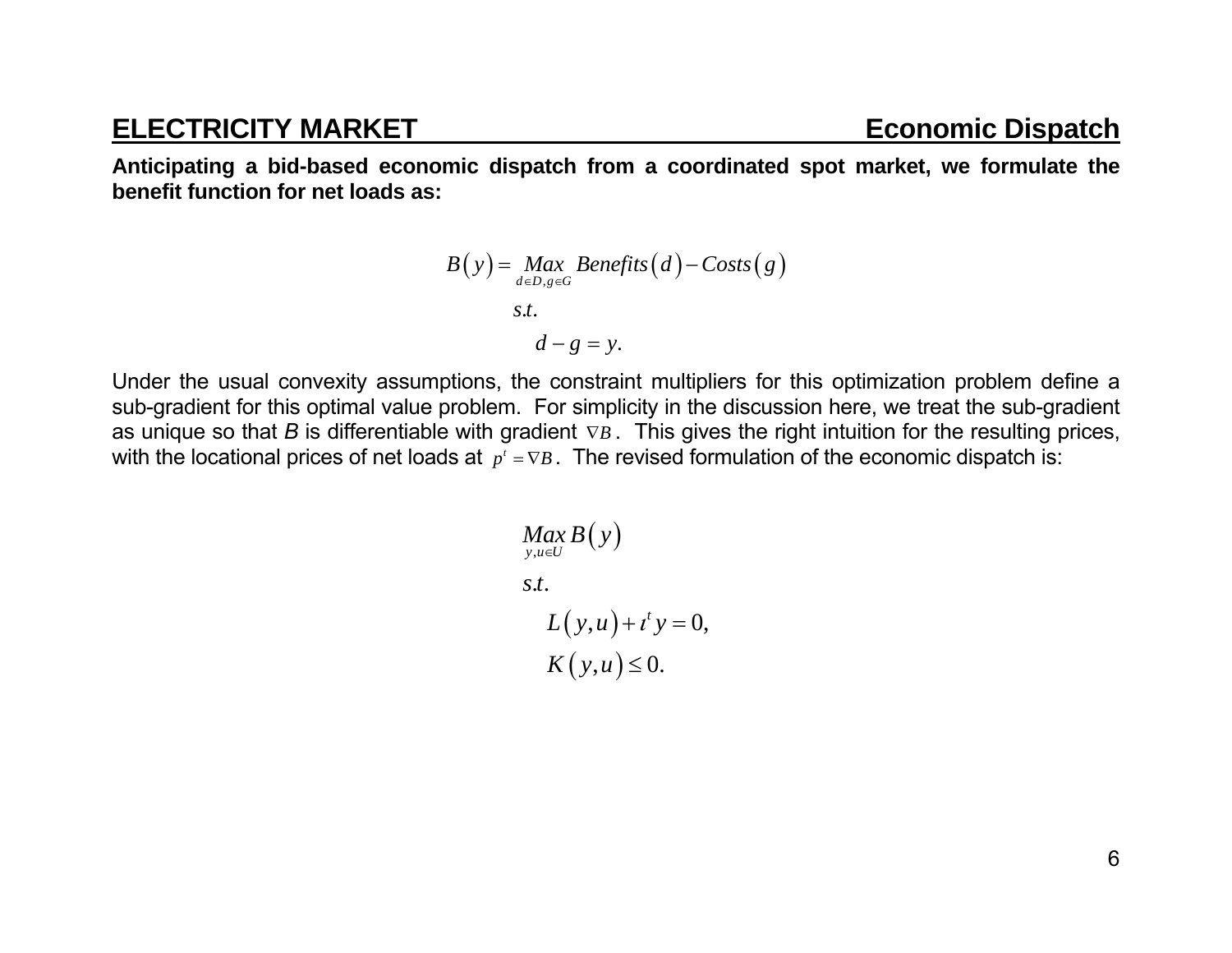## **ELECTRICITY MARKET** ECONOMIC Dispatch

**Although not true in general, assume the economic dispatch problem is well-behaved in the sense**  that when the economic dispatch problem solution  $\left( y^{\ast},u^{\ast}\right)$ satisfies the optimality conditions.

### **Optimality Conditions**

There exists 
$$
(y^*, u^*, \lambda, \eta)
$$
, such that  
\n
$$
L(y^*, u^*) + t^t y^* = 0,
$$
\n
$$
K(y^*, u^*) \le 0, \quad \eta^t K(y^*, u^*) = 0,
$$
\n
$$
\eta \ge 0, \quad u^* \in U,
$$
\n
$$
(y^*, u^*) \in \arg \max_{y, u \in U} [B(y) - \lambda (L(y, u) + t^t y) - \eta^t K(y, u)].
$$

Hence, there is no duality gap.<sup>1</sup> The Lagrange multipliers provide the "shadow prices" for the constraints. The solution for the economic dispatch problem is also a solution for the corresponding dual function for this economic dispatch problem:

$$
\underset{y,u\in U}{Max}\Big[B(y)-\lambda\big(L(y,u)+t^t y\big)-\eta^t K(y,u)\Big].
$$

 $1$  (Bertsekas, 1999), p. 427.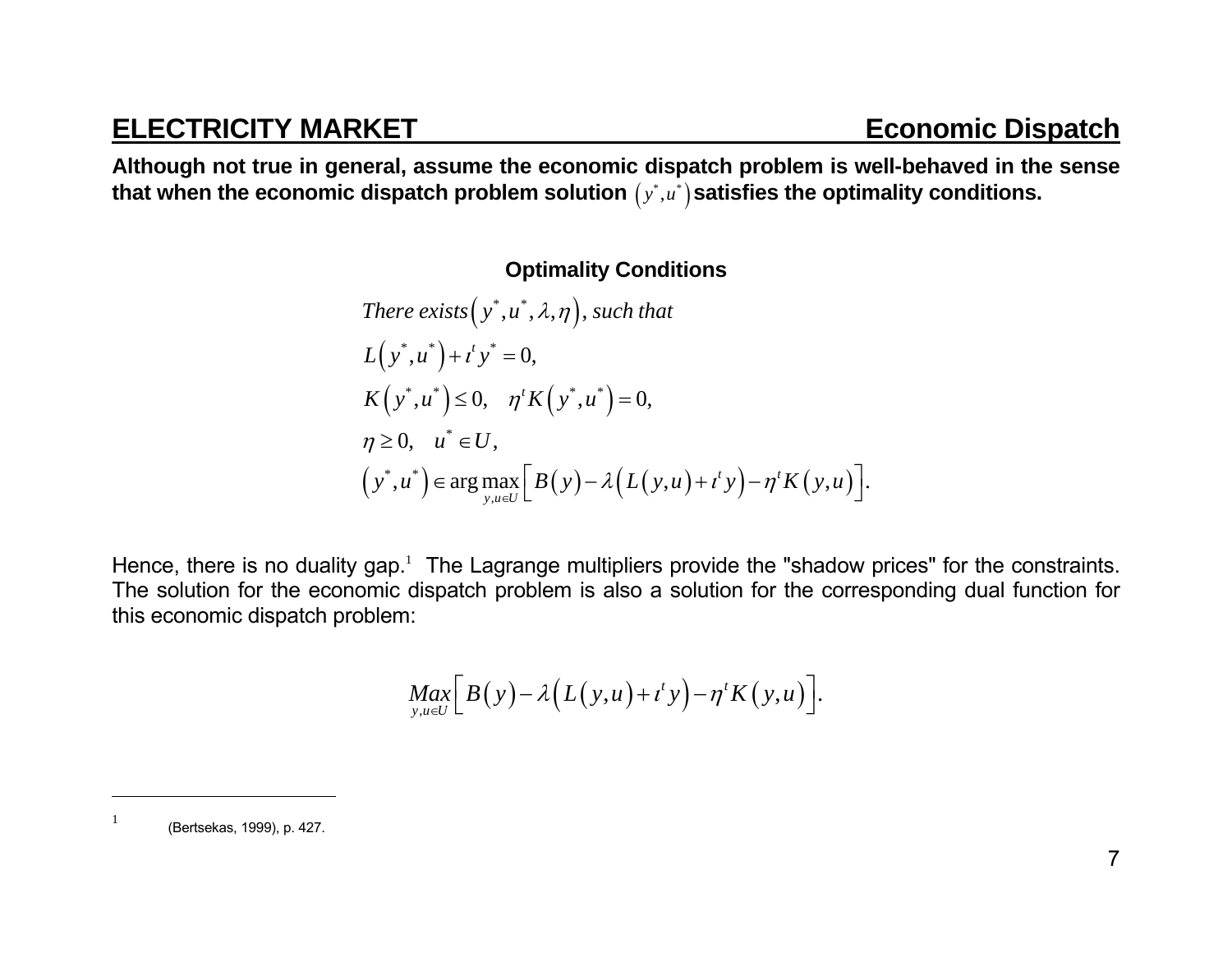### **The optimality conditions lend themselves to an interpretation of the locational prices.**

Assuming differentiability, the first order conditions for an optimum  $(y^*, u^*)$  include:

$$
\nabla B\Big(\,y^*\Big)-\lambda\Big(\nabla L_y\Big(\,y^*,u^*\Big)+t^t\Big)-\eta^t\nabla K_y\Big(\,y^*,u^*\Big)=0.
$$

Hence, we have the locational prices as

$$
p^t = \nabla B\left(y^*\right) = \lambda t^t + \lambda \nabla L_y\left(y^*, u^*\right) + \eta^t \nabla K_y\left(y^*, u^*\right).
$$

The locational prices have the usual interpretation as the price of power at the swing bus

 $p_G = \lambda$ ,

the marginal cost of losses

$$
p_L = \lambda \nabla L_{y} (y^*, u^*),
$$

and the marginal cost of congestion

$$
p_C = \eta^t \nabla K_y \left( y^*, u^* \right).
$$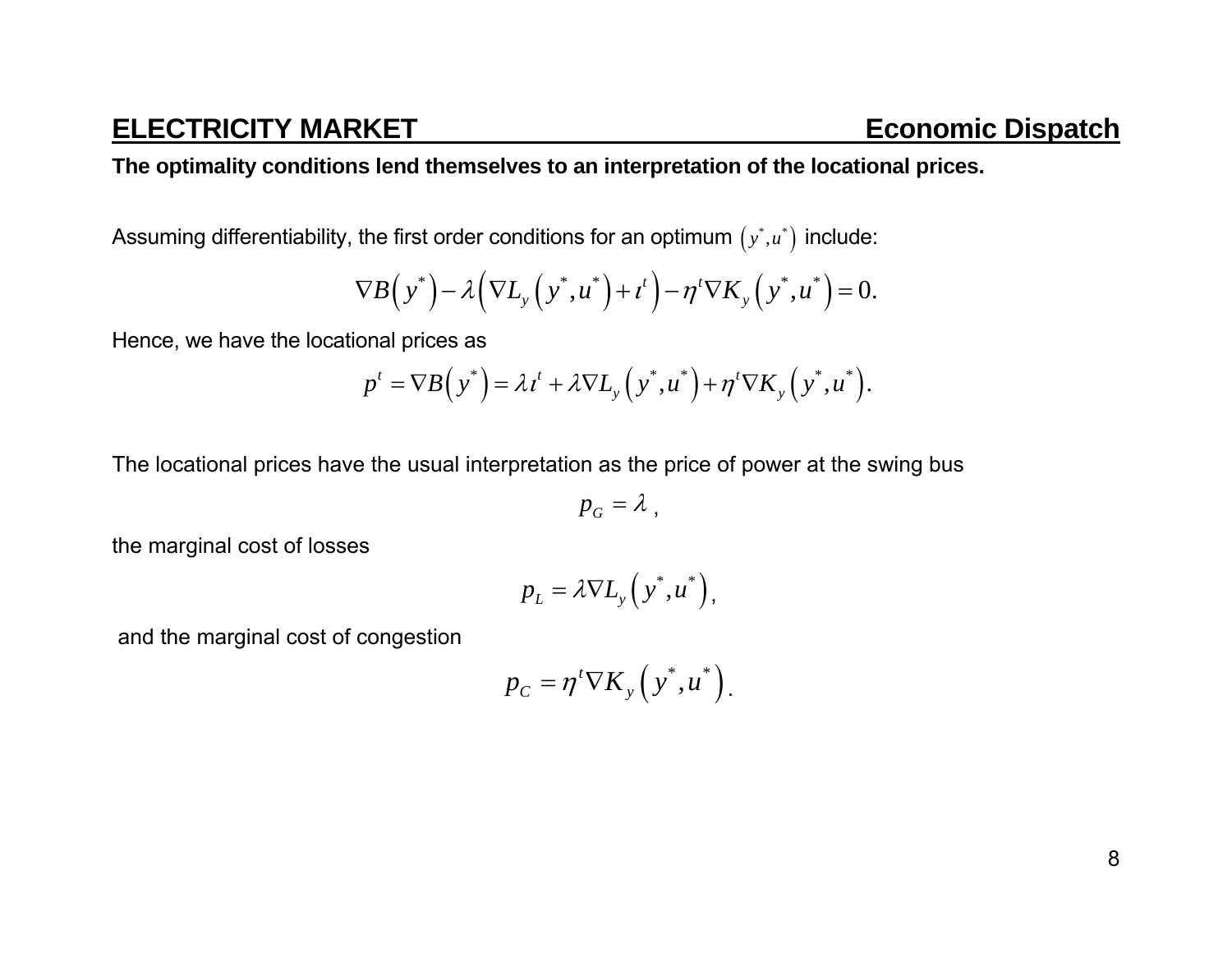## **ELECTRICITY MARKET MARKET** Market Equilibrium

**The market equilibrium interpretation of the economic dispatch is an important component of electricity market design.** (Mas-Colell, Whinston, & Green, 1995) (Hogan, 2002) (Smeers, 2003)(Wang et al., 2012)

Assume that each market participant has an associated benefit function for electricity defined as  $B_i(y_i)$ , which is concave and continuously differentiable. In FERC terminology, the market participants are the transmission service customers. The customers' benefit functions can arise from a mixture of load or demand benefits and generation or supply costs. In this framework, the producing sector is the electricity transmission provider. The system operator receives and delivers power, coordinates a spot market, and provides transmission service across locations.

The competitive market equilibrium applied here is based on the conventional partial equilibrium framework that stands behind the typical supply and demand curve analysis. The market consists of the supply and demand of electric energy and transmission service plus an aggregate or numeraire "good" that represents the rest of the economy. Each customer is assumed to have an initial endowment  $\tilde{w}_i$  of the numeraire good. In addition, each customer has an ownership share *si* in the profits " " of the electricity transmission provider, with  $\sum s_i = 1$ . *i*

 An assumption of the competitive model is that all customers are price takers. Hence, given market prices, *p*, customers choose the level of consumption of the aggregate good, *ci*, and electric energy including the use of the transmission system according to the individual optimization problem maximizing benefits subject to an income constraint:

$$
Max_{y_i, c_i} B_i(y_i) + c_i
$$
  
s.t.  

$$
p^t y_i + c_i \leq \tilde{w}_i + s_i \Pi
$$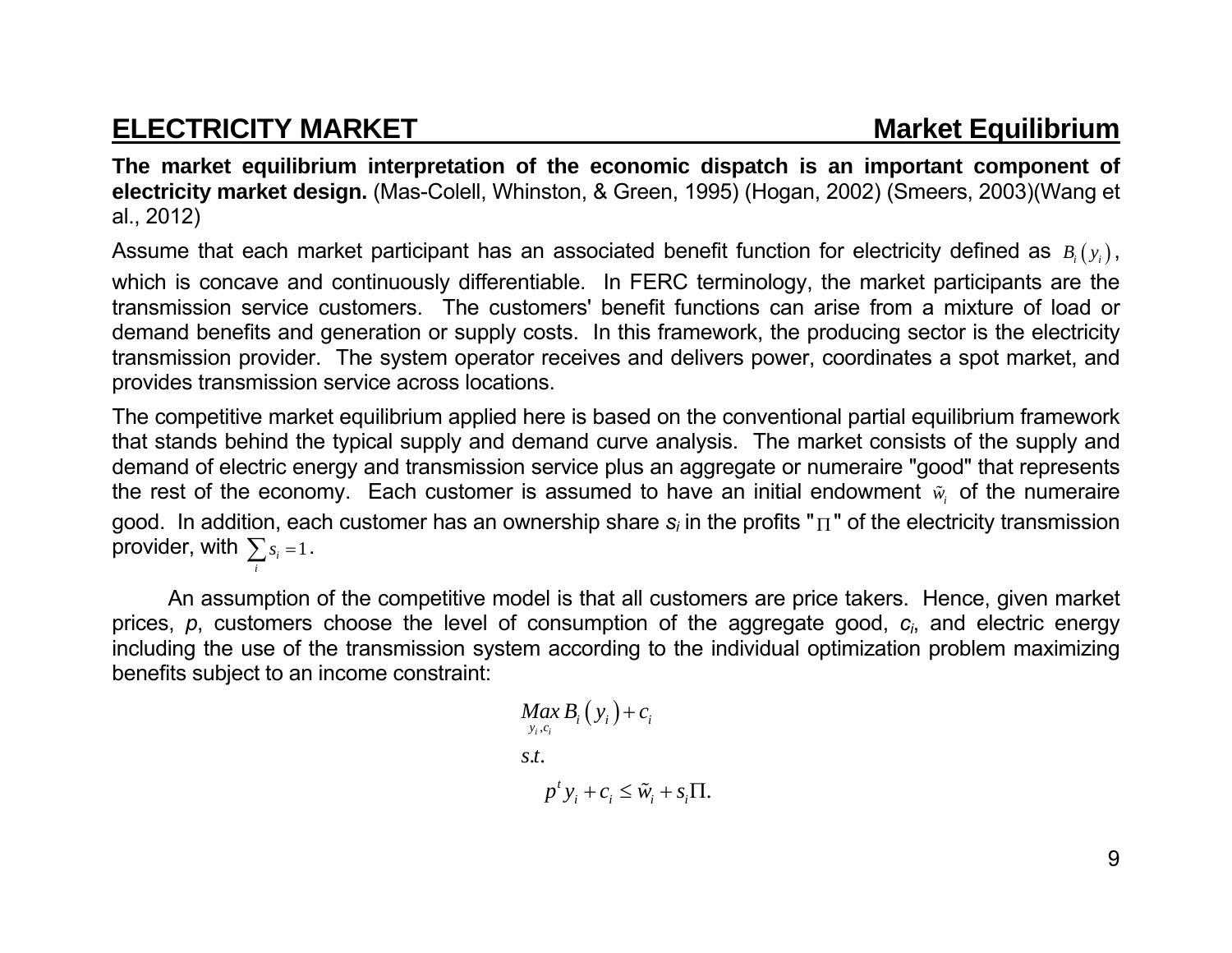## **ELECTRICITY MARKET MARKET** Market Equilibrium

### **The market equilibrium interpretation separates transmission service from generation and load.**

In this simple partial equilibrium model of the economy, there is only one producing entity, which is the system operator providing transmission service. Under the competitive market assumption, the producer is constrained to operate as a price taker who chooses inputs and outputs ( *yi*) that are feasible and that maximize profits. The profits amount to  $\Pi$  =  $p$ <sup>,</sup>  $\sum y_i$  . Hence, the transmission system operator's problem is: *i*

$$
\begin{aligned}\n\max_{\substack{y,u \in U \\ y_i}} \quad p^t y \\
\text{s.t.} \\
y &= \sum_i y_i, \\
L(y,u) + t^t y &= 0, \\
K(y,u) &\leq 0.\n\end{aligned}
$$

Given the initial endowment of goods  $\tilde{w}_i$ , and the ownership shares  $\mathbf{s}_i$ , a competitive market equilibrium is defined as a vector of prices,  $p$ , profits,  $\Pi$ , controls,  $u$  , and a set of net loads,  $y_i$ , for all *i*, that simultaneously solves the transmission providers problem and the benefit maximization for the transmission service customers.

In this sense, the linear locational marginal prices *<sup>p</sup>* are said to "support" the solution. Under the optimality conditions assumed, the market equilibrium would satisfy the same local first-order necessary conditions as an optimal solution to the economic dispatch.

$$
p^t = \nabla B\left(y^*\right) = \lambda t^t + \lambda \nabla L_y\left(y^*, u^*\right) + \eta^t \nabla K_y\left(y^*, u^*\right).
$$

The prices are used for real-time settlements.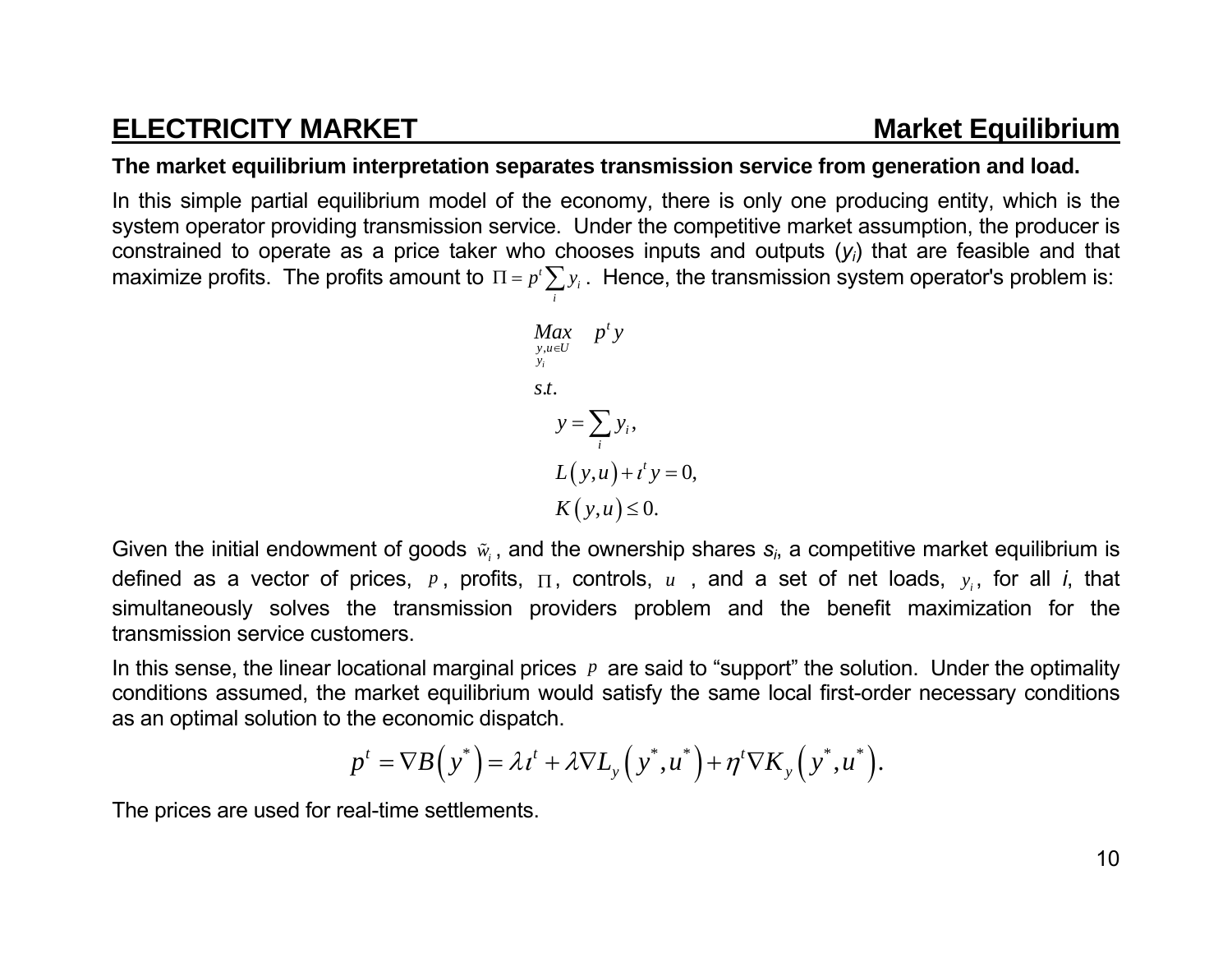## **ELECTRICITY MARKET ELECTRICITY MARKET**

**Before electricity restructuring, the economic dispatch formulation was familiar and commonly reported as standard practice. The big electricity market reform was to use the associated prices for market settlements.** 

- **Before: Power pool systems within and across vertically integrated utilities** 
	- <sup>o</sup> Cost-based, security-constrained, economic dispatch.
	- <sup>o</sup> Split-savings methodologies for sharing the surplus.
	- <sup>o</sup> Contract path methodologies for scheduling trading.
- **After: "Organized markets" under Regional Transmission Organizations** 
	- <sup>o</sup> Bid-based, security-constrained, economic dispatch.
	- <sup>o</sup> Locational prices that support the economic dispatch.
	- o Point-to-point scheduling and financial transmission rights.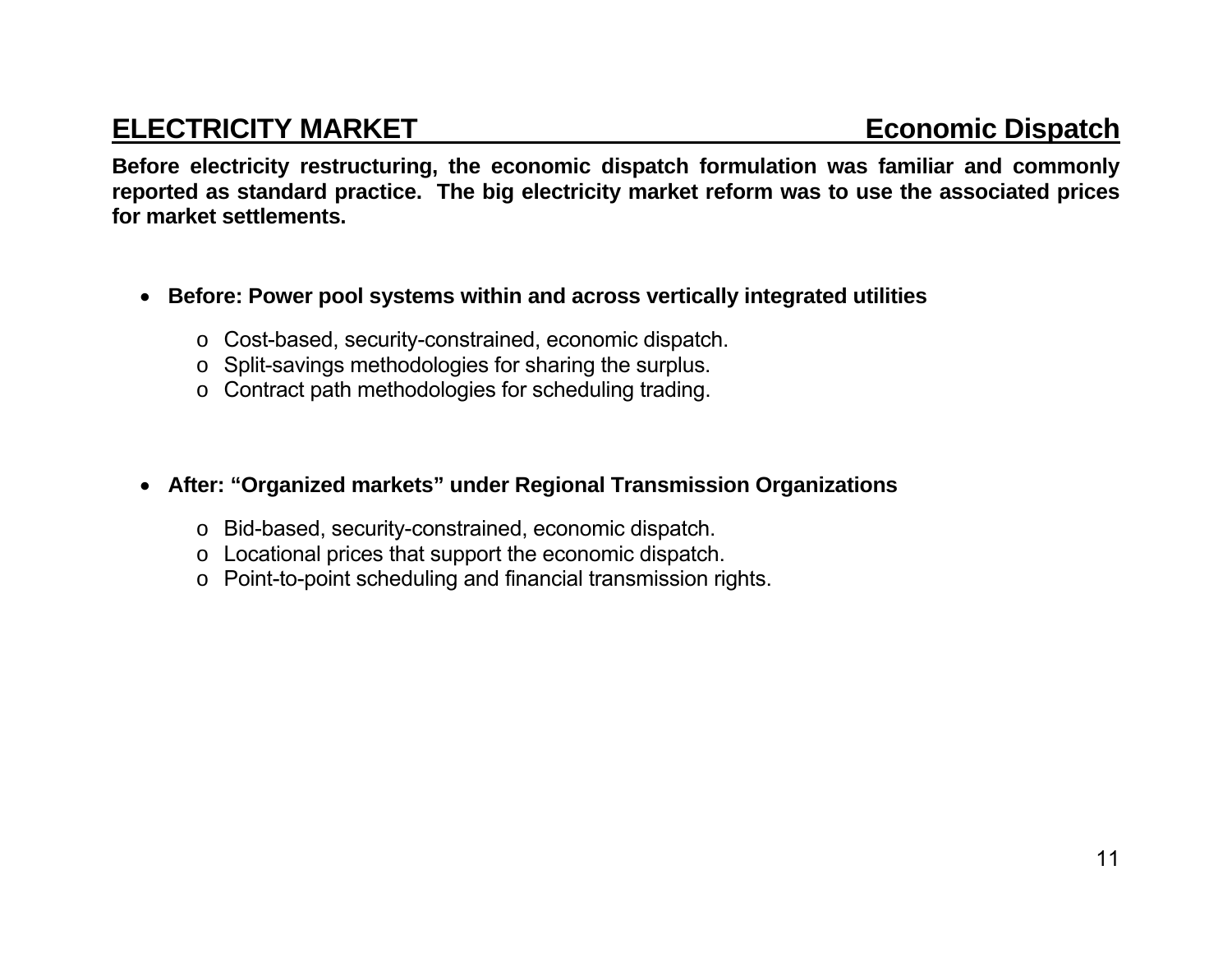**The "split-savings" methodology played a major role in individual energy trading and in the traditional power pools. The focus was on allocating the economic rents, not on incentives.** 

The New England Power Pool (NEPOOL) calculates the savings of the actual hourly dispatch compared to each company's hypothetical individual "own load" dispatch and then distributes the savings according to a formula that NEPOOL chairman Robert Bigelow has described as "complicated enough that very few people understand it." (personal communication)

### **Split Savings**

Sellers' share of savings =  $(1-t)(1/2(v^* - c))$  (MWh sold)

Where: t = Pool overhead tax, v<sup>\*</sup> = Average Buyers' value, c = Individual Sellers' Cost

Buyers' share of savings =  $(1-t)(1/2(v - c^*))$  (MWh purchased)

Where: v = Individual Buyers' value, c\* = Average Sellers' Cost

"This multi-level pricing structure means that, at any instant, there are different prices charged or paid for energy transferred through the pool dependent on each member's costs and the use of the energy by the member. This violates the "law of single price" for open markets that states that only one price can exist in an efficient open market otherwise there will be opportunities for arbitrage. If a pool were to operate as a market with split cost pricing then a "cheap" importer could purchase electricity from the pool at a lower price than an "expensive" importer. The "cheap" importer could then re-sell the purchased electricity to the "expensive" importer outside of the pool and at a profit. In this manner the multitude of prices creates opportunities for arbitrage on transactions conducted outside of the pool's jurisdiction." (Thomson, 1995)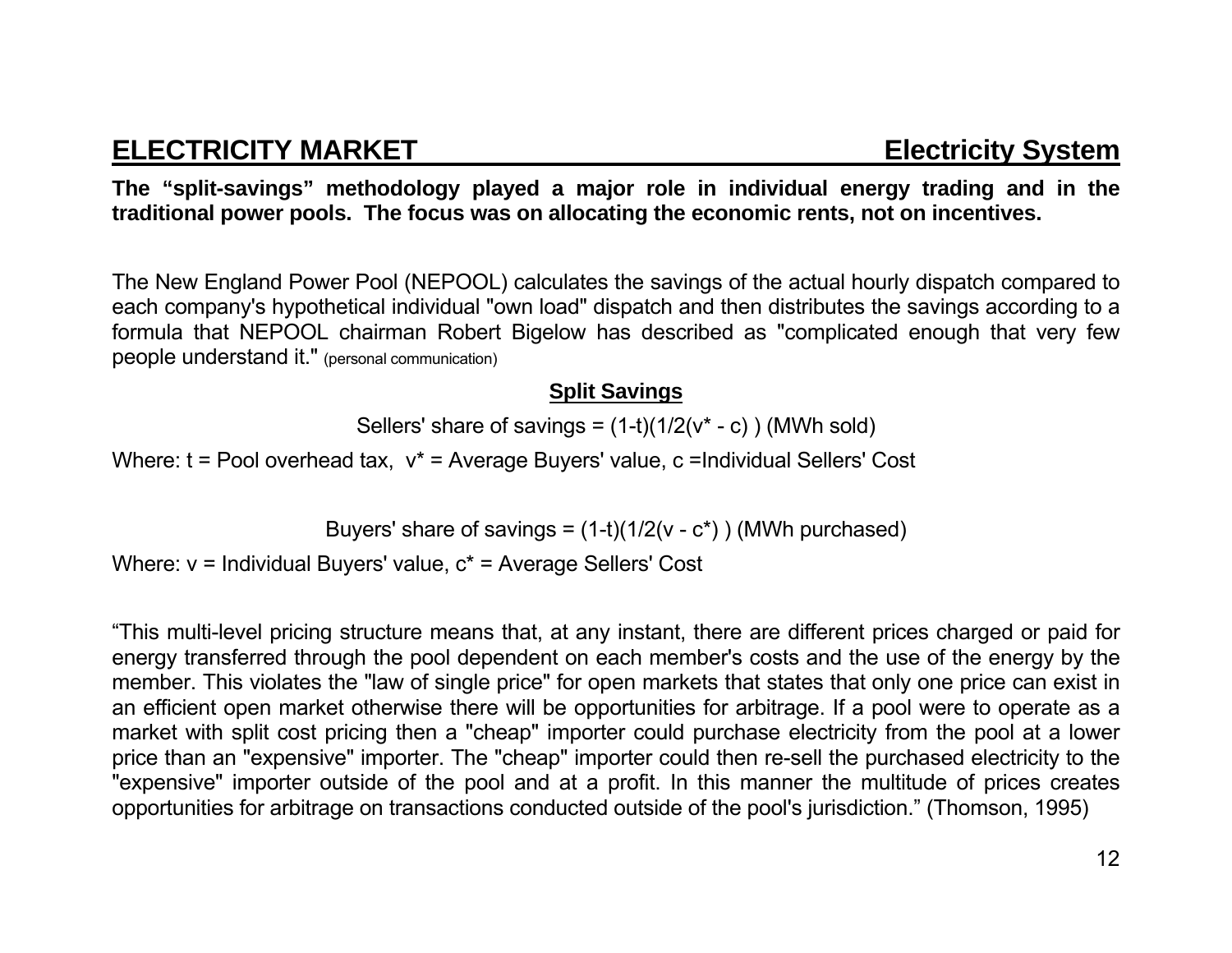## **ELECTRICITY MARKET MARKET Market Equilibrium**

### **The market equilibrium satisfies a "no arbitrage" condition.**

At equilibrium, there are no feasible trades of electric loads that would be profitable at the prices *p*. Hence, let  $y^1$  be any other feasible set of net loads, such that there is a  $u^1$  with:

$$
L(y1, u1) + tt y1 = 0,
$$
  
\n
$$
K(y1, u1) \le 0,
$$
  
\n
$$
u1 \in U.
$$

Then, assuming concavity for the benefits function, we can show:

$$
p^t\left(y^* - y^1\right) \ge 0.
$$

This no-arbitrage condition will be important as part of the analysis of revenue adequacy in Financial Transmission Right (FTR) formulations. Importantly, the condition allows for the controls to change from the optimal value  $u^*$ . This implies a great degree of flexibility in changing the dispatch while maintaining the no-arbitrage condition for market equilibrium.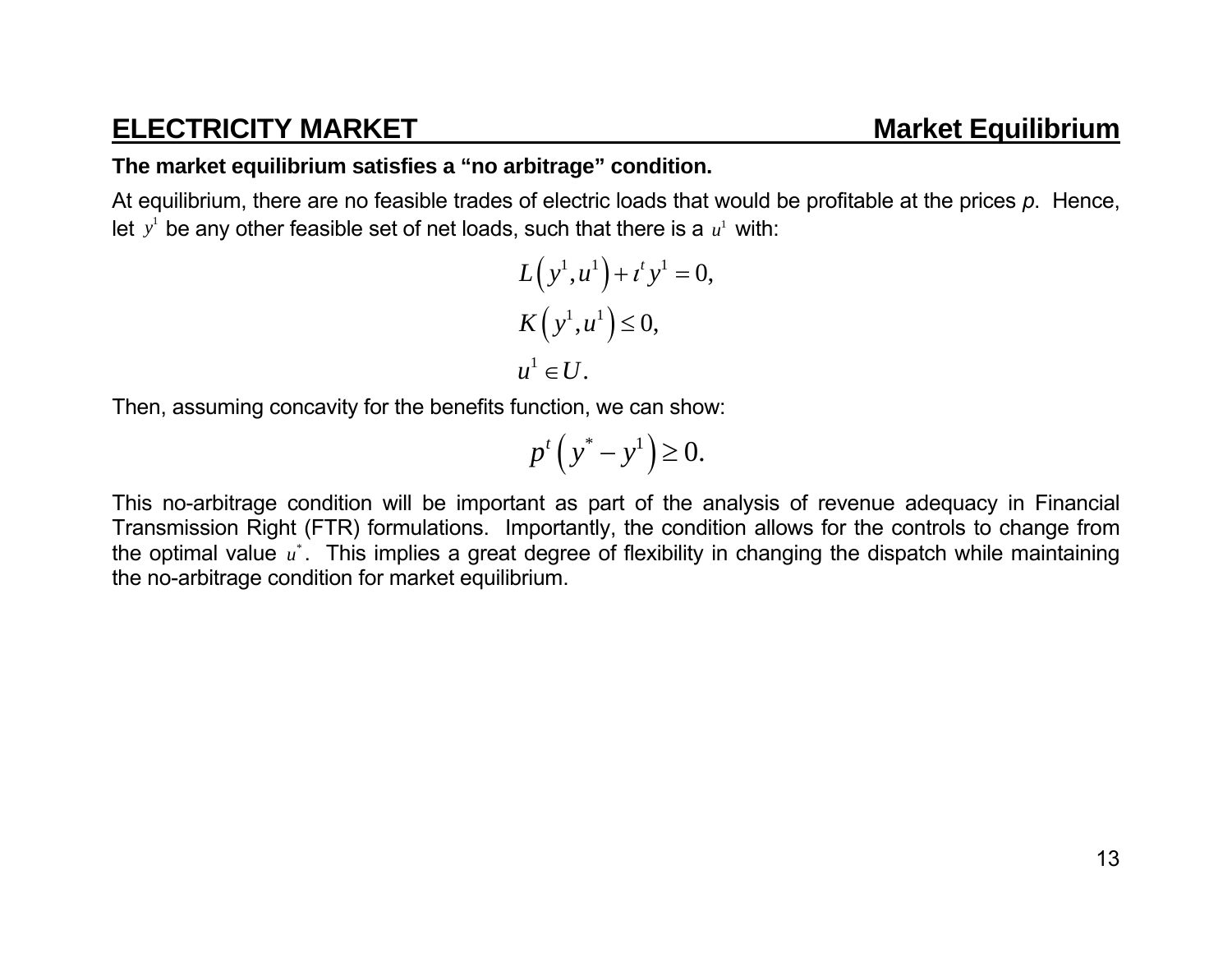## **NETWORK INTERACTIONS Locational Spot Prices**

**RTOs operate spot markets with locational prices. For example, PJM updates prices and dispatch every five minutes for over 10,000 locations. Locational spot prices for electricity exhibit substantial dynamic variability and persistent long-term average differences.** 



NEW JERSEY HUB: \$148.38 Ontario LMP (USD) WESTERN HUR: \$183.06 800.00<br>600.00<br>500.00 1,000.00<br>800.00<br>600.00 OHIO HUB: \$55.14 FASTERN HUR: \$159.48 400.00<br>300.00  $\begin{array}{c} 500.00 \\ 400.00 \\ 250.00 \\ 250.00 \\ 150.00 \\ 150.00 \\ 150.00 \\ 150.00 \\ 150.00 \\ 250.00 \\ 82.00 \\ 76.00 \\ 62.00 \\ 46.00 \\ 38.00 \\ 26.00 \\ 26.00 \\ 26.00 \\ 26.00 \\ 26.00 \\ 26.00 \\ 26.00 \\ 26.00 \\ 26.00 \\ 26.00 \\ 26.00 \\ 26.00 \\ 26.00 \\ 26.00 \\$ OMINION HUB: \$281.53  $250.00$ <br> $200.00$ <br> $150.00$ <br> $125.00$ <br> $15.00$ <br> $115.00$ <br> $90.00$ <br> $82.00$ <br> $76.00$ <br> $68.00$ <br> $62.00$ **Dakota** MICHIGAN.HUB: \$43.33 CHICAGO HUB: \$53.59 LINOIS HUR: \$41.56  $\begin{array}{c} 56.00 \\ 50.00 \\ 46.00 \\ 42.00 \\ 38.00 \\ 34.00 \\ 36.00 \\ 26.00 \\ 26.00 \\ 44.00 \\ 40.0 \\ -10.00 \\ -999.00 \end{array}$  $M$ asi INDIANA HUB: \$41.24 AEP-DAYTON HUB: \$55.02 ersev cherano. i<br>D Kansas Kentucky + CPNode  $\star$  Hub Tennessee North Carolina MISO 22-MAY-2013 11:45 POM 22-WAP-2013 12:40 (Kansas

Minnesota Hub: \$131.21/MWh. First Energy Hub: \$-1.57/MWh. March 3, 2008, 9:55am

Missouri MPS -\$71.25, Dominion Hub \$281.53. May 22, 2013, 12:40pm.

From MISO-PJM Joint and Common Market, http://www.jointandcommon.com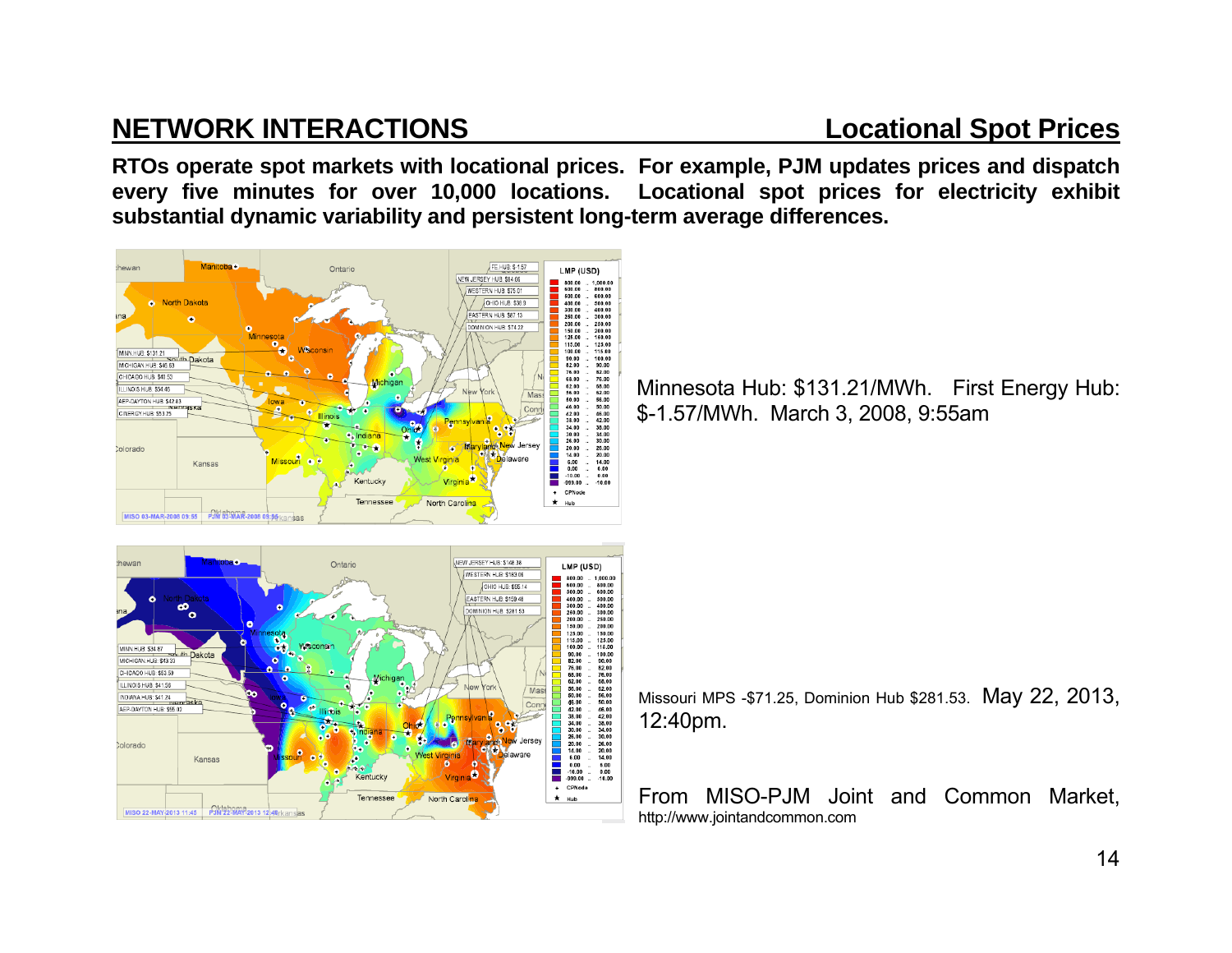**The expected value of the real-time dispatch can differ from the day-ahead dispatch.** 

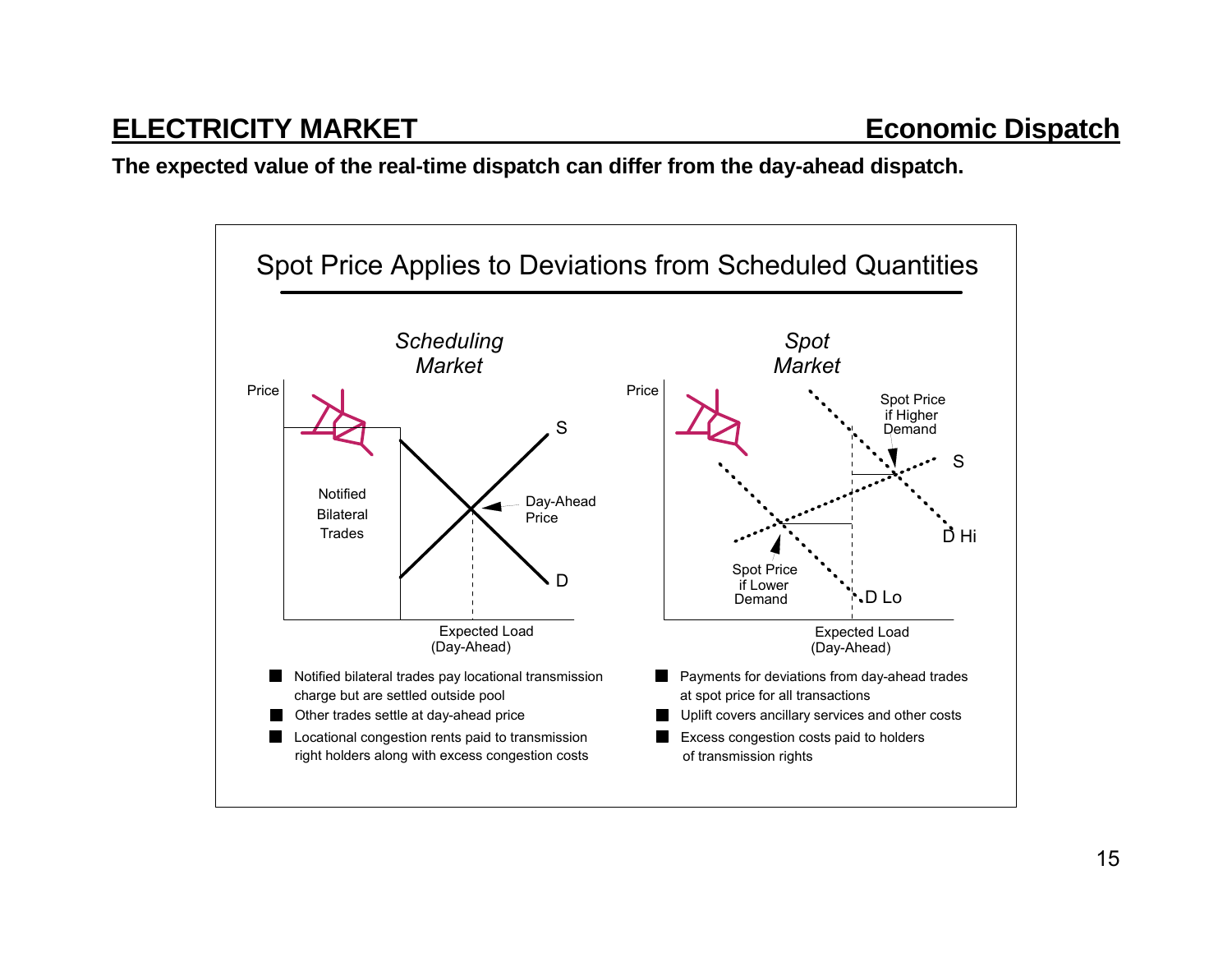**The hourly average prices capture very little of the total real-time price variation.** 



(Source: www.pjm.com) (W. Hogan, "Time-of-Use Rates and Real-Time Prices," August 23, 2014, www.whogan.com)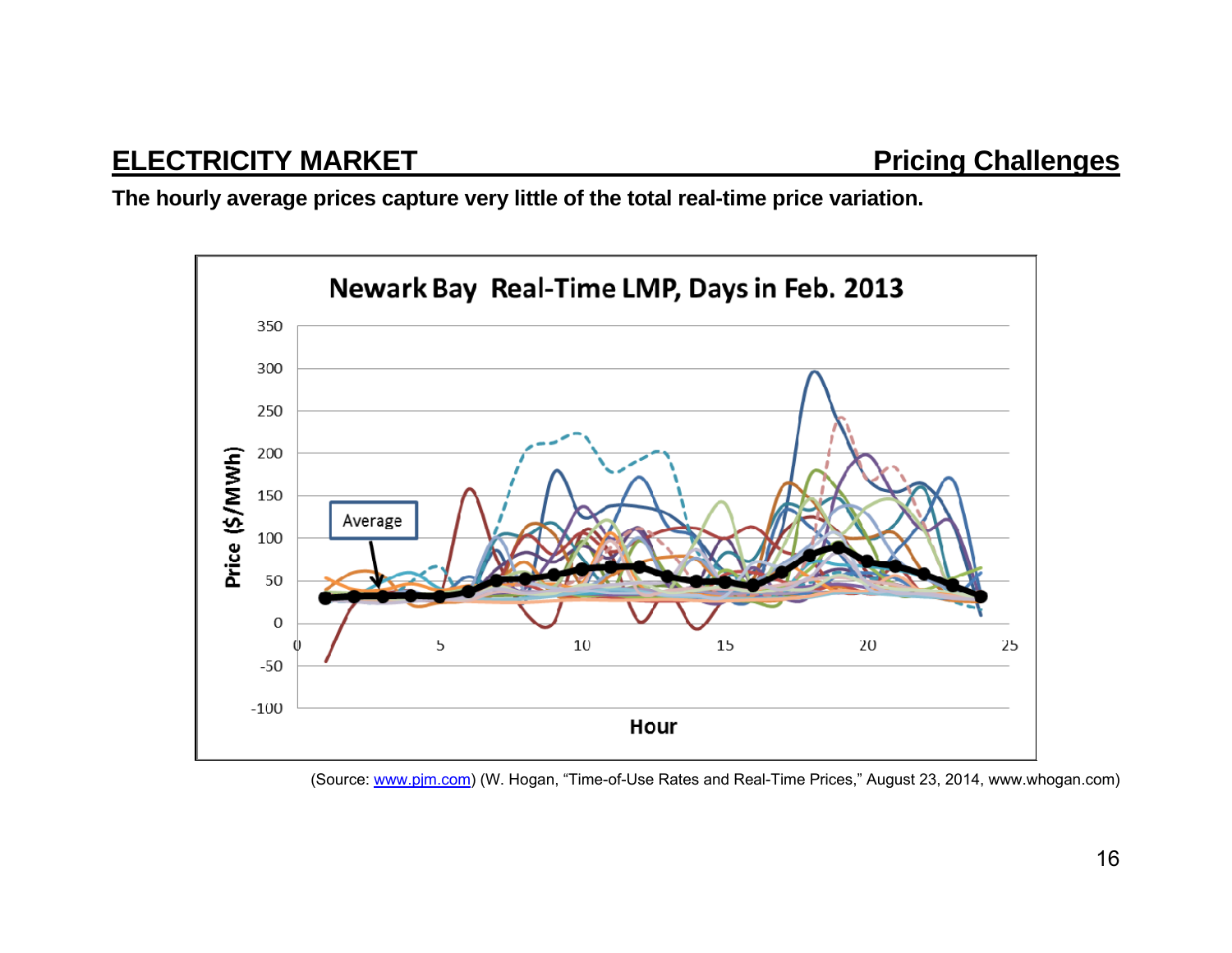**Volatile electricity prices provide an opportunity for inter-temporal price arbitrage.** 



Source: Sandesh Kataria extract of PJM 2013 hourly price data for 10,296 locations, www.pjm.com.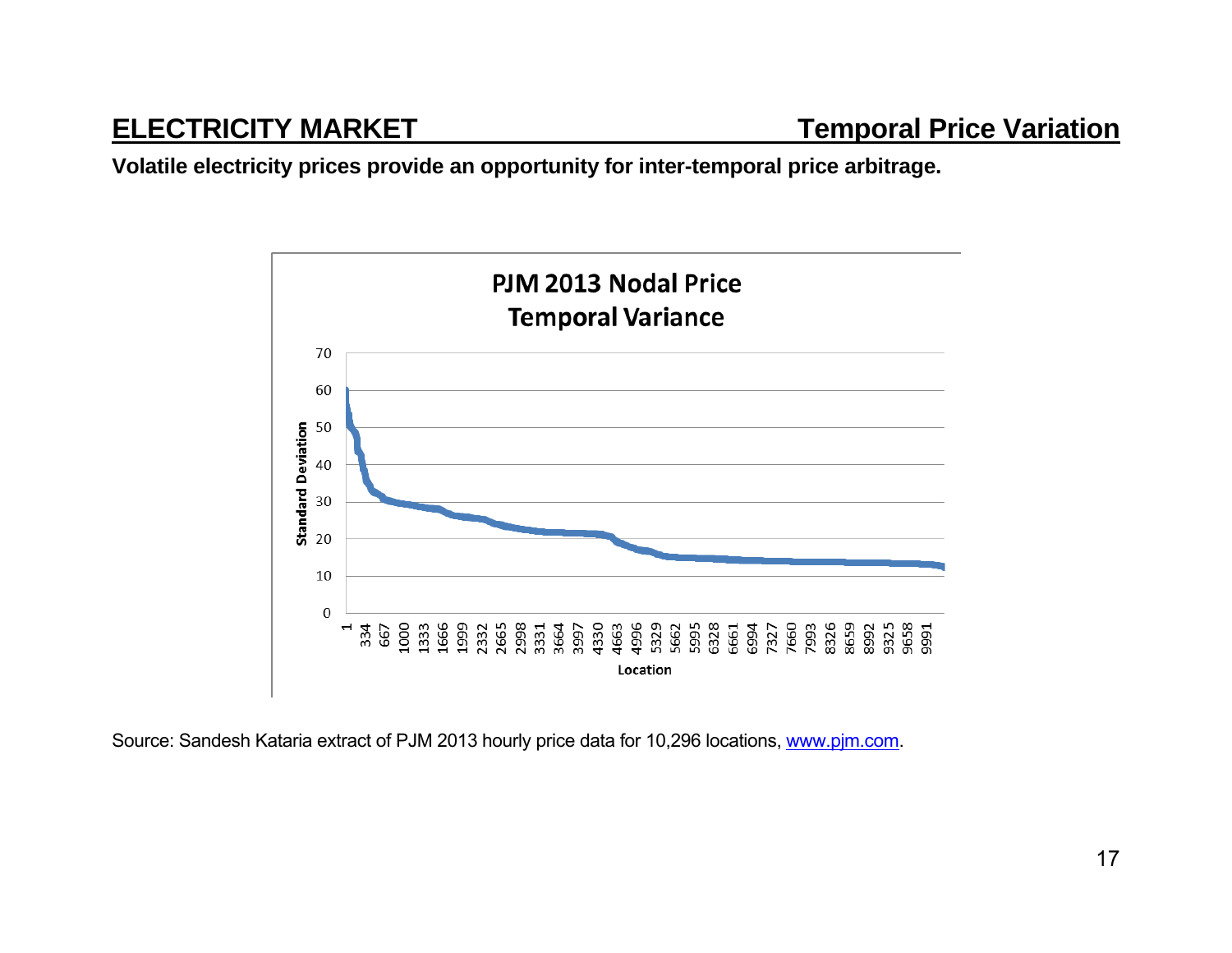## **ELECTRICITY MARKET Pricing Challenges**

**Data for the approximately 10,000 pricing points in PJM measure the degree of real-time price variance explained by hourly TOU rates set at the monthly average for each hour. Most of the price variance remains unexplained. Hence, TOU rates are not a good proxy for real-time prices.**

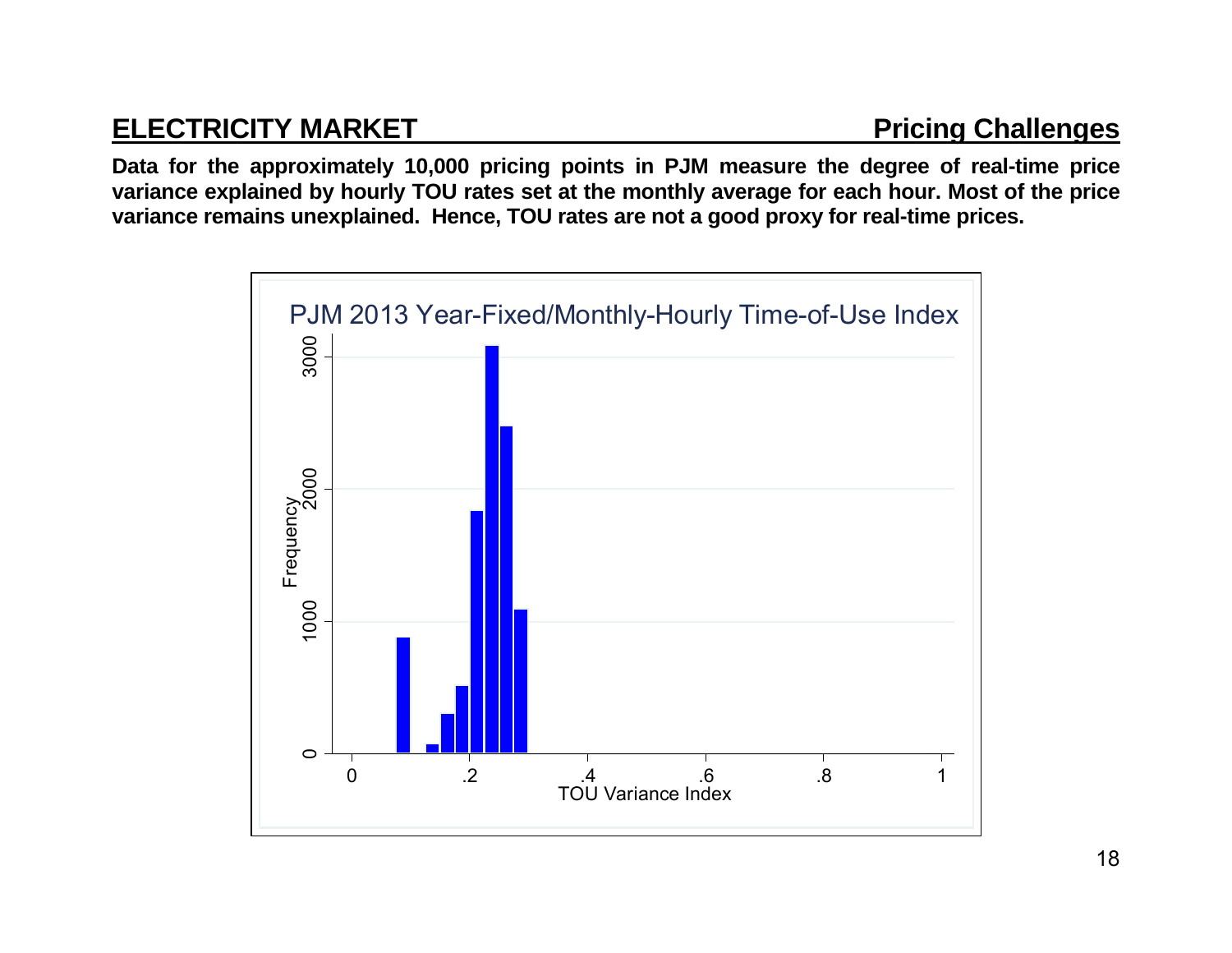**A price duration curve summarizes a great deal of information about the distribution of hourly prices. Data for PJM in 2013 show relatively few hours with very high or very low prices.** 



(PJM, www.pjm.com)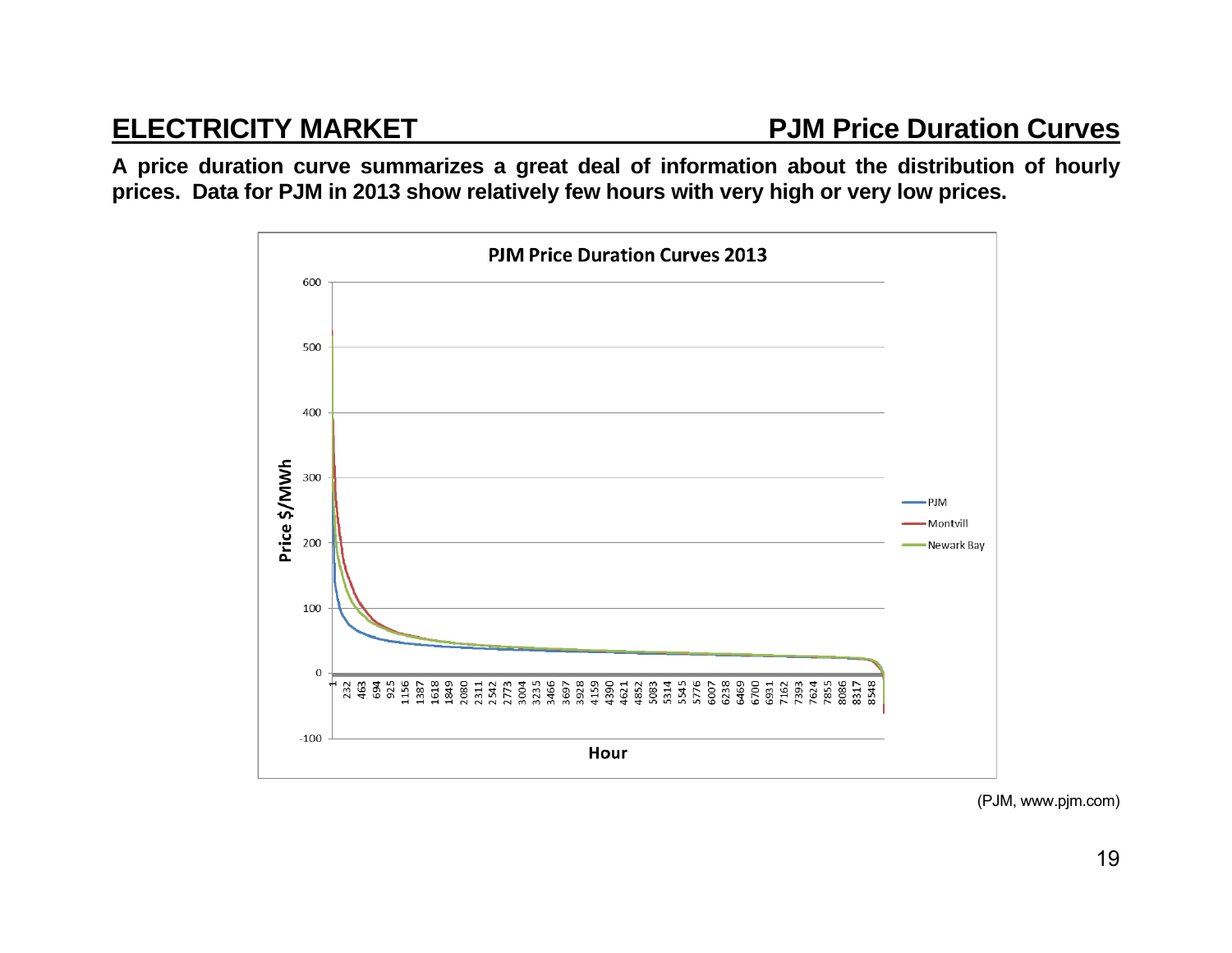**A large part of the motivation for the design of electricity spot markets is to provide a framework** 

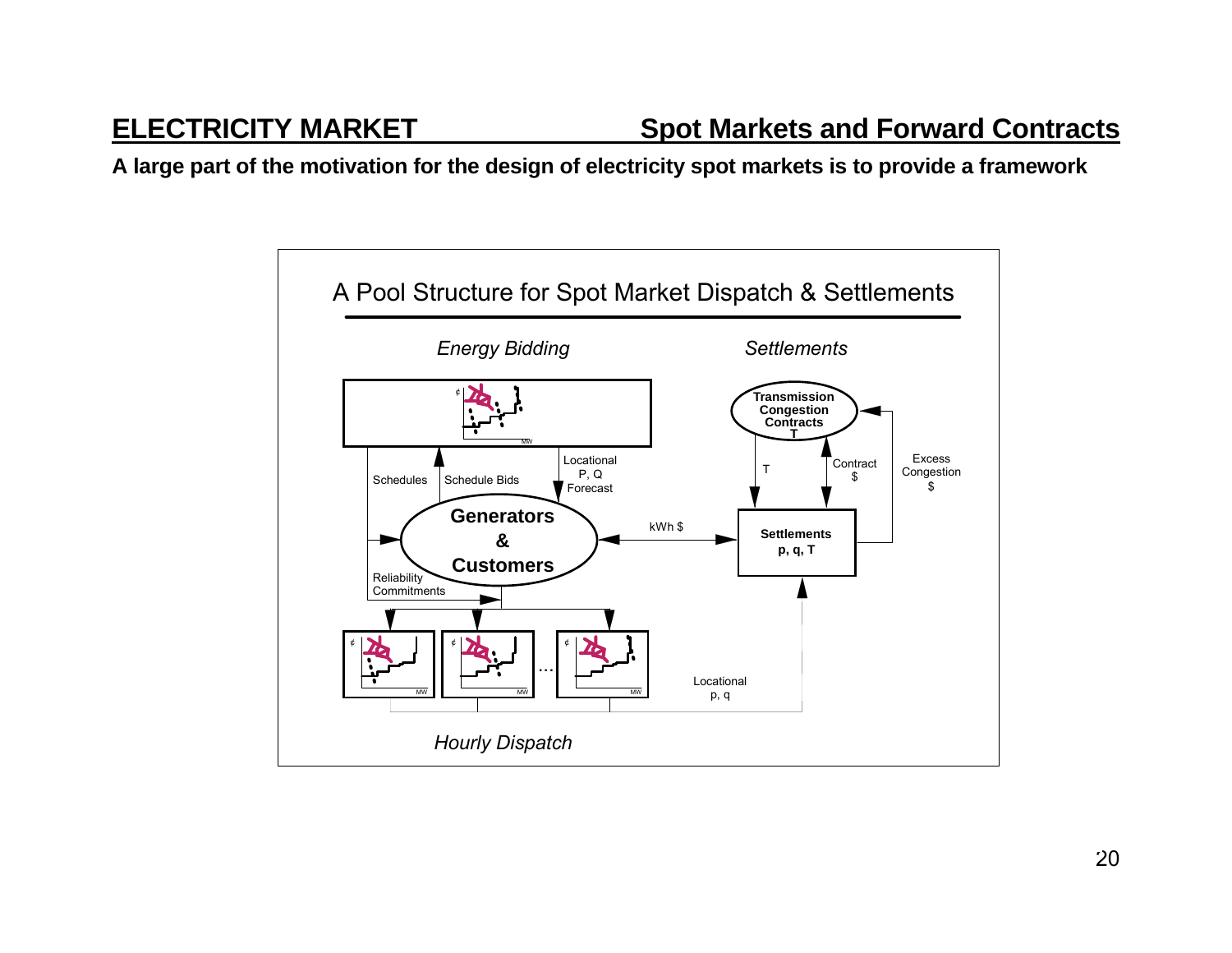**Day-ahead markets provide a mechanism for short-term hedging of real-time prices. Most schedules and contracts are effectively financial contracts.** 

- **Net Pool: Settlements occur net of schedule commitments** 
	- <sup>o</sup> Schedules based on bilateral transactions or day-ahead dispatch.
	- <sup>o</sup> Locational prices for deviations between schedule and real-time dispatch.
	- <sup>o</sup> Central management of financial settlements.
- **Gross Pool: Settlements reflect gross transactions without netting** 
	- <sup>o</sup> Schedules based on bilateral transactions or day-ahead dispatch.
	- <sup>o</sup> Locational prices for real-time dispatch.
	- <sup>o</sup> Decentralized management of financial settlements through contracts for differences.
- **Virtual transactions.** 
	- <sup>o</sup> Day-ahead bids, offers and schedules that are explicitly treated as financial transactions.
	- <sup>o</sup> Virtual transactions are settled at the real-time locational price.
	- <sup>o</sup> Equivalent treatment under gross or net-pool.

**With bid-based, security constrained economic dispatch and locational prices, any hybrid that mixes across these design elements can be made internally consistent.**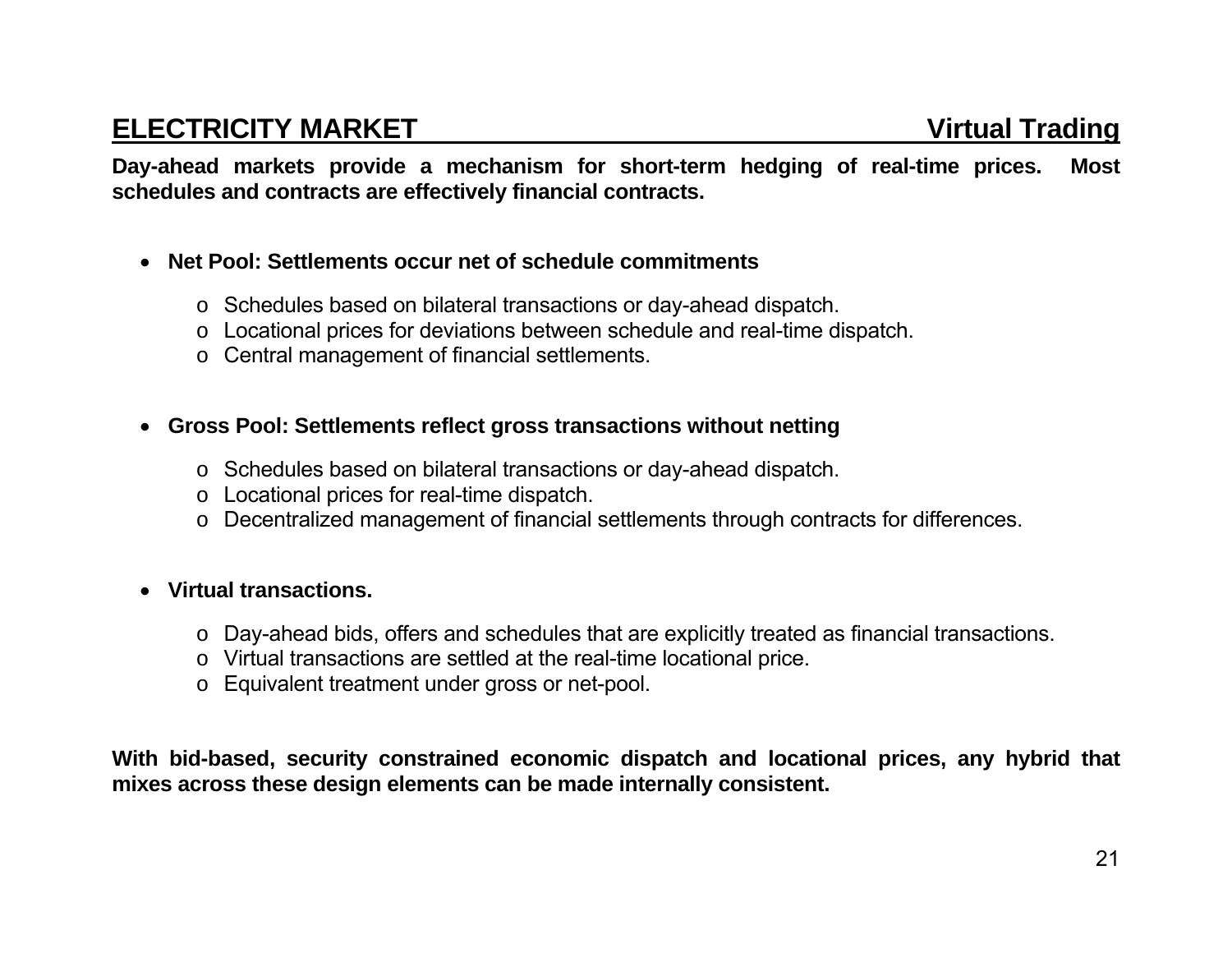## **ELECTRICITY MARKET Price Arbitrage Arbitrage Arbitrage Arbitrage Arbitrage Arbitrage Arbitrage Arbitrage Arbitrage Arbitrage Arbitrage Arbitrage Arbitrage Arbitrage Arbitrage Arbitrage Arbitrage Arbitrage Arbitrage Arbitr**

**Day-ahead markets provide a mechanism for short-term hedging of real-time prices. With virtual trading, and risk neutral market participants, the idealized day-ahead prices should equal the expected real-time price. Otherwise, traders are leaving money on the table.** 

$$
P_{\text{Day Ahead}}
$$
 |Day Ahead Information =  $E(P_{\text{Real Time}} | \text{Day Ahead Information})$ 

In the real system there are varying degrees of risk aversion and transaction costs. Market participants pay differing uplift charges depending on the nature of their virtual transactions. The details would depend on the nature of the risk aversion, commitment costs, and existing forward contracts. In addition to providing hedges, the day-ahead market determines an allocation of transmission capacity.

However, trading to capture arbitrage opportunities should produce a close connection between day-ahead and expected real-time prices. (PJM, 2015)

 $P_{\text{Day Ahead}} |$ Day Ahead Information  $\approx E(P_{\text{Real Time}} |$ Day Ahead Information)+ Transaction Costs

With virtual bids (offers) at  $P_V$ , the day-ahead dispatch becomes:

$$
\begin{aligned}\nMax_{v,d \in D, g \in G, u \in U} \text{Benefits}_{DA}(d) - \text{Costs}_{DA}(g) + P_v v \\
\text{s.t.} \\
d - g + v &= y, \\
L(y, u) + t' y &= 0, \\
K(y, u) &\le 0.\n\end{aligned}
$$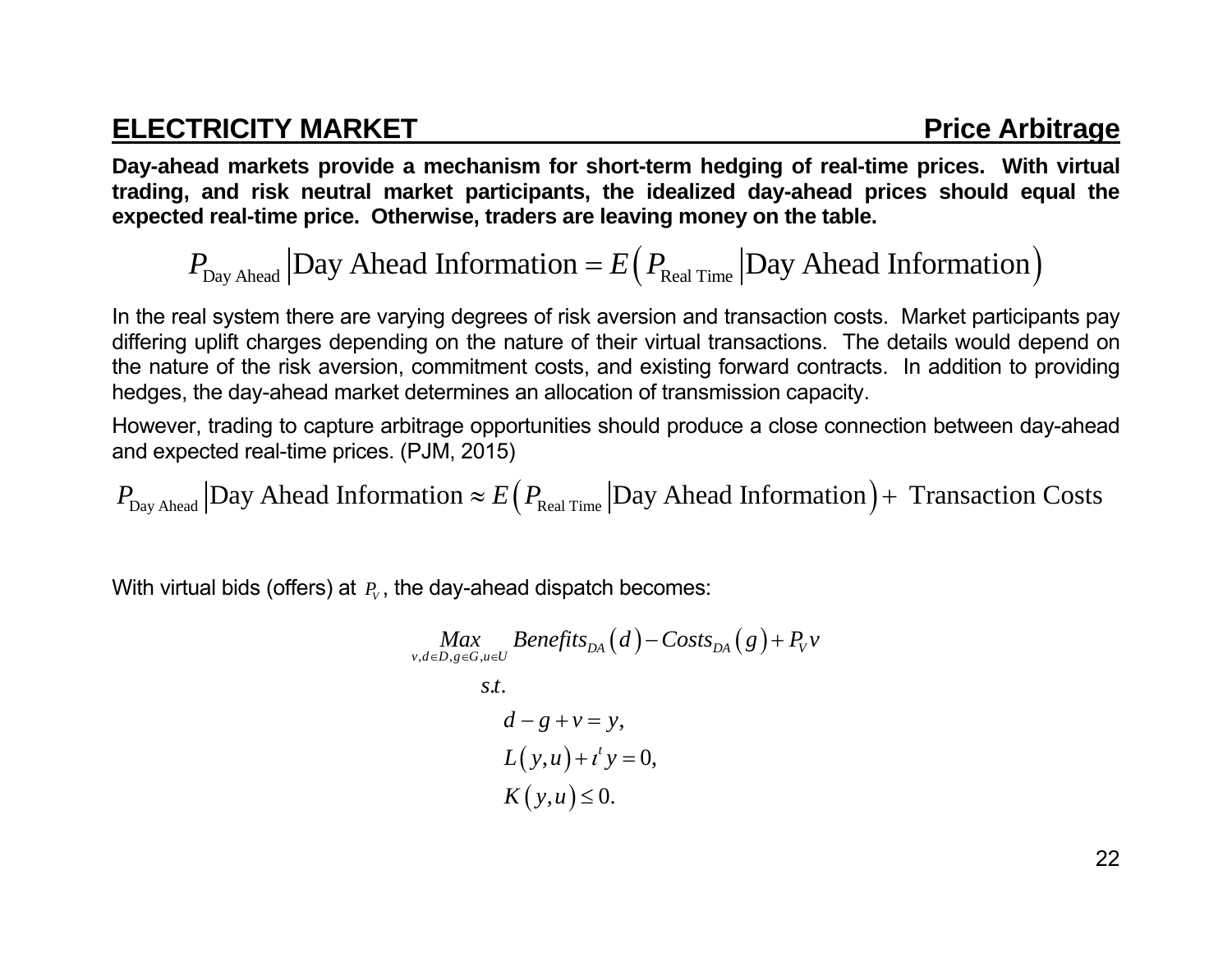## **ELECTRICITY MARKET** ELECTRICITY MARKET

**The expected value of the real-time dispatch can differ from the day-ahead dispatch. With enough uncertainty, the number of constraints that might be binding in real-time can exceed (number of nodes-1) and, therefore, the number of binding constraints in any day-ahead dispatch. Price arbitrage can make the day-ahead prices equal the expected real-time prices. The example illustrates the point.** 

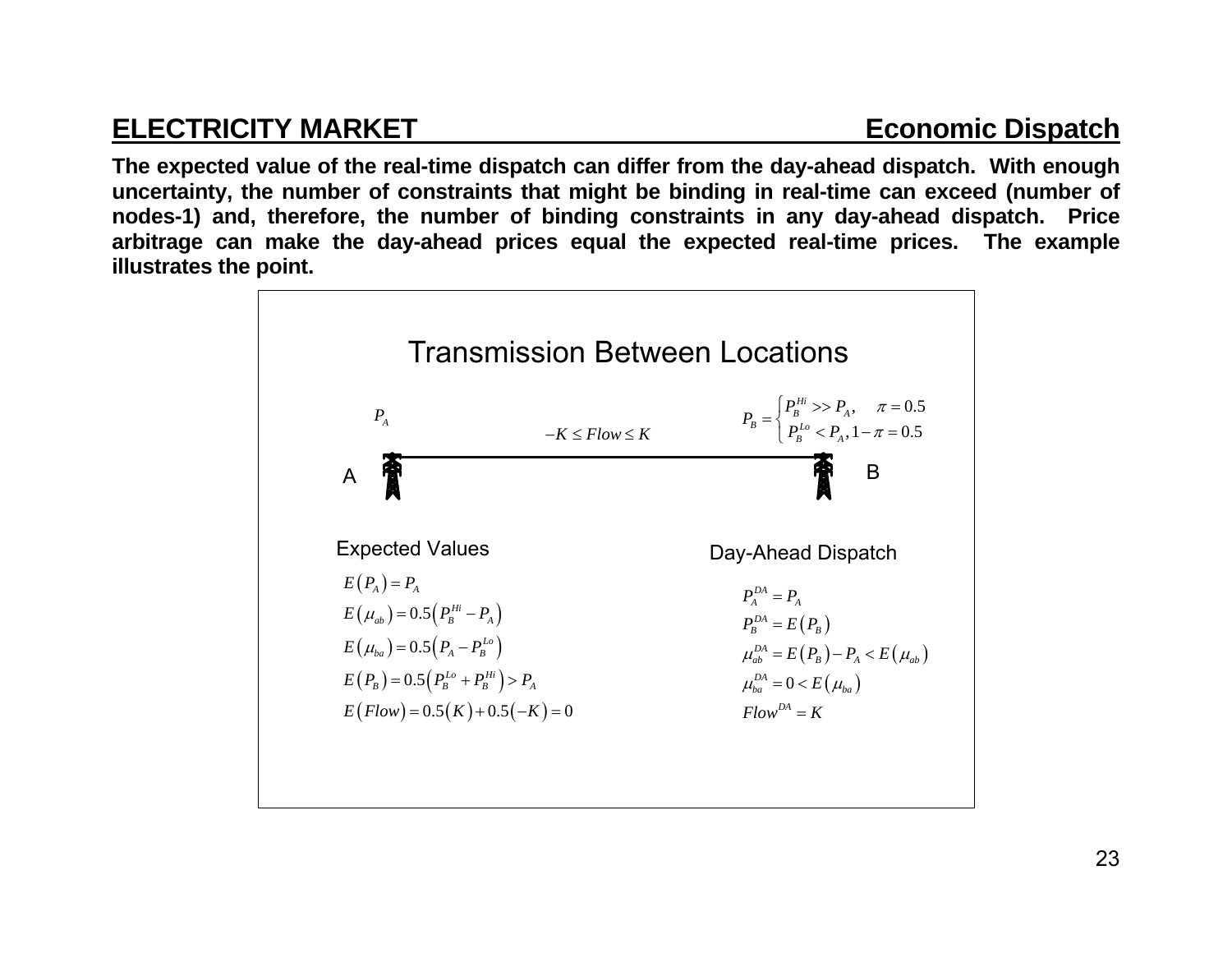## **ELECTRICITY MARKET Pricing Arbitrage**

**Data for PJM are consistent with the arbitrage argument between day-ahead and real-time. For any given hour, there is a large variation in the difference between day-ahead and real-time prices. But the differences are centered around zero. The average difference for RT-DA was -\$0.60/MWh, or 1.6%.** 





(PJM, State of Market Report, 2013, Vol. 2, p. 111)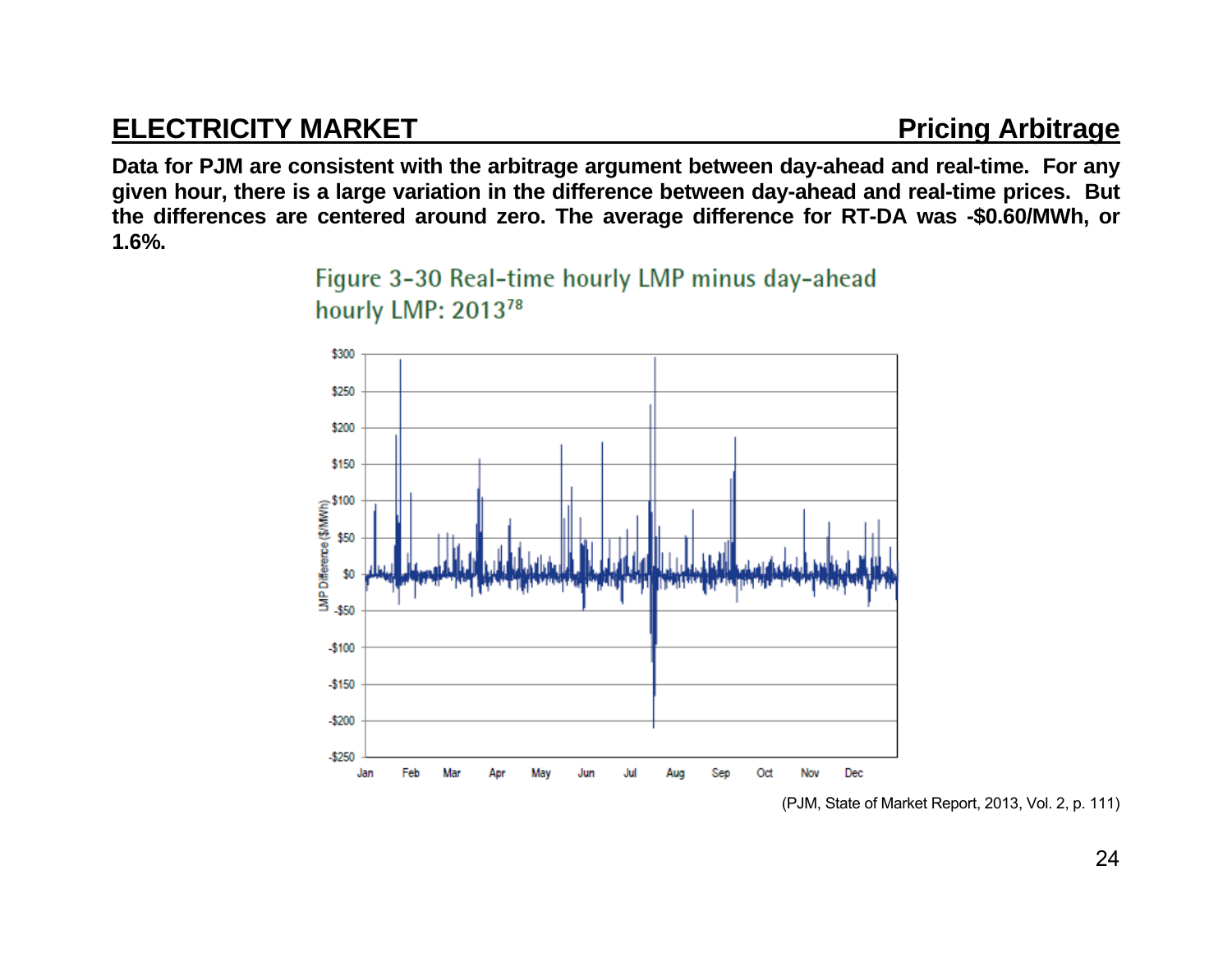## **ELECTRICITY MARKET PRICISE ARE ARRIVED A PRICISE ARRIVED A PRICISE ARRIVED A PRICISE AND ARRIVED AND ARRIVED A**

**Data for the Midcontinent Independent System Operator (MISO) display similar results with variation across the region but small average differences across the full footprint.** 



(Potomac Economics, 2013 State of the Market Report for the MISO Electricity Markets, June 2014, p.24.)

Econometric studies based on natural experiments tend to confirm the introduction of virtual trading supports better convergence between expected real-time and day-ahead prices. For the case of California, see (Jha & Wolak, 2015)**.**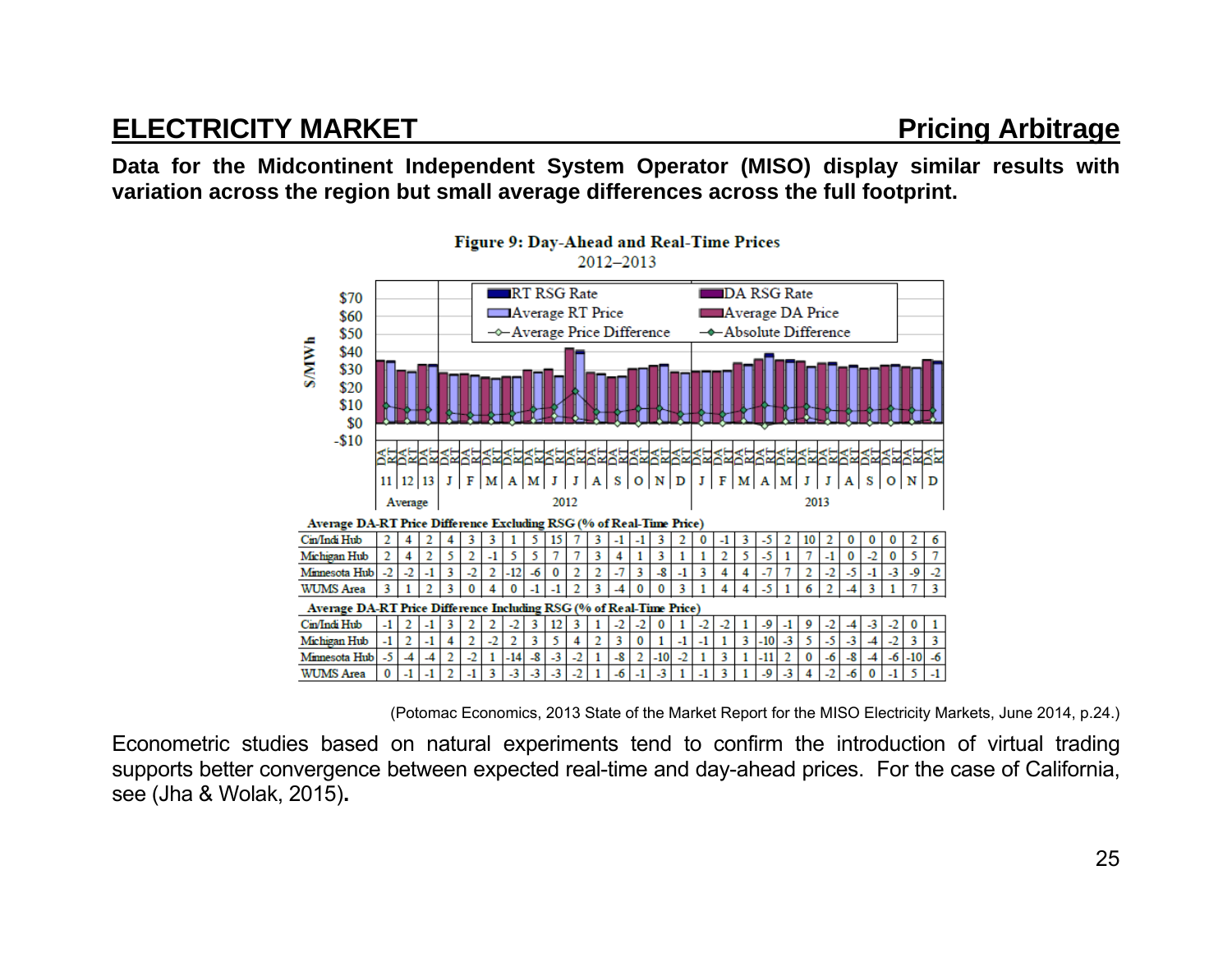## **ELECTRICITY MARKET Unit Commitment**

**The day-ahead unit commitment problem presents both computational and market design problems.** 

- $\bullet$  **Computational.** The natural formulation of the unit commitment invokes a mixed-integer programming problem. This is more difficult than the familiar convex problem, but software is improving. (Hobbs, Rothkopf, & O'Neill, 2014) (Bixby, 2015)
- $\bullet$  **Market design.** The rules for generation offers have important impacts.
	- o **One-part bids**. Restrict offers for the dispatch to so-called "one-part" bids. Essentially restricts the structure of generation offers to convex functions. Requires bidders to internalize the costs. (Stoft, 2002)
	- o **Multi-part bids**. Allow bids that approximate the generation technology characteristics, such as start-up and shut-down costs, ramping rates, minimum as well as maximum generation levels, minimum run-times, and so on. This produces non-convexities that can have impacts on cost and feasibility. (Sioshansi, O'Neill, & Oren, 2008)
- $\bullet$  **Pricing Impacts.** The resulting dispatch-based prices have important implications for market clearing.
	- o **One-part bids**. Dispatch-based prices appear simple, but these are not market-clearing prices. Bidders may have incentives not to follow the dispatch. This can create economic and reliability problems (e.g. NYISO).
	- **Multi-part bids**. The non-convex problem may have no linear market-clearing prices. This condition will be revealed by dispatch solution and will identify required side-payments ("uplift") to remove incentive to deviate from the economic dispatch.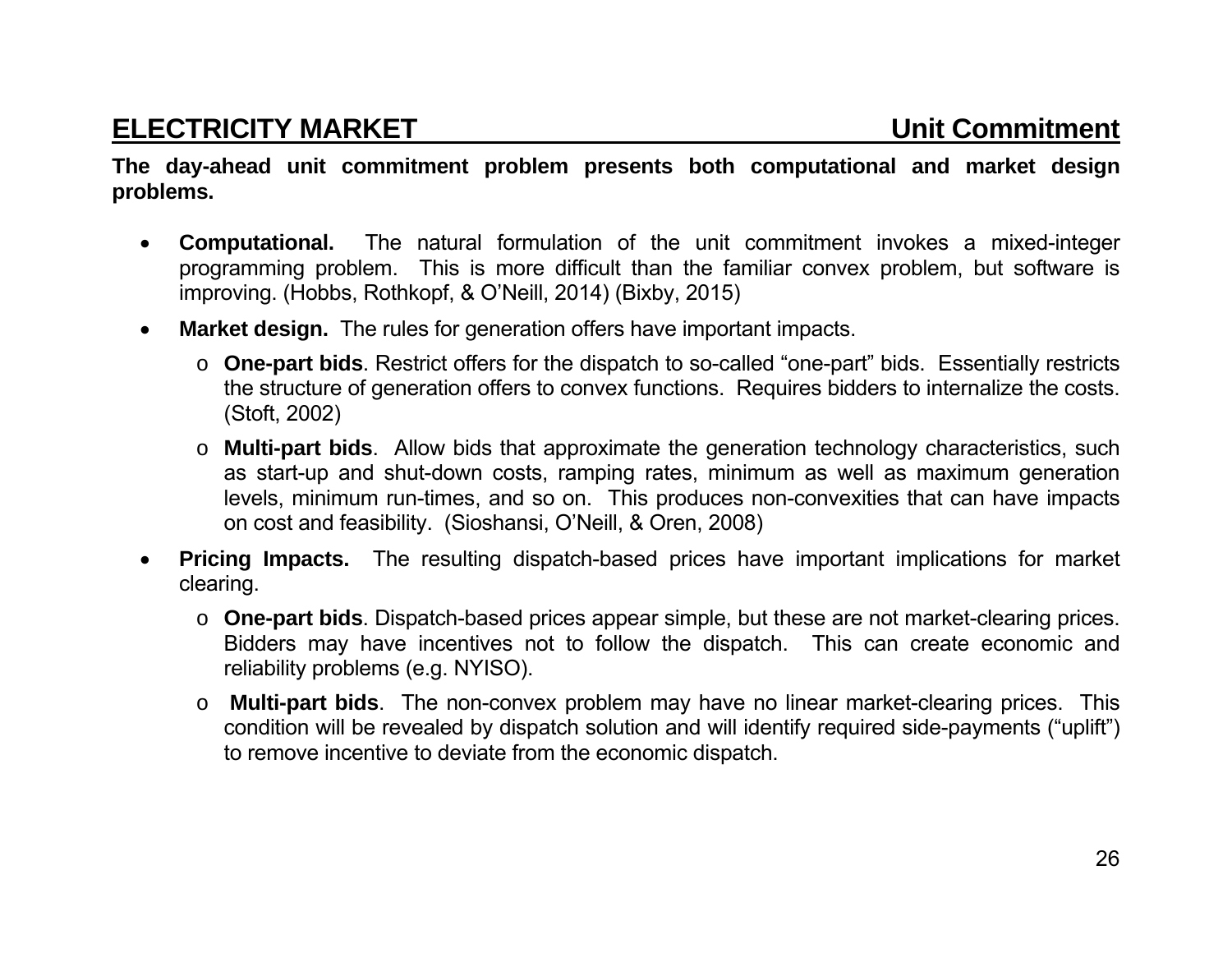## **ELECTRICITY MARKET** ENERGY Pricing

**Energy dispatch is continuous, convex and yields linear prices. A simplified example with two generating units illustrates both total and marginal costs.** (Gribik, Hogan, & Pope, 2007)

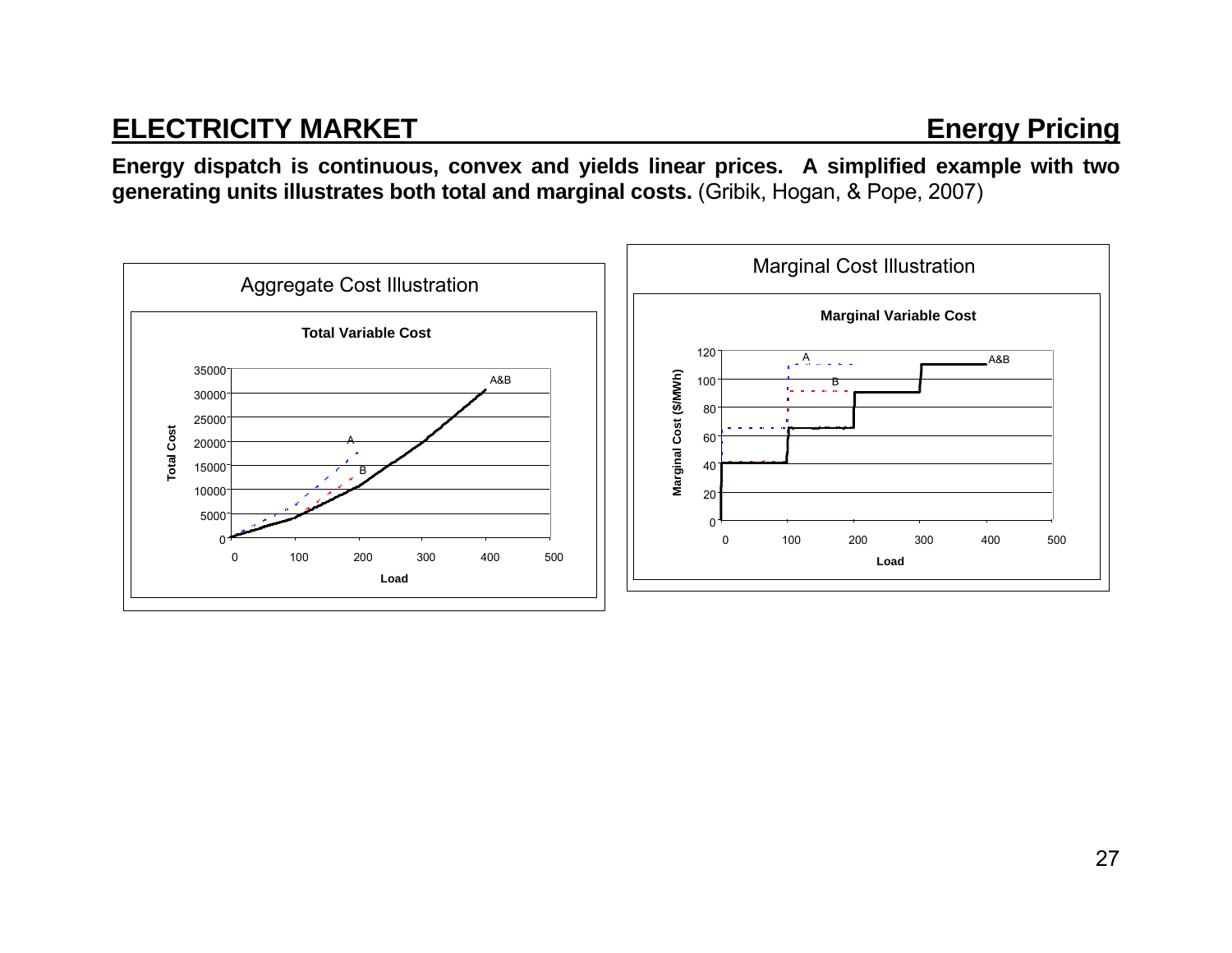**Unit commitment requires discrete decisions. Now the second unit (B) has a startup cost.** 



**Marginal cost-based linear prices cannot support the commitment and dispatch. The solution has been to make "uplift" payments to assure reliable and economic unit commitment.**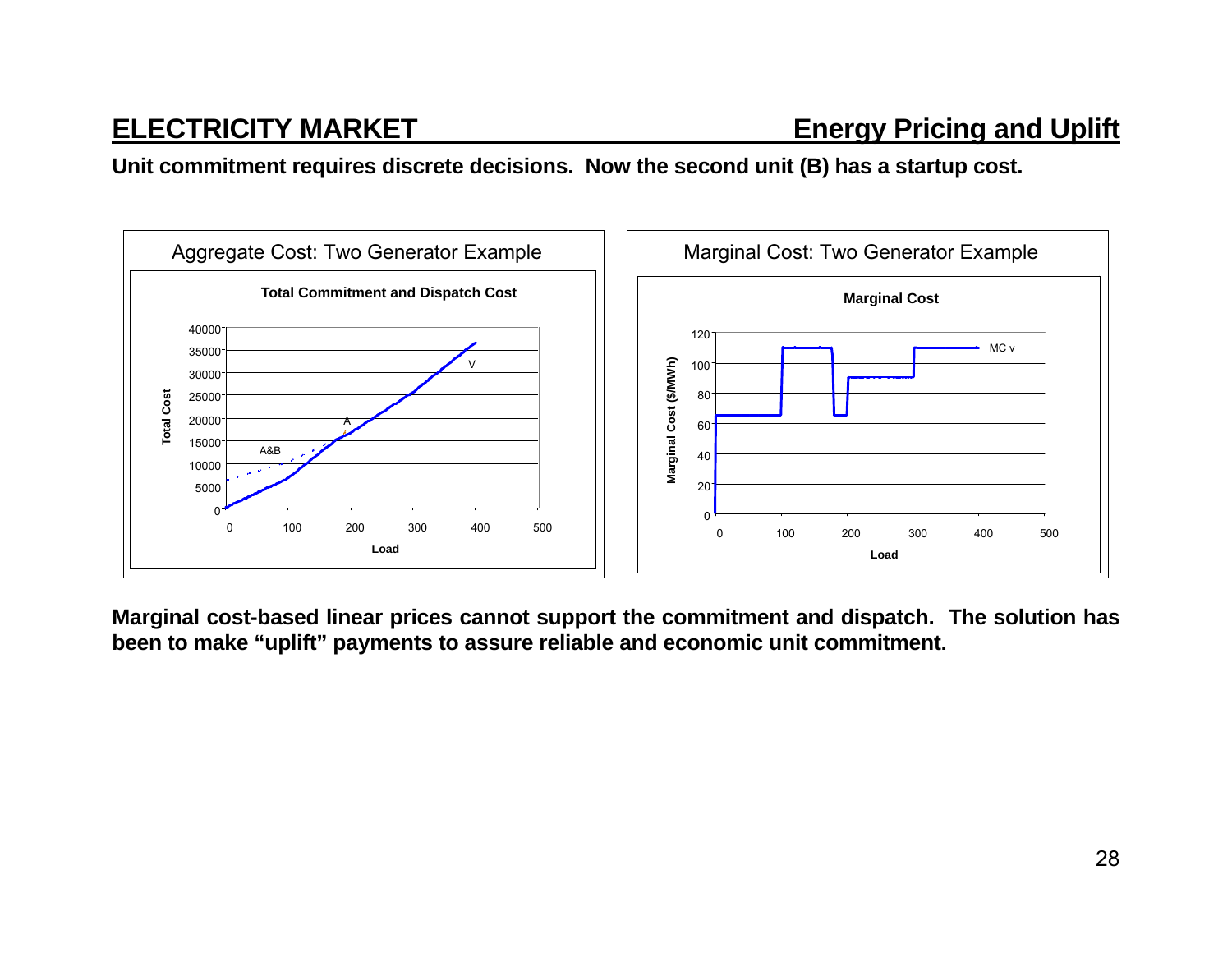**Organized electricity markets utilize day-ahead markets with bid-in loads and generation offers. In addition, day-ahead markets include a reliability commitment to ensure that adequate capacity will be available in real time to meet the actual load.** 

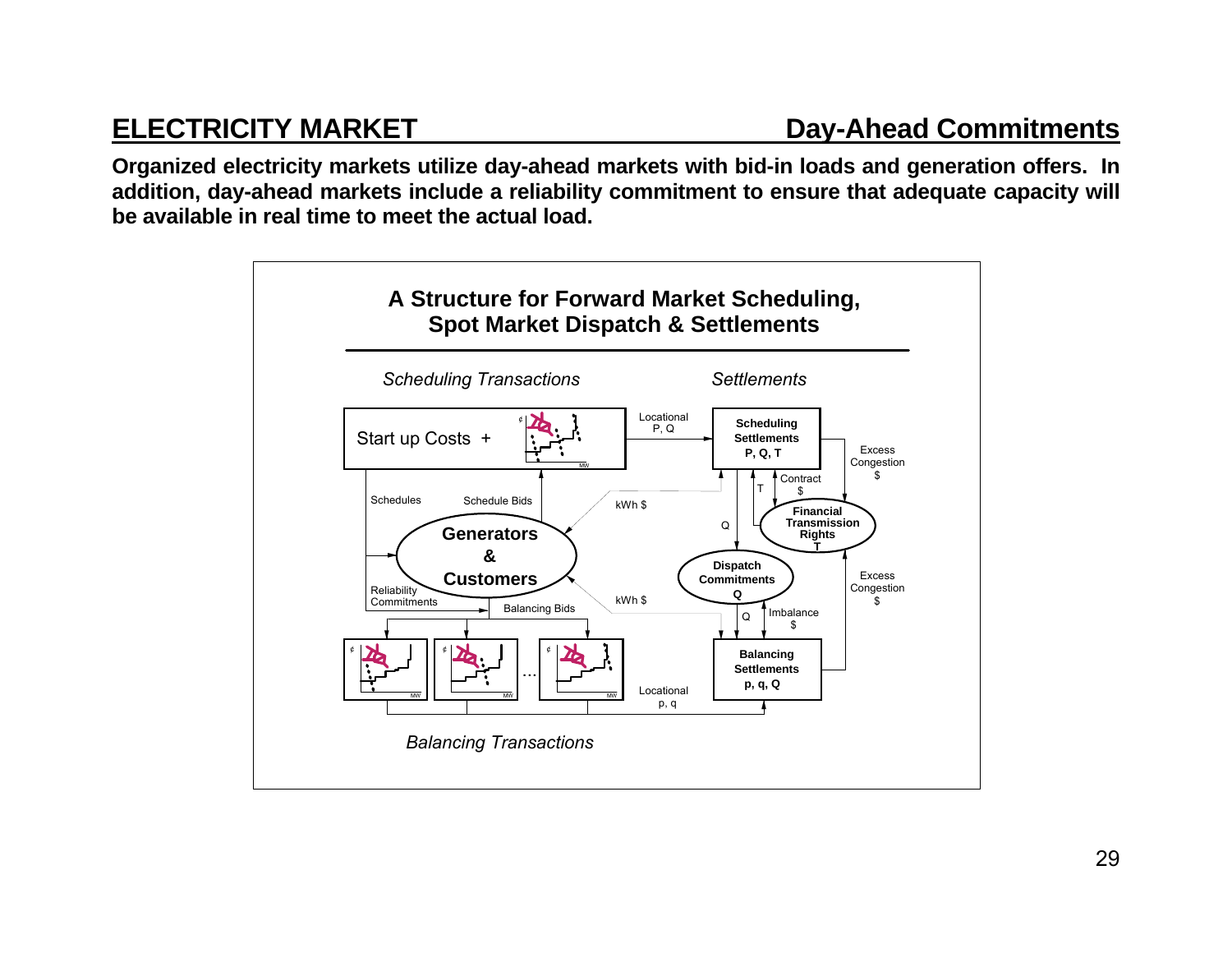## **ELECTRICITY MARKET Unit Commitment**

**The unit commitment problem implies discrete choices that create non-convexities and computational problems. A stylized version of the unit commitment and dispatch problem for a fixed demand <sup>y</sup> as formulated in** (Gribik et al., 2007)**:** 

| Constants:                                                                                | Variables:                                                                                                            |
|-------------------------------------------------------------------------------------------|-----------------------------------------------------------------------------------------------------------------------|
| $y_t$ = vector of nodal loads in period t                                                 | start <sub>it</sub> = $\begin{cases} 0$ if unit i is not started in period t<br>1 if unit i is started in period t    |
| $m_{\mu}$ = minimum output from unit i in period t if unit is on                          |                                                                                                                       |
| $M_{it}$ = maximum output from unit i in period t if unit is on                           | $on_{it} = \begin{cases} 0 \text{ if unit i is off in period t} \\ 1 \text{ if unit i is on in period t} \end{cases}$ |
| $ramp_{ii}$ = maximum ramp from unit i between period t-1 and period t                    |                                                                                                                       |
| <i>StartCost</i> <sub><i>ii</i></sub> = Cost to start unit i in period t                  | $g_{it}$ = output of unit i in period t                                                                               |
| $Noloadit$ = No load cost for unit i in period t if unit is on                            | $\mathbf{d}_{i}$ = vector of nodal demands in period t.                                                               |
| $\overline{F}_{kt}^{\text{max}}$ = Maximum flow on transmission constraint k in period t. |                                                                                                                       |
|                                                                                           |                                                                                                                       |

$$
v(\{\mathbf{y}_i\}) = \inf_{g,d,\text{on,start}} \sum_{t} \sum_{i} \left( StartCost_{it} \cdot start_{it} + NoLoad_{it} \cdot on_{it} + GenCost_{it}(g_{it}) \right)
$$

subject to

| $m_{it} \cdot on_{it} \leq g_{it} \leq M_{it} \cdot on_{it}$ | $\forall i, t$ |
|--------------------------------------------------------------|----------------|
|--------------------------------------------------------------|----------------|

$$
-ramp_{it} \leq g_{it} - g_{i,t-1} \leq ramp_{it} \qquad \qquad \forall i, t
$$

$$
start_{it} \leq on_{it} \leq start_{it} + on_{i,t-1} \qquad \qquad \forall i, t
$$

$$
start_{it} = 0 \text{ or } 1 \qquad \qquad \forall i, t
$$

$$
on_{it} = 0 \text{ or } 1 \qquad \qquad \forall i, t
$$

$$
\mathbf{e}^{T}\left(\mathbf{g}_{t}-\mathbf{d}_{t}\right)-LossFn_{t}\left(\mathbf{d}_{t}-\mathbf{g}_{t}\right)=0 \qquad \qquad \forall t
$$

$$
Flow_{kt}(\mathbf{g}_t - \mathbf{d}_t) \le \overline{F}_{kt}^{\max} \qquad \qquad \forall k, t
$$

$$
\mathbf{d}_t = \mathbf{y}_t \qquad \qquad \forall t.
$$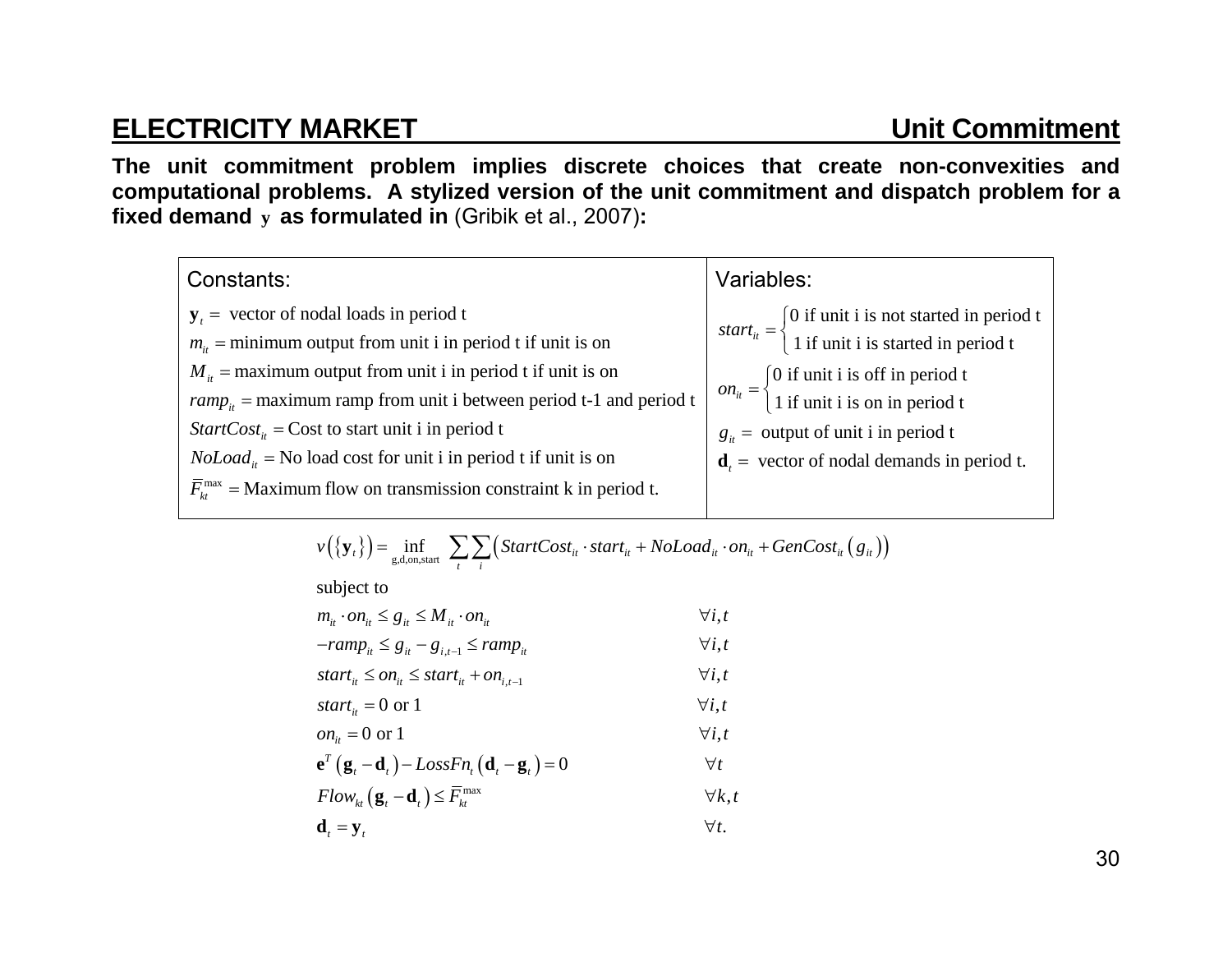## **ELECTRICITY MARKET DUALITY AND RELECTRICITY MARKET**

**The non-convex optimization problem introduces the problem of the duality gap. Recall the wellbehaved convex economic dispatch problem solution**  $y^*$ ,  $u^*$  that satisfies the optimality conditions.

### **Optimality Conditions**

There exists 
$$
(y^*, u^*, \lambda, \eta)
$$
, such that  
\n
$$
L(y^*, u^*) + t^t y^* = 0,
$$
\n
$$
K(y^*, u^*) \le 0, \quad \eta^t K(y^*, u^*) = 0,
$$
\n
$$
\eta \ge 0, \quad u^* \in U,
$$
\n
$$
(y^*, u^*) \in \arg \max_{y, u \in U} [B(y) - \lambda (L(y, u) + t^t y) - \eta^t K(y, u)].
$$

Hence, there is no duality gap. But with the unit commitment problem, there may be no solution to the optimality conditions, and there is a duality gap where the optimal dual value is not equal to the optimal solution of the original primal economic dispatch problem:

$$
\min_{\lambda,\eta}\bigg[\max_{y,u\in U}\bigg[B(y)-\lambda\big(L(y,u)+t^ty\big)-\eta^t K(y,u)\big]\bigg]> \max_{y,u\in U}\bigg[B(y)\big|s.t.\ L(y,u)+t^ty=0,K(y,u)\leq 0.\bigg]
$$

The possible duality gap presents both computational and pricing challenges. There may be no set of linear prices that support the economic commitment and dispatch solution. But linear prices continue to be important in market design.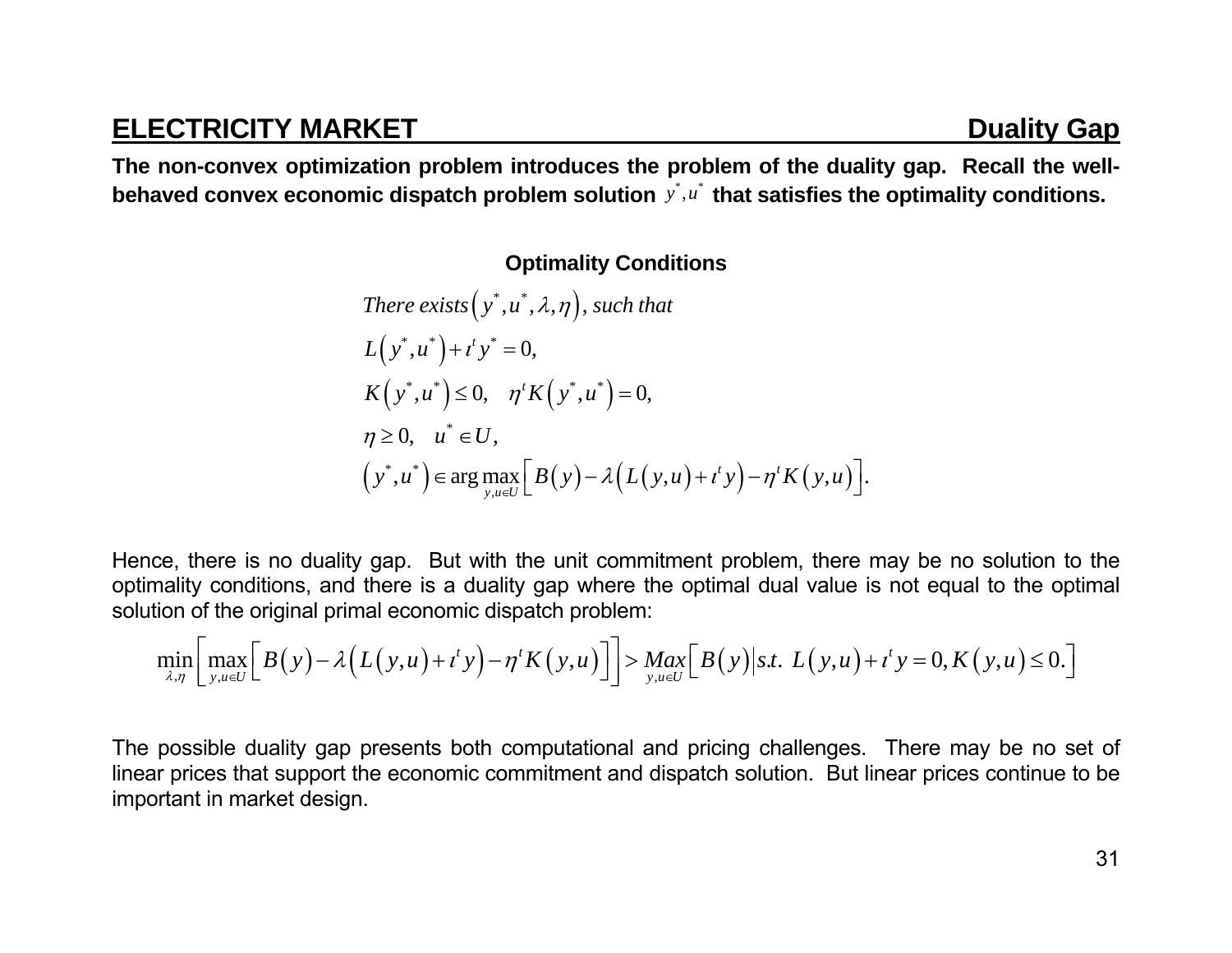**Selecting the appropriate approximation model for defining energy and uplift prices involves practical tradeoffs. All involve "uplift" payments to guarantee payments for bid-based cost to participating bidders (generators and loads), to support the economic commitment and dispatch.** 

### **Uplift with Given Energy Prices=Optimal Profit – Actual Profit**

- **Restricted Model (r)** (O'Neill, Sotkiewicz, Hobbs, Rothkopf, & Stewart, 2005)
	- <sup>o</sup> Fix the unit commitment at the optimal solution.
	- <sup>o</sup> Determine energy prices from the convex economic dispatch.

### **Dispatchable Model (d)**

- o Relax the discrete constraints and treat commitment decisions as continuous.
- <sup>o</sup> Determine energy prices from the relaxed, continuous, convex model.

### **Extended Locational Marginal Pricing (ELMP) Model (h)**

- <sup>o</sup> Equivalent formulations
	- Select the energy prices from the convex hull of the cost function.
	- Select the energy prices from the Lagrangean relaxation (i.e., usual dual problem for pricing the joint constraints).
- o Resulting energy prices minimize the total uplift.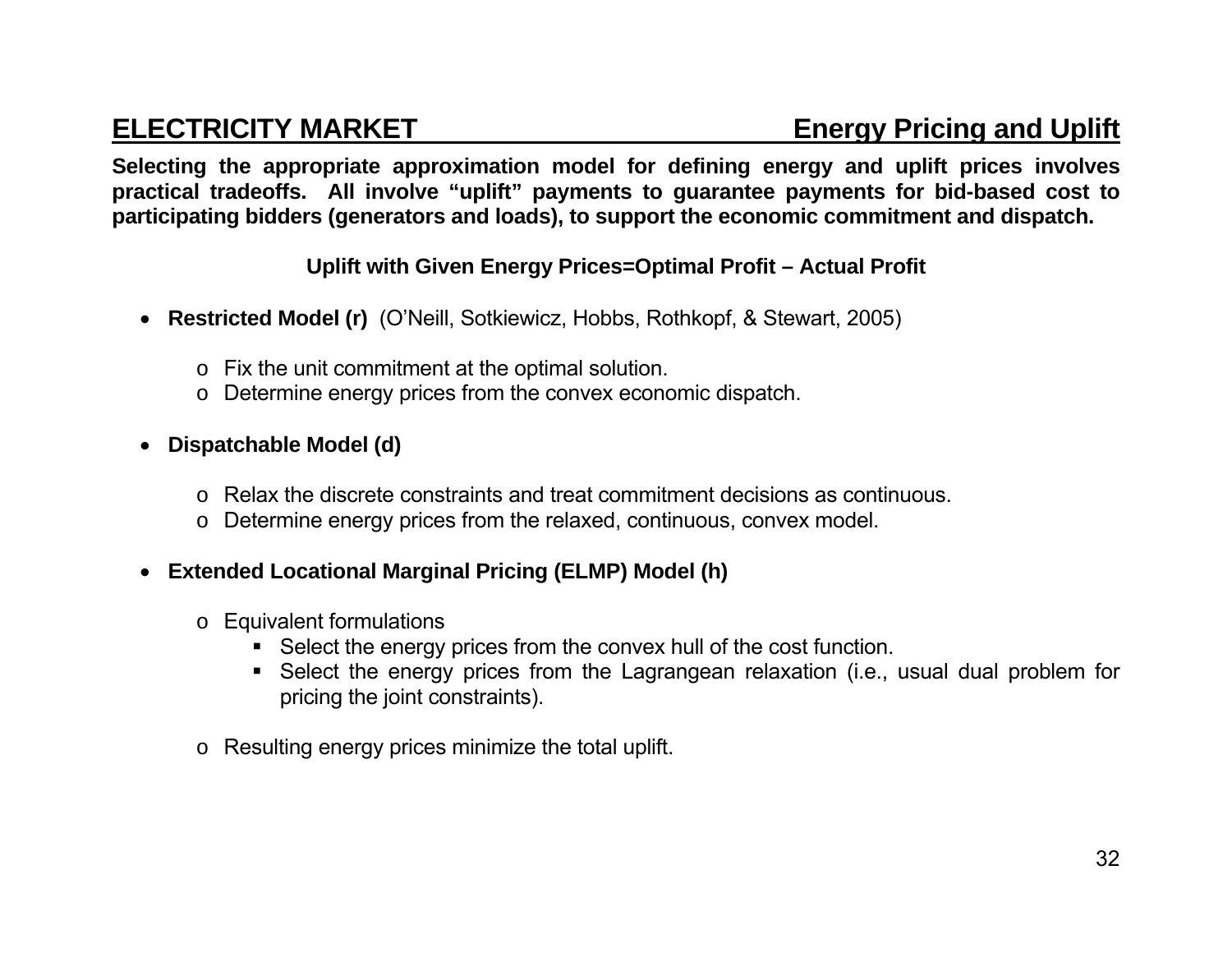**A formulation that separates out the discrete variables (** *u* **) serves to distinguish the modeling approaches.<sup>2</sup> Here assume that the problem is convex but for the integer restriction on the**  commitment variables. Use least-cost dispatch perspective. The optimal commitment is  $u^0$ .

**Unit commitment and dispatch** 

$$
v(y) = Min \t f(x,u)
$$
  
\n
$$
s.t. \t g(x) = y
$$
  
\n
$$
u = 0,1.
$$

**Restricted Model (r)** 

$$
v' (y) = Min \t f(x, u)
$$
  
\n
$$
s.t. \t g(x) = y
$$
  
\n
$$
u = u^{O}.
$$

**Dispatchable Model (d)** 

 $v^d(y) = Min$   $f(x, u)$  $(x,u) \in X$ s*t*.  $g(x) = y$  $0 \le u \le 1$ .

<sup>&</sup>lt;sup>2</sup> For a further discussion of dual price functions, see (Bjørndal & Jörnsten, 2008), "Equilibrium prices supported by dual price functions in markets with nonconvexities.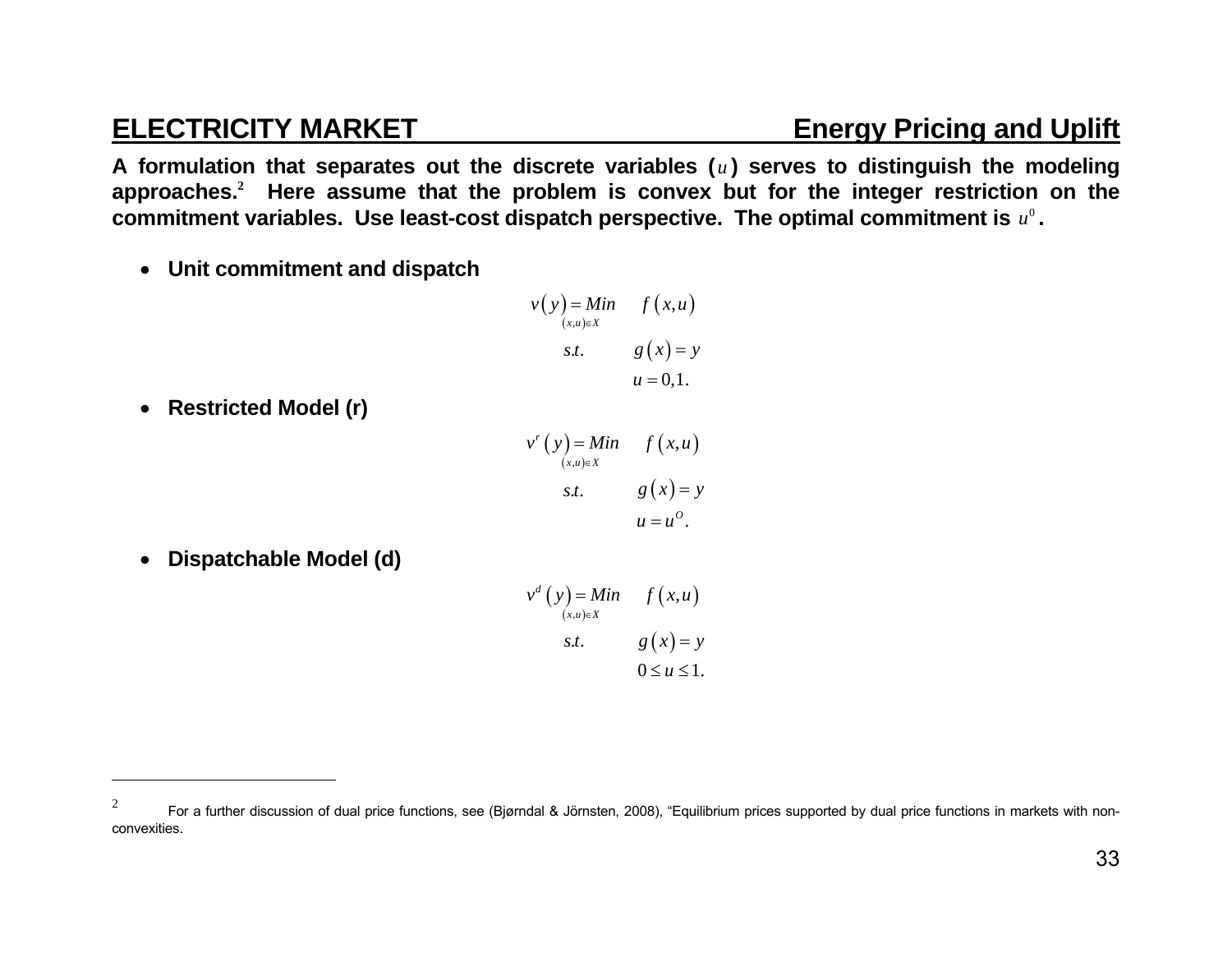## **ELECTRICITY MARKET** MINIMUM Uplift

### **Economic commitment and dispatch is a special case of a general optimization problem.**

$$
v(y) = \lim_{x \in X} \qquad f(x)
$$
  
s.t.  $g(x) = y$ .

From the perspective of a price-taking bidder, uplift is the difference between actual and optimal profits.

Actual profits:

\n
$$
\pi(p, y) = py - v(y)
$$
\nOptimal Profits:

\n
$$
\pi^*(p) = \max_{z} \{ pz - v(z) \}
$$
\n
$$
Uplift(p, y) = \pi^*(p) - \pi(p, y)
$$

Classical Lagrangean relaxation and pricing creates a familiar dual problem and a characterization of the convex hull  $v^h(y)$  .

$$
L(y, x, p) = f(x) + p(y - g(x))
$$

$$
\hat{L}(y, p) = \inf_{x \in X} \{ f(x) + p(y - g(x)) \}
$$

$$
v^{h}(y) = \sup_{p} \hat{L}(y, p) = \sup_{p} \{ \inf_{x \in X} \{ f(x) + p(y - g(x)) \} \}
$$

The optimal dual solution minimizes the uplift, and the "duality gap" is equal to the minimum uplift. (Gribik et al., 2007).

$$
v(y) - vh(y) = Inf Uplift(p, y) = Uplift(ph, y).
$$

In general, the solutions can be such that:

$$
vd(y) < vh(y) < vr(y) = v(y),
$$
  
\n
$$
pd \neq ph \neq pr.
$$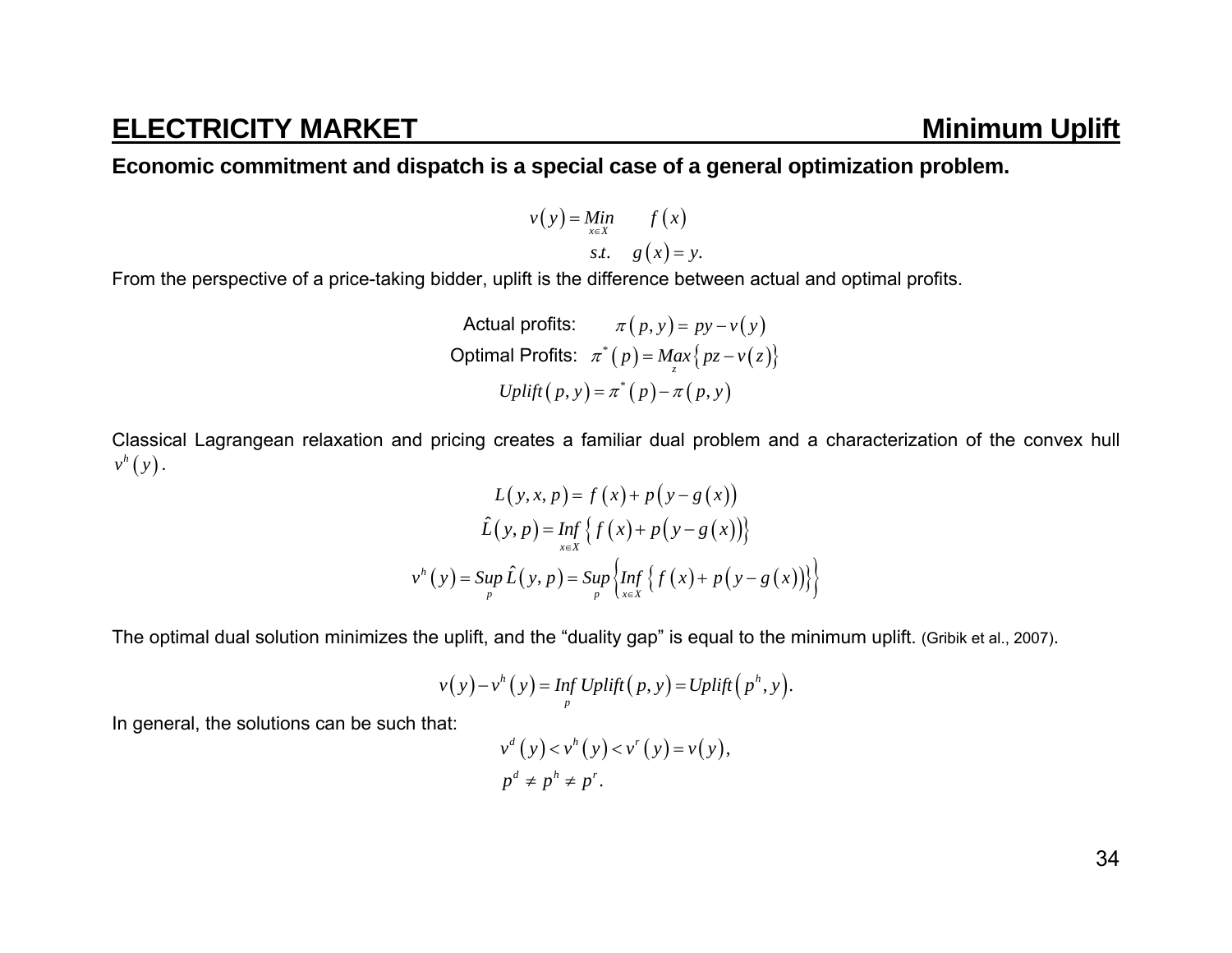## **ELECTRICITY MARKET EXtended LMP**

**The ELMP model applied to the stylized unit commitment problem employs the dual prices from a particular Lagrangean relaxation.** 

| $v^h\left(\left\{\mathbf{y}_t\right\}\right)$ = |  | $+\sum \mathbf{p}_t^T \mathbf{y}_t$                                                                                                                                                                                |                |  |
|-------------------------------------------------|--|--------------------------------------------------------------------------------------------------------------------------------------------------------------------------------------------------------------------|----------------|--|
|                                                 |  | $\left \inf_{g,d,\text{on,start}}\left\{\sum_{t}\sum_{i} \left(StartCost_{it} \cdot start_{it} + NoLoad_{it} \cdot on_{it} + GenCost_{it}(g_{it})\right)\right\}-\sum_{t}\mathbf{p}_{t}^{T}\mathbf{d}_{t}\right\ $ |                |  |
|                                                 |  | subject to<br>$m_{it} \cdot on_{it} \leq g_{it} \leq M_{it} \cdot on_{it}$                                                                                                                                         | $\forall i, t$ |  |
| sup                                             |  | $- ramp_{it} \leq g_{it} - g_{i,t-1} \leq ramp_{it}$                                                                                                                                                               | $\forall i, t$ |  |
| $\boldsymbol{p}$                                |  | $+\Big\{start_{it} \leq on_{it} \leq start_{it} + on_{i,t-1}\Big\}$                                                                                                                                                | $\forall i, t$ |  |
|                                                 |  | start <sub>it</sub> = 0 or 1                                                                                                                                                                                       | $\forall i, t$ |  |
|                                                 |  | $on_{ii} = 0$ or 1                                                                                                                                                                                                 | $\forall i, t$ |  |
|                                                 |  | $\mathbf{e}^T(\mathbf{g}_t - \mathbf{d}_t) - LossFn_t(\mathbf{d}_t - \mathbf{g}_t) = 0$                                                                                                                            | $\forall t$    |  |
|                                                 |  | $Flow_{k}(\mathbf{g}_{t}-\mathbf{d}_{t}) \leq \overline{F}_{k}^{\max}$                                                                                                                                             | $\forall k,t$  |  |
|                                                 |  |                                                                                                                                                                                                                    |                |  |

**The ELMP price is determined for all periods as the pricing solution to this problem.**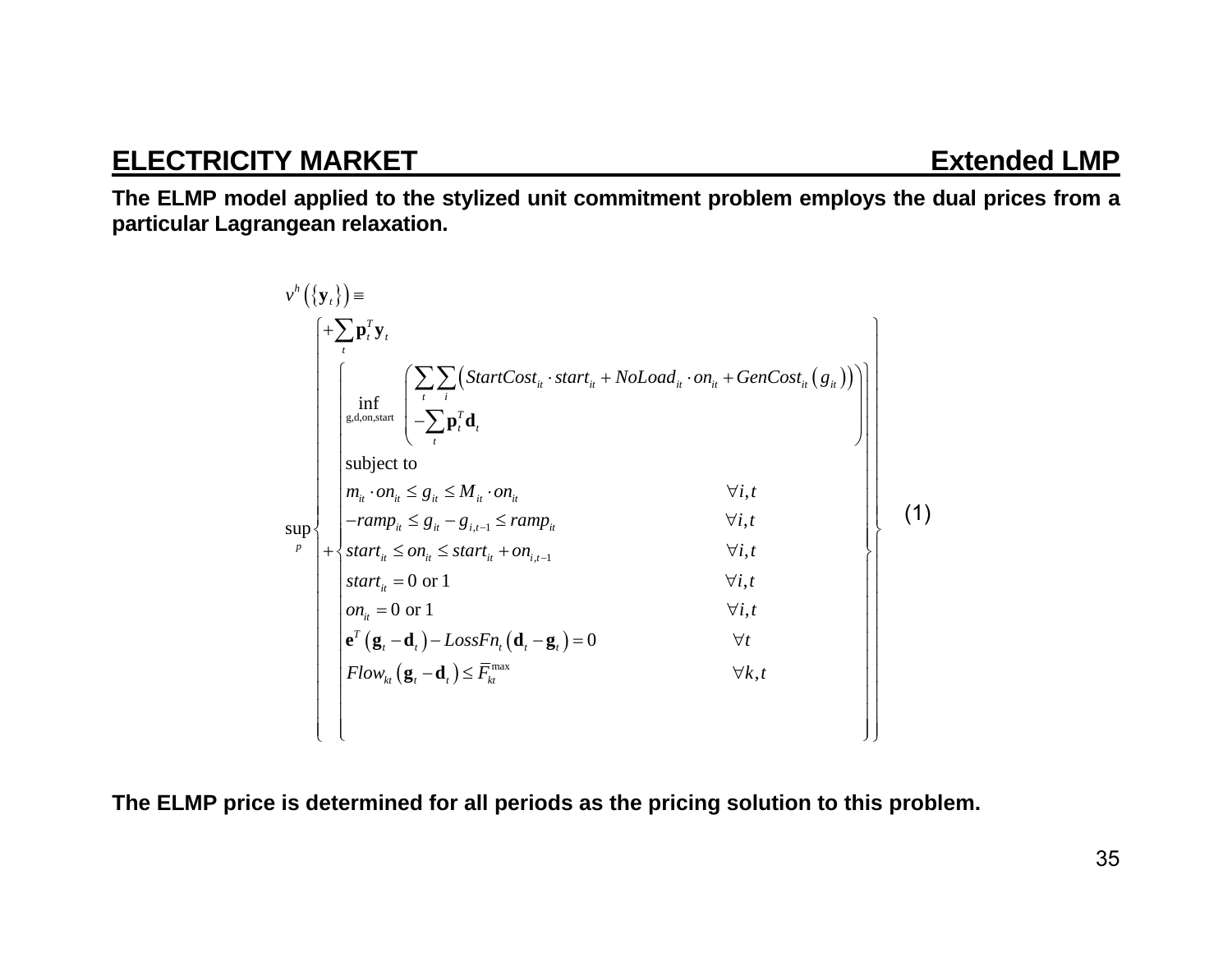### **Comparing illustrative energy pricing and uplift models.**



**Both the relaxed dispatchable and ELMP models produce "standard" implied supply curve. The ELMP model produces the minimum uplift.**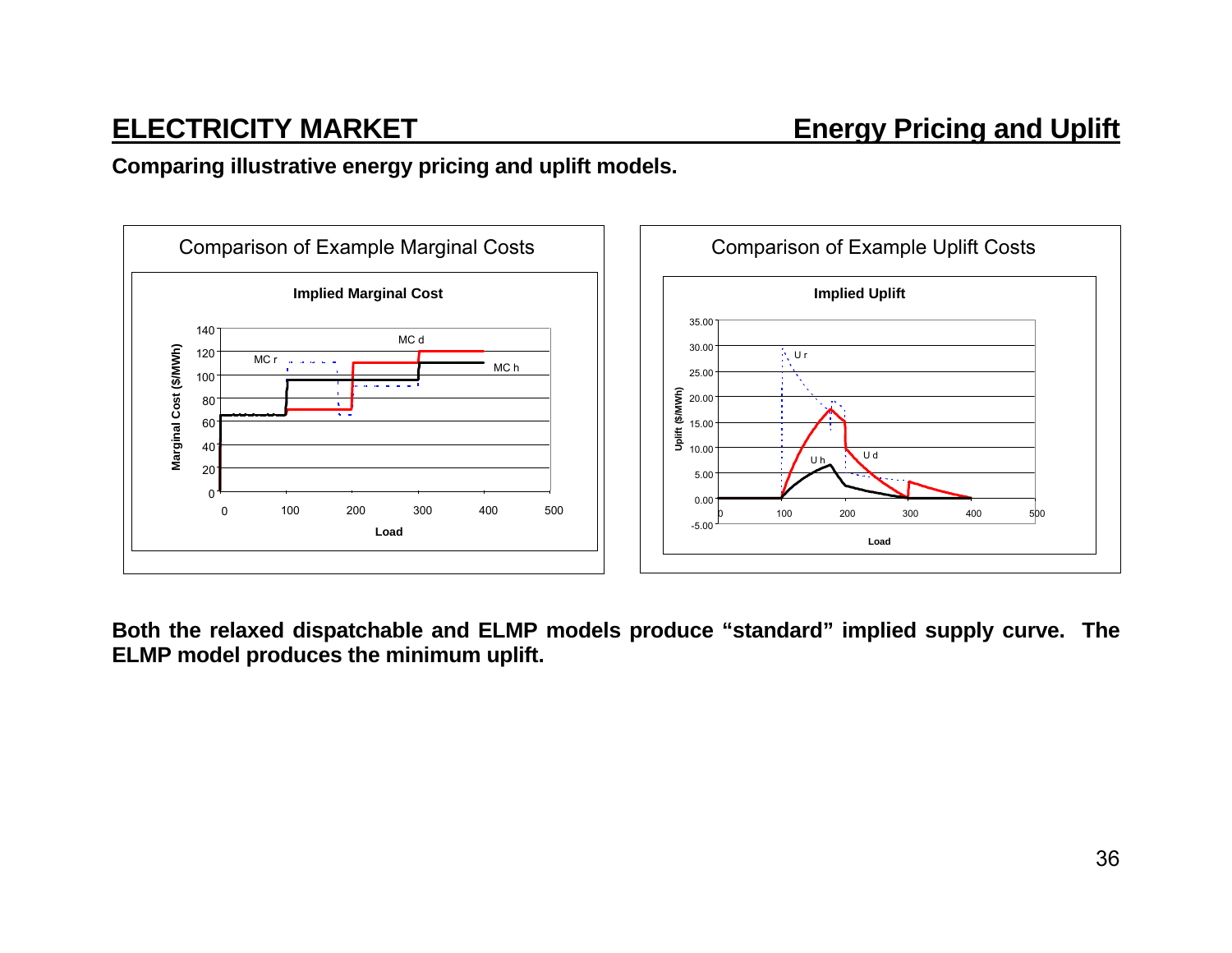### **Alternative pricing models have different features and raise additional questions.**

- **Computational Requirements.** Dispatchable model is the easiest case, ELMP model the hardest. But not likely to be a significant issue. Approximate solutions (e.g., NYISO model) may be workable. (Wang, Shanbhag, Zheng, Litvinov, & Meyn, 2013)
- **Network Application.** All models compatible with network pricing and reduce to standard LMP in the convex case.
- **Operating Reserve Demand.** All models compatible with existing and proposed operating reserve demand curves.
- **Solution Independence.** Restricted model sensitive to actual commitment. Relaxed and ELMP models (largely) independent of actual commitment and dispatch.
- **Financial Transmission Rights.** Transmission revenue collected under the market clearing solution would be sufficient to meet the obligations under the FTRs. However, this may not be true for the revenues under the economic dispatch, which is not a market clearing solution at the ELMP prices, even though the FTRs are simultaneously feasible. The FTR uplift amount included in the decomposition of the total uplift that is minimized by the ELMP prices. This uplift payment would be enough to ensure revenue adequacy of FTRs under ELMP pricing.<sup>3</sup>
- $\bullet$  **Day-ahead and real-time interaction.** With uncertainty in real-time and virtual bids, expected realtime price is important, and may be similar under all pricing models.

 $3$  (Cadwalader, Gribik, Hogan, & Pope, 2010), "Extended LMP and Financial Transmission Rights."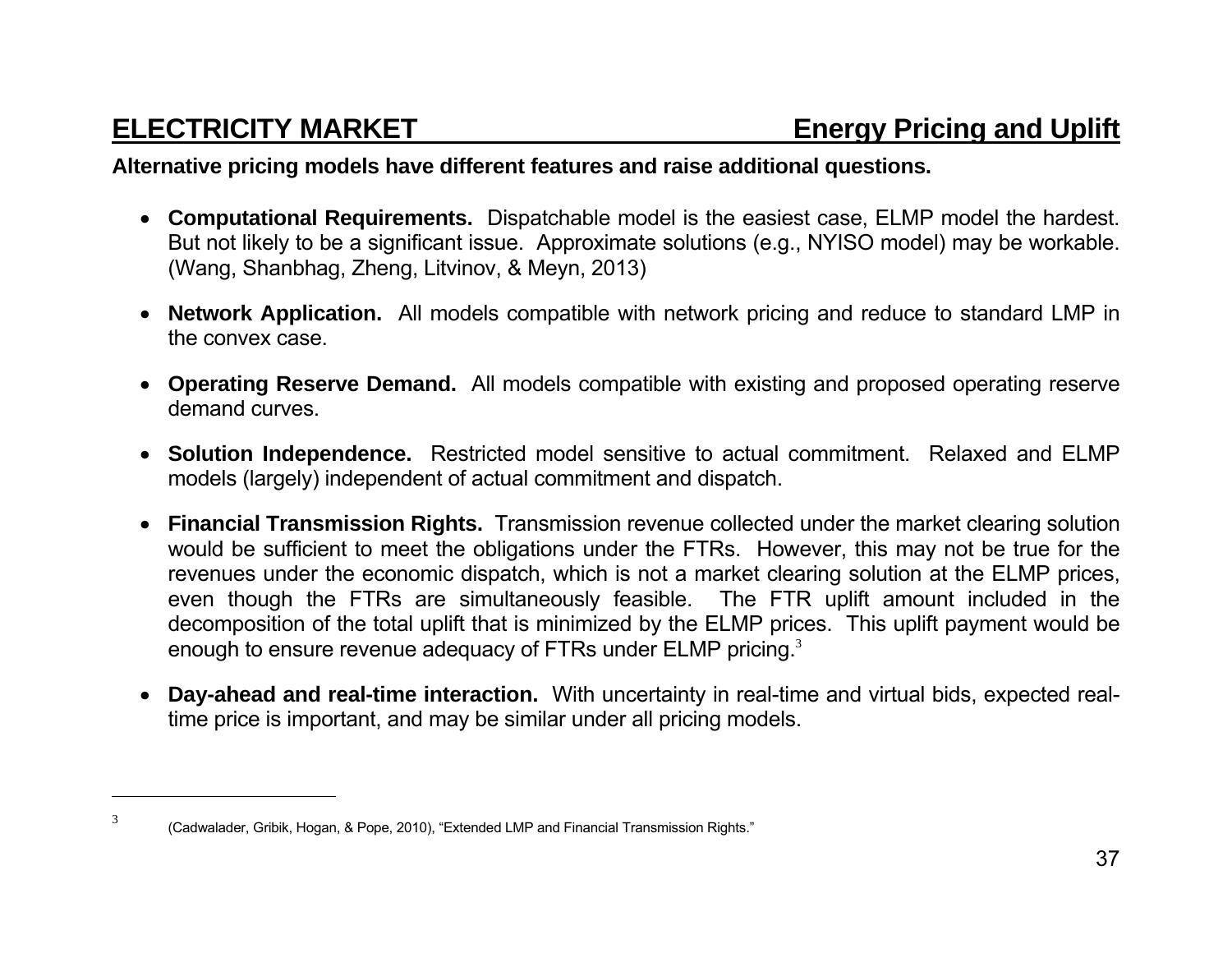**A "proof of concept" network example from the Midwest Independent System Operator (cont.).** 

# Comparison of Convex Hull Prices and Current Prices

• Convex hull prices at reference node compared to current prices at reference node:

| Hour                 |                | ∠       | з     | 4                     | 5          | 61    |          | 81         | a       | 10ı      |      |          |
|----------------------|----------------|---------|-------|-----------------------|------------|-------|----------|------------|---------|----------|------|----------|
| <b>Current Price</b> | <b>Q</b><br>17 | 16.6    | 16.7  | 16.7                  | 16.81      | 16.2  | 16.4     | 20.<br>.5  | 20<br>4 | $\neg$ 1 | าา   | $\neg$ 1 |
| CHP                  | 20.6           | 19.     | 18.5' | 18.<br>$\overline{ }$ | 18.8       | 18.5I | 19.6     | 20.<br>.51 | つつ<br>a | 23.81    | 24.6 | 24.3     |
| Difference           | ∽              | - 2 5 ' | 81    | 4<br>м                | C.<br>וח ל | ଠ ସା  | Э.<br>21 | 0.0        | つち      | つら       | າາ   | つつ       |
|                      |                |         |       |                       |            |       |          |            |         |          |      |          |

| Hour                    | o<br>◡      |                   | 15       | 16             |               | 18               | 19         | 20         | OИ<br>- | ~~<br>∠∠           | 23            | 24                | Average |
|-------------------------|-------------|-------------------|----------|----------------|---------------|------------------|------------|------------|---------|--------------------|---------------|-------------------|---------|
| Price<br><b>Current</b> | 20.8        | 20.5 <sub>1</sub> | 20.<br>4 | 20.6           | 20.5          | つつ<br>~<br>ے ۔ ت | ن:48       | 40.OI      | 26.3    | $\sim$ 4<br>-<br>- | $\sim$ 4<br>- | 18.4 <sub>1</sub> | 21.8I   |
| CHP                     | רר<br>د ب   | ~~<br>÷           | 20.5     | 20.2<br>$\sim$ | ФΑ<br>ים.     | 25.              | -57<br>יס. | 35.9<br>a۱ | 29.0    | 25.5<br>∽.         | 24.2l         | 23.2              | 24.01   |
| Difference              | ÷<br>$\sim$ |                   |          | 4<br>-U.,      | -<br>д<br>U.J | a.               | -8.,<br>-  | -4. .      | ~<br>-  |                    | -<br>.,       | 4.8               | -<br>C. |

- The average convex hull price at the reference node is \$24.0/MWh compared to the average reference node price of \$21.8/MWh using current pricing structure.
	- The increase of \$2.2/MWh reflects the effects of including start-up and no-load costs in setting prices.



13

Source: Paul Gribik, "Investigation of Convex Hull Pricing at Midwest ISO," MISO, September 2009.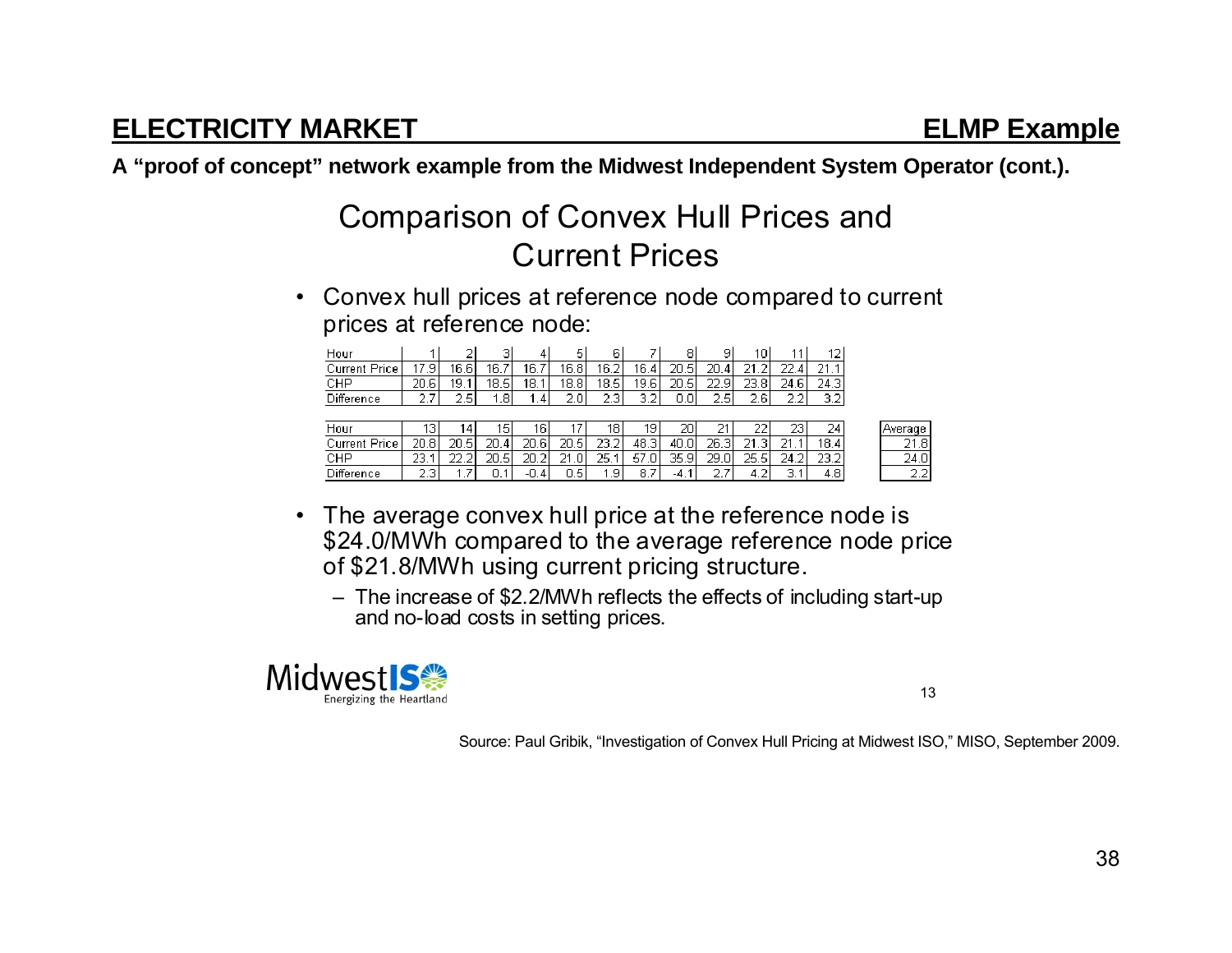### **The day-ahead and real-time pricing present different problems.**

- $\bullet$  **Day-ahead.** In principle, the unit commitment, dispatch and pricing problems are relatively straightforward.
	- o **Multi-period optimization.** The bids and offers are considered over a full day or 24 periods, with possible non-binding look-ahead to deal with end-point conditions.
	- o **Virtual bidding.** The standard one-part formulation for virtual transactions adds a potentially large pool of convex offers that make the commitment and dispatch problem "closer" to the simpler convex formulation.
- $\bullet$  **Real-time.** Unit commitment dispatch and pricing decisions may appear easier, but the fundamental issues remain.
	- o **Unit commitment.** There are still binary commitment decisions, block loaded units, and minimum run-time constraints. The dispatch periods are not fully separable.
	- o **No virtual bidding.** There are no virtual bids in the real-time dispatch.
	- o **Rolling solutions.** The real-time dispatch model often includes a rolling solution (e.g. 5 minute dispatch) with substantial non-binding look ahead and longer settlement periods.
	- o **Updated bidding.** Bids and offers can be revised to reflect changing conditions.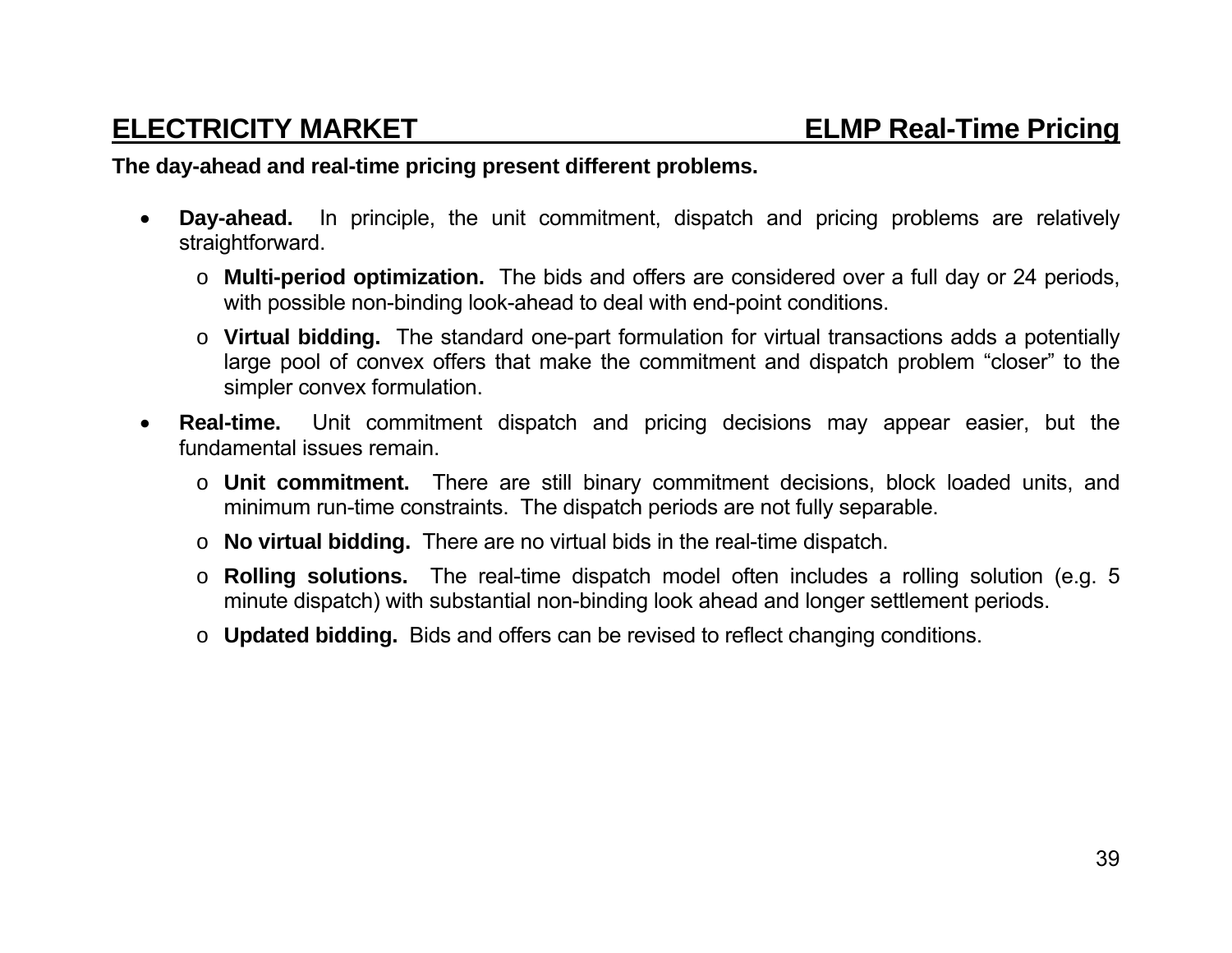**A real-time pricing model involves multiple periods and look ahead. Prices updated throughout the day on a rolling basis.** 



## Calculation of RT ELMPs on Rolling Basis

- •Calculate ELMPs for a window containing the day of the RT Market.
- • As day progresses, current hour is the hour of interest in which we model 5 minute intervals.
	- Other hours may be modeled as single hour long intervals.
	- Could model 5 minute intervals in next hour to provide 5-minute interval-level informational ELMPs.
- • Use actual data for past intervals and forecast data for future intervals.
	- ELMPs calculated for current interval used for settlements.
	- ELMPs for other intervals are used for calculation only.
		- Past ELMPs frozen for settlement and future ELMPs are for informational purposes only.



89

Source: Paul Gribik, "Extended LMP ("ELMP")," MISO, August 2010.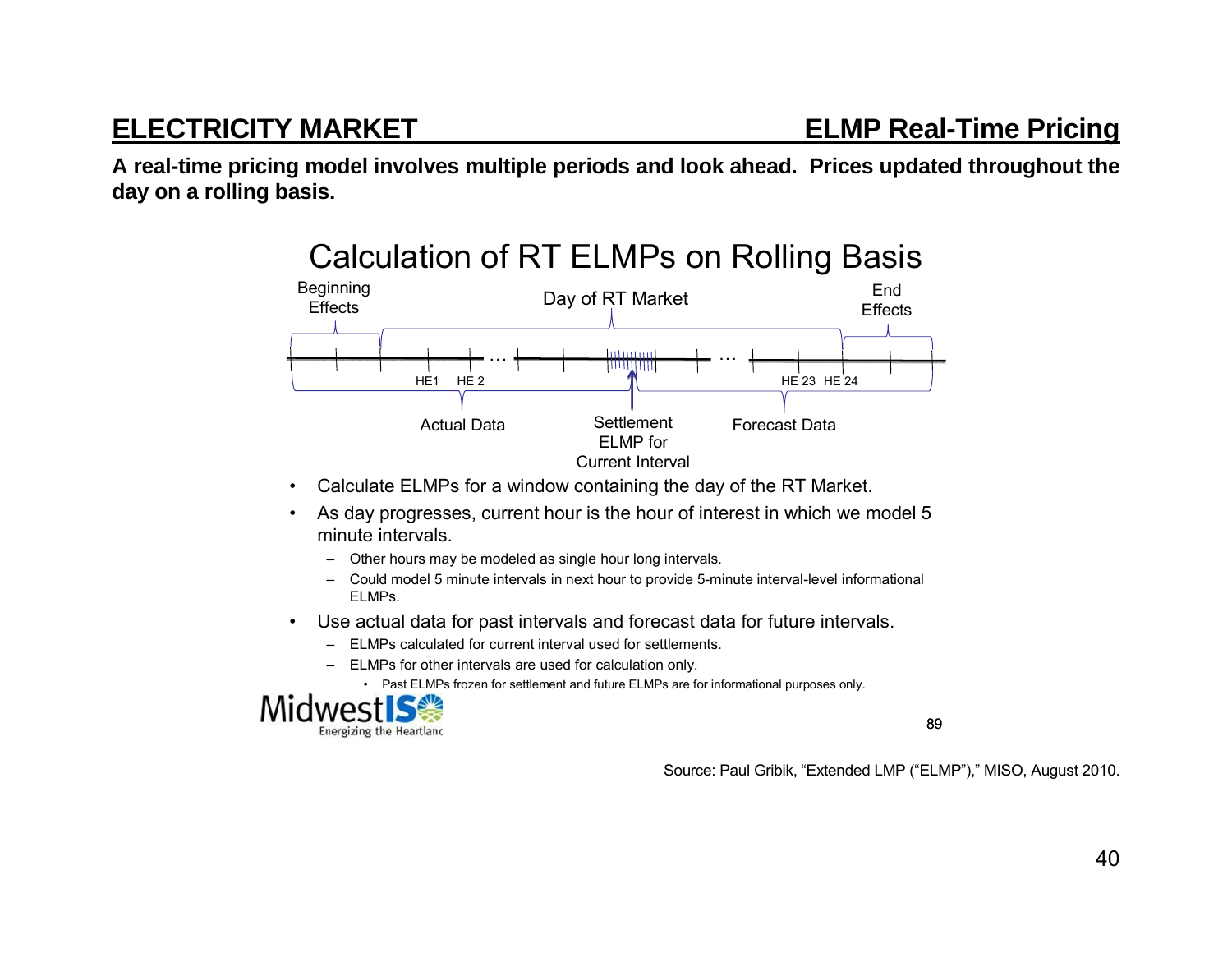**A real-time pricing model with multiple periods and look ahead is an approach found in most organized markets, or under consideration as in ERCOT:** 

> MIRTM with six 5-minute intervals (total of 30 minutes)  $\bullet$



Joel Mickey, "Multi-Interval Real-Time Market Overview," Board of Directors Meeting, ERCOT Public, October 13, 2015.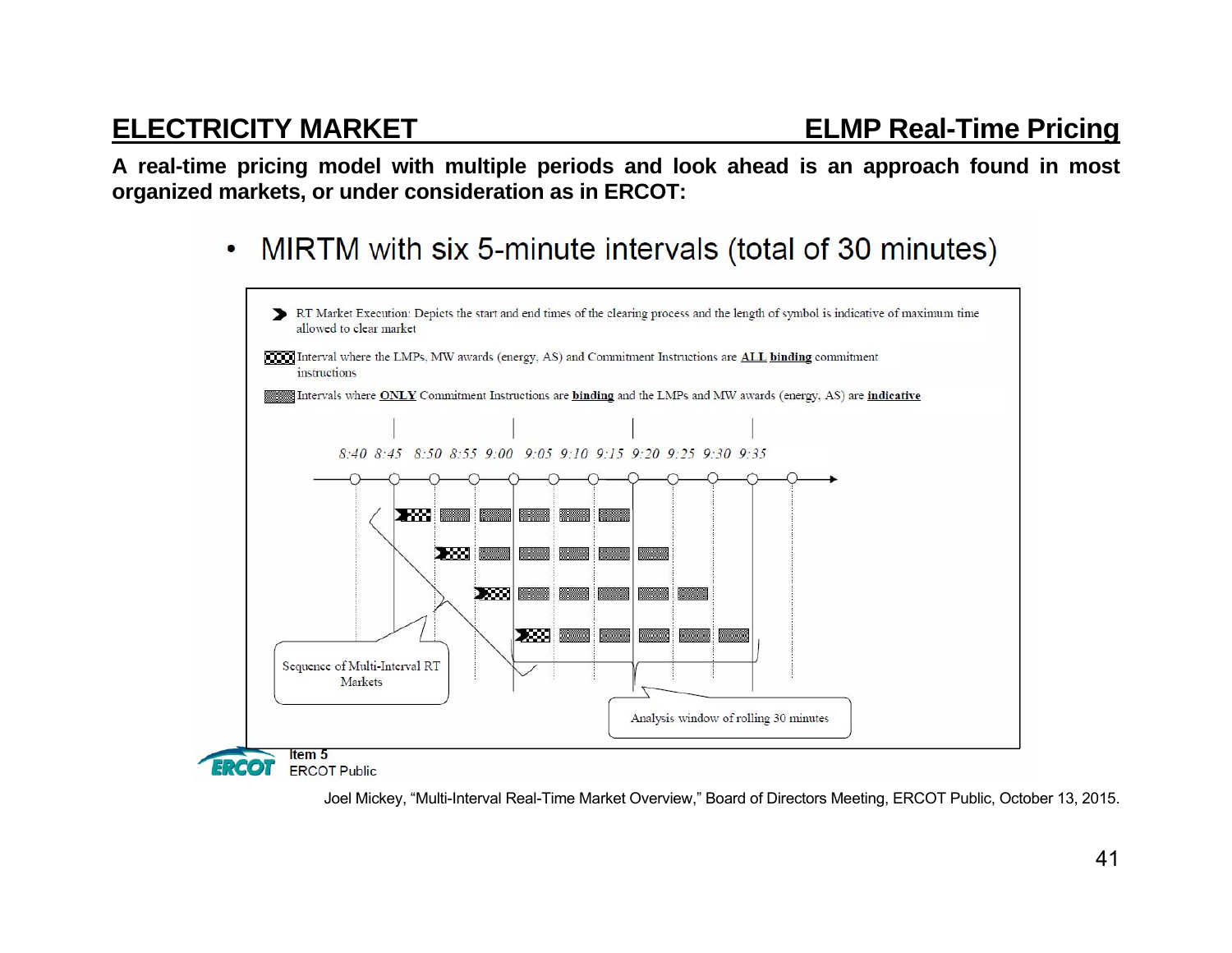**A real-time pricing model involves multiple periods and look ahead. Applying and ELMP framework involves choices about what is fixed and what is variable. Natural principles that have been suggested include:** 

- $\bullet$  **Real-time price consistency.** Given that the actual conditions equal the forecast conditions, the methodology produces the same set of prices.
- $\bullet$  **Real-time quantity anchor.** Conditioning to reflect evolving economic dispatch and commitment. For example, the pricing dispatch would account for ramping limits that constrain the degree that the pricing dispatch could deviate from the actual dispatch to ensure that the price market-clearing dispatch would always be feasible conditioned on the actual dispatch.
- $\bullet$  **Real-time market-clearing quantity anchor.** Conditioning to reflect the evolving market-clearing solution to the pricing problem. With a duality gap, this dispatch deviates from the actual economic dispatch.

**For actual physical commitment and dispatch, past decisions are sunk and real-time quantity anchors apply.** 

**The pricing model could allow more flexibility. The Restricted model meets both conditions by always ignoring fixed costs. But ELMP in general incorporates intertemporal constraints and reflects fixed costs of units not committed.**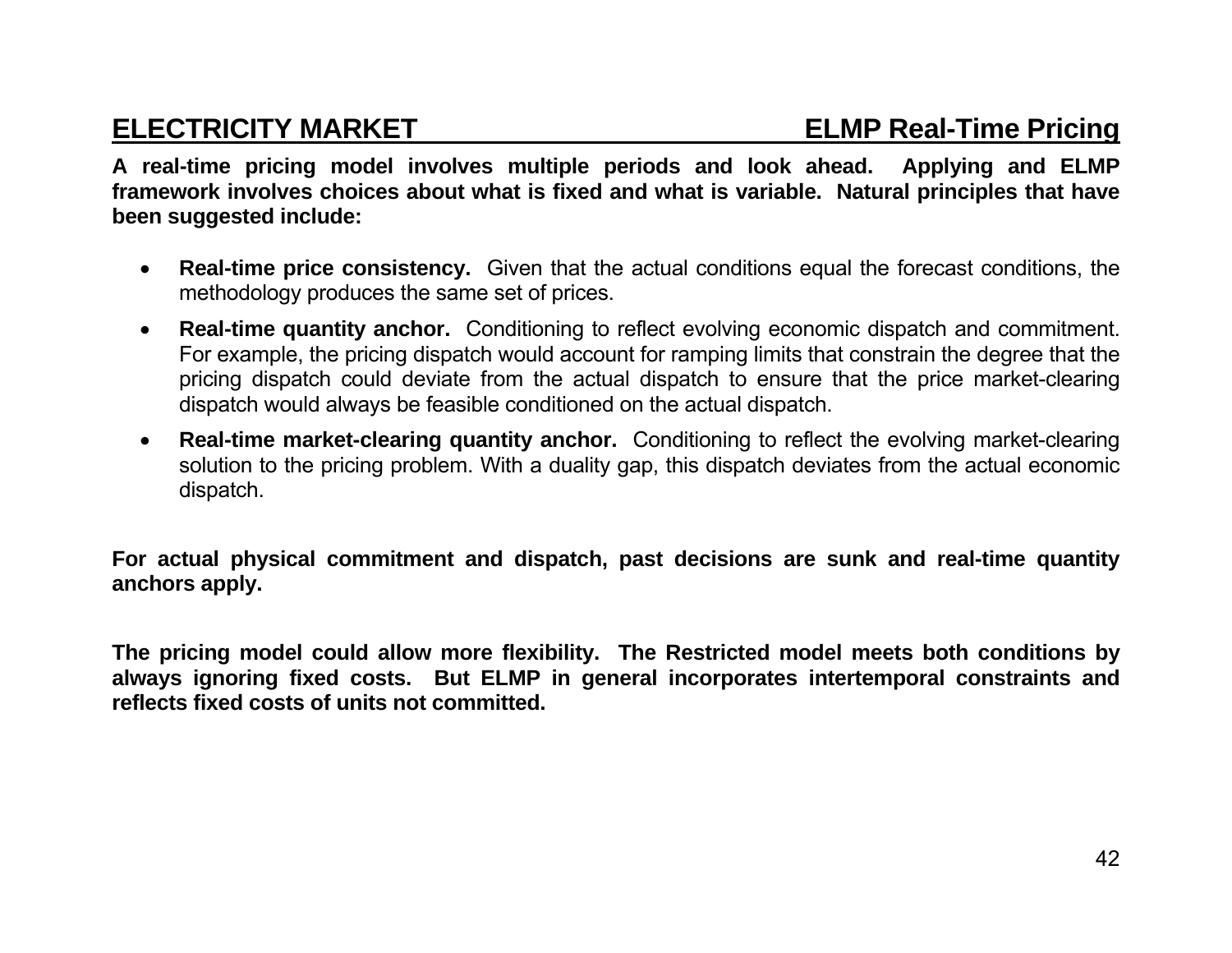**The ELMP is a solution**  *<sup>p</sup>* **for the dual or convex hull problem with the loss and transmission limits included as constraints. A "market-clearing" solution is a solution to the inner problem for given prices** *p* **.** 

| $v^h(\{\mathbf{y}_t\}) \equiv$ |  |                                                                                                                                                                                                                                     |                |
|--------------------------------|--|-------------------------------------------------------------------------------------------------------------------------------------------------------------------------------------------------------------------------------------|----------------|
|                                |  | $+\sum \mathbf{p}_t^T \mathbf{y}_t$                                                                                                                                                                                                 |                |
|                                |  | $\left( StartCost_{it} \cdot start_{it} + NoLoad_{it} \cdot on_{it} + GenCost_{it}(g_{it})\right)$<br>$\inf_{\text{g,d,on,start}} \begin{cases} \sum_{t} \sum_{i} (\text{Stc} \\ -\sum_{i} \mathbf{p}_i^T \mathbf{d}_t \end{cases}$ |                |
|                                |  | subject to                                                                                                                                                                                                                          |                |
|                                |  | $m_{ii} \cdot on_{ii} \leq g_{ii} \leq M_{ii} \cdot on_{ii}$                                                                                                                                                                        | $\forall i, t$ |
| sup                            |  | $-ramp_{it} \leq g_{it} - g_{i,t-1} \leq ramp_{it}$                                                                                                                                                                                 | $\forall i, t$ |
| $\boldsymbol{p}$               |  | $+\Big\{start_{it} \leq on_{it} \leq start_{it} + on_{i,t-1}\Big\}$                                                                                                                                                                 | $\forall i, t$ |
|                                |  | start <sub>it</sub> = 0 or 1                                                                                                                                                                                                        | $\forall i, t$ |
|                                |  | $on_{ii} = 0$ or 1                                                                                                                                                                                                                  | $\forall i, t$ |
|                                |  | $\mathbf{e}^T \left( \mathbf{g}_t - \mathbf{d}_t \right) - LossFn_t \left( \mathbf{d}_t - \mathbf{g}_t \right) = 0$                                                                                                                 | $\forall t$    |
|                                |  | $Flow_{k}(\mathbf{g}_{t}-\mathbf{d}_{t}) \leq \overline{F}_{k}^{\max}$                                                                                                                                                              | $\forall k,t$  |
|                                |  |                                                                                                                                                                                                                                     |                |
|                                |  |                                                                                                                                                                                                                                     |                |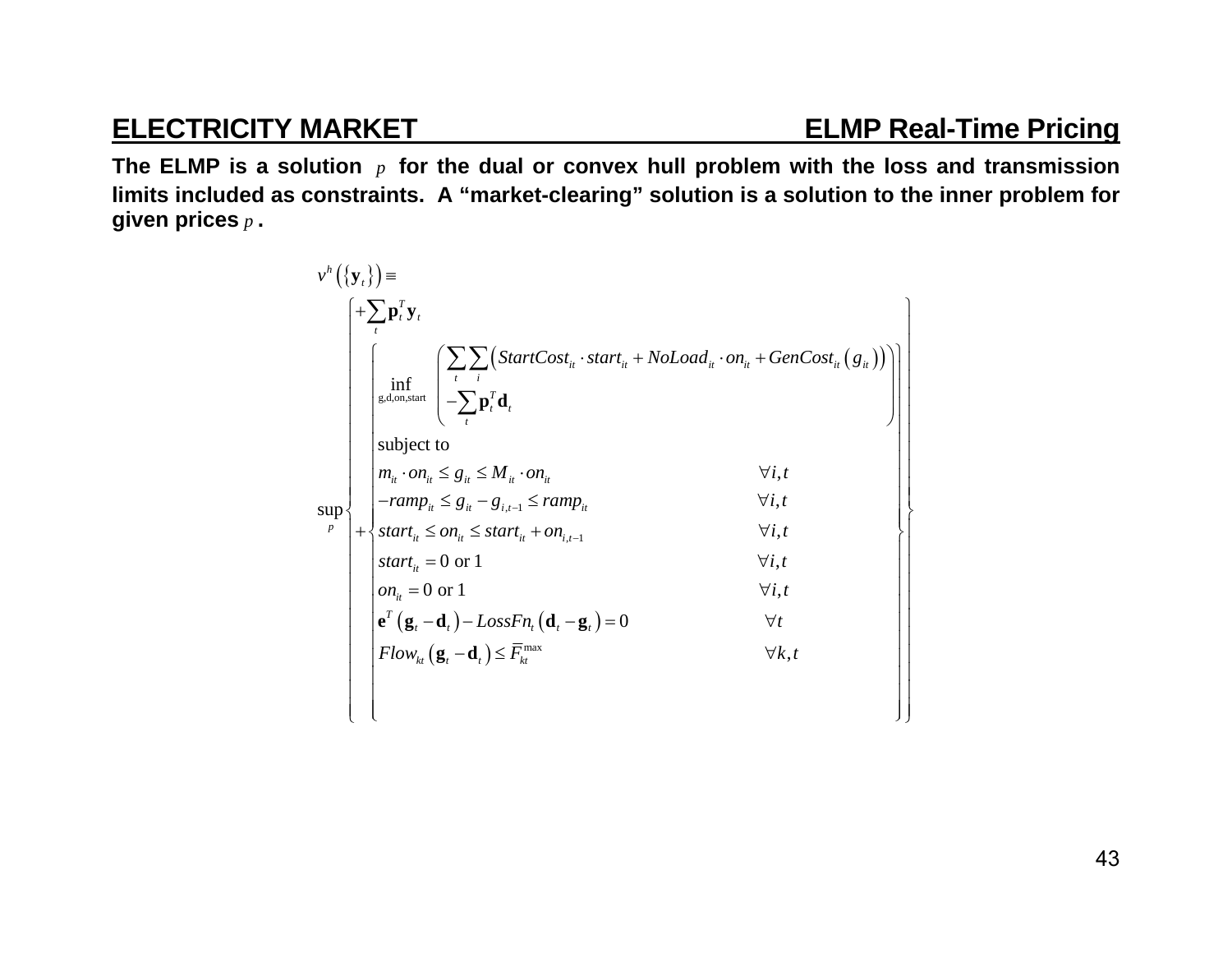$1.2 - 1.3$ 

## **ELECTRICITY MARKET ELMP Real-Time Pricing**

**A sufficient condition for real-time price consistency in ELMP is that all commitment and dispatch variables that are in the economic dispatch or are assigned an uplift payment from the market-clearing solution be included in the pricing model. This allows for slowly pruning those offers that were not committed in either the economic commitment or the market-clearing commitment and are subsequently excluded from retroactive starts (** *Excluded* **). Hence, the conditional dual pricing model at time could take as determined prices the prior periods**   $p_1^*, p_2^*, \cdots p_{\tau-1}^*$  :

| $v^{\tau}(\{\mathbf{y}_{t}\})$ = |  | $+\sum \mathbf{p}_t^T \mathbf{y}_t$                                                                                |                                                                                                                                                                           |
|----------------------------------|--|--------------------------------------------------------------------------------------------------------------------|---------------------------------------------------------------------------------------------------------------------------------------------------------------------------|
|                                  |  | inf<br>g,d,on, start                                                                                               | $\left(\sum_{i}\sum_{i}\left(StartCost_{it} \cdot start_{it} + NoLoad_{it} \cdot on_{it} + GenCost_{it}(g_{it})\right)\right) - \sum_{i}\mathbf{p}_{i}^{T}\mathbf{d}_{i}$ |
|                                  |  | subject to                                                                                                         |                                                                                                                                                                           |
|                                  |  | $m_{it} \cdot on_{it} \leq g_{it} \leq M_{it} \cdot on_{it}$                                                       | $\forall i, t$                                                                                                                                                            |
|                                  |  | $-ramp_{it} \leq g_{it} - g_{i,t-1} \leq ramp_{it}$                                                                | $\forall i, t$                                                                                                                                                            |
| sup                              |  | $start_{it} \leq on_{it} \leq start_{it} + on_{i,t-1}$                                                             | $\forall i, t$                                                                                                                                                            |
|                                  |  | start <sub>it</sub> = 0 or 1                                                                                       | $\forall i, t$                                                                                                                                                            |
|                                  |  | $on_{ii} = 0$ or 1                                                                                                 | $\forall i, t$                                                                                                                                                            |
|                                  |  | $\mathbf{e}^T\left(\mathbf{g}_t-\mathbf{d}_t\right)-LossFn_t\left(\mathbf{d}_t-\mathbf{g}_t\right)=0$              | $\forall t$                                                                                                                                                               |
|                                  |  | $\left  \textit{Flow}_{kt} \left( \mathbf{g}_t - \mathbf{d}_t \right) \right  \leq \overline{F}_{kt}^{\text{max}}$ | $\forall k,t$                                                                                                                                                             |
|                                  |  | $\left[ \text{start}_{i} = 0, i \in \text{Excluded}_{\tau} \right]$                                                |                                                                                                                                                                           |
|                                  |  | $p_t = p_t^*, t \leq \tau - 1$                                                                                     |                                                                                                                                                                           |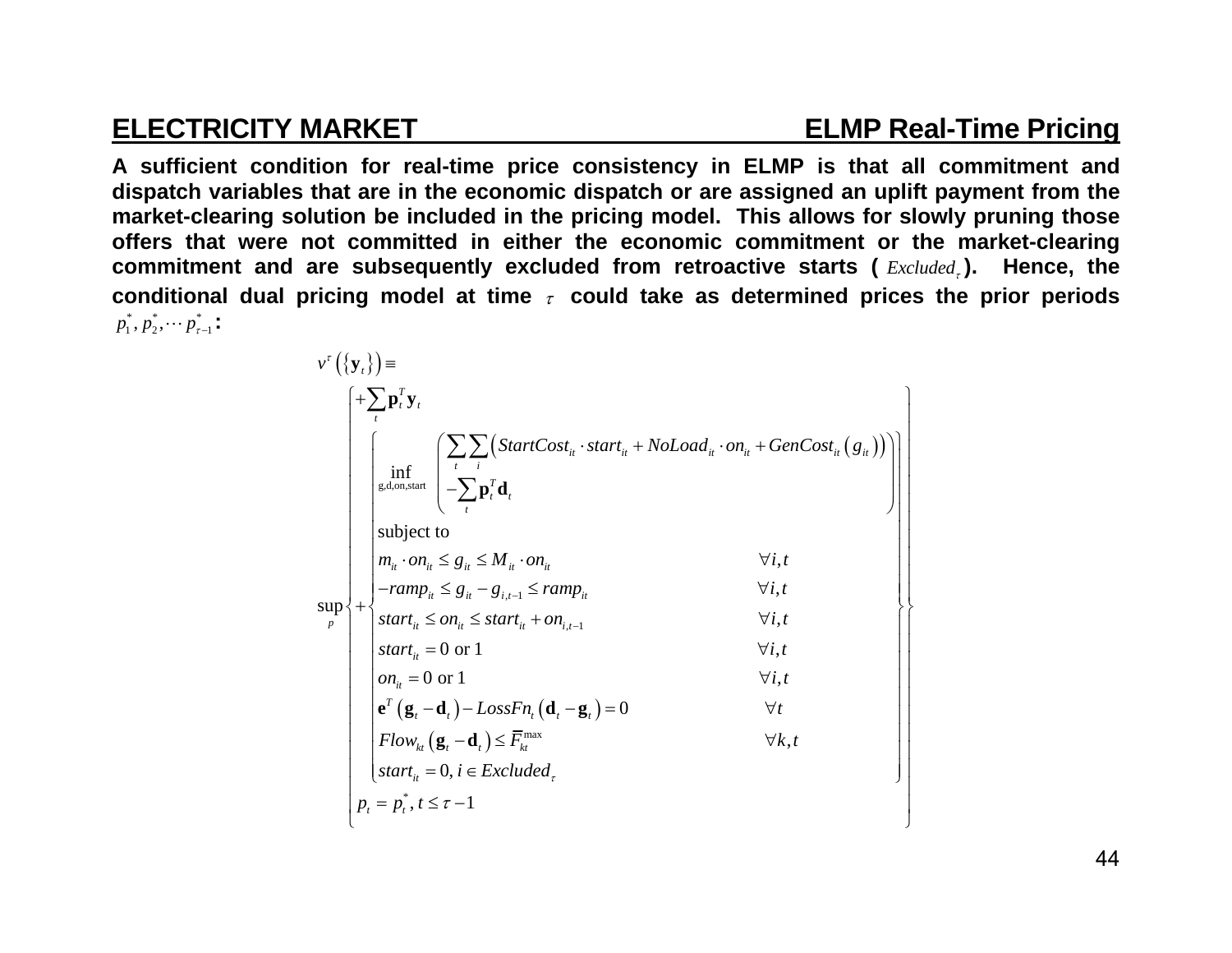## **ELECTRICITY MARKET ELMP Real-Time Pricing**

**This model also has an interpretation as the ELMP model for a two stage dualization of the complicating constraints. First we fix the prices for prior periods and price out the constraints to include them as part of the objective function. Then dualize this reduced model to find the remaining prices. The corresponding statement of the conditional dispatch problem for which we find the ELMP going forward is:** 

$$
v^{\tau}\left(\{\mathbf{y}_{t}\}\right) = \prod_{\substack{t \text{ s.d.}} \text{ s.d.}} \left( \sum_{t} \sum_{i} \left( StartCost_{it} \cdot start_{it} + NoLoad_{it} \cdot on_{it} + GenCost_{it} \left(g_{it}\right) \right) \right) \left( \sum_{t \leq \tau-1} \mathbf{p}_{t}^{*T} \left(\mathbf{d}_{t} - \mathbf{y}_{t}\right) \right)
$$

 $\mathbf{v}$ ,  $\mathbf{v}$ ,  $\mathbf{v}$ ,  $\mathbf{v}$ ,  $\mathbf{v}$ ,  $\mathbf{v}$ ,  $\mathbf{v}$ ,  $\mathbf{v}$ ,  $\mathbf{v}$ ,  $\mathbf{v}$ ,  $\mathbf{v}$ ,  $\mathbf{v}$ ,  $\mathbf{v}$ ,  $\mathbf{v}$ ,  $\mathbf{v}$ ,  $\mathbf{v}$ ,  $\mathbf{v}$ ,  $\mathbf{v}$ ,  $\mathbf{v}$ ,  $\mathbf{v}$ ,  $\mathbf{v}$ ,  $\mathbf{v}$ ,

subject to

| $m_{ii} \cdot on_{ii} \leq g_{ii} \leq M_{ii} \cdot on_{ii}$ | $\forall i, t$ |
|--------------------------------------------------------------|----------------|
| $- ramp_{it} \leq g_{it} - g_{i,t-1} \leq ramp_{it}$         | $\forall i, t$ |
|                                                              |                |

$$
start_{it} \leq on_{it} \leq start_{it} + on_{i,t-1} \qquad \qquad \forall i, t
$$
  
start = 0 or 1

$$
start_{it} = 0 \text{ or } 1 \qquad \qquad \forall i, t
$$
  
 
$$
on_{it} = 0 \text{ or } 1 \qquad \qquad \forall i, t
$$

$$
\mathbf{e}^T \left( \mathbf{g}_t - \mathbf{d}_t \right) - LossFn_t \left( \mathbf{d}_t - \mathbf{g}_t \right) = 0 \qquad \qquad \forall t
$$

$$
Flow_{kt}(\mathbf{g}_t - \mathbf{d}_t) \le \overline{F}_{kt}^{\max} \qquad \qquad \forall k, t
$$

$$
start_{it} = 0, i \in Excluded_{\tau}
$$
\n
$$
d = v
$$

$$
\mathbf{d}_t = \mathbf{y}_t \qquad \qquad \forall t \geq \tau.
$$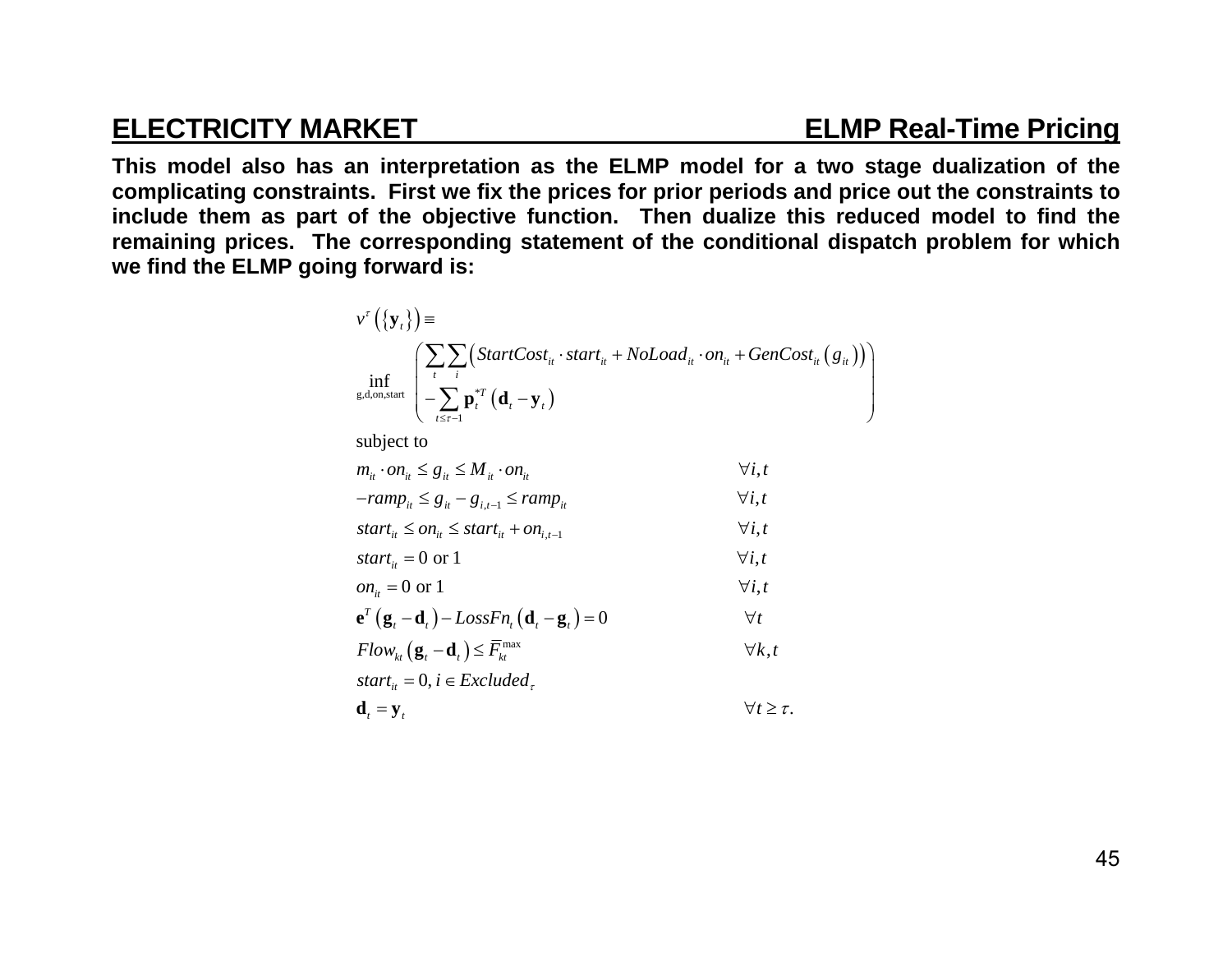**The dual of this problem reduces to a simple solution.** 

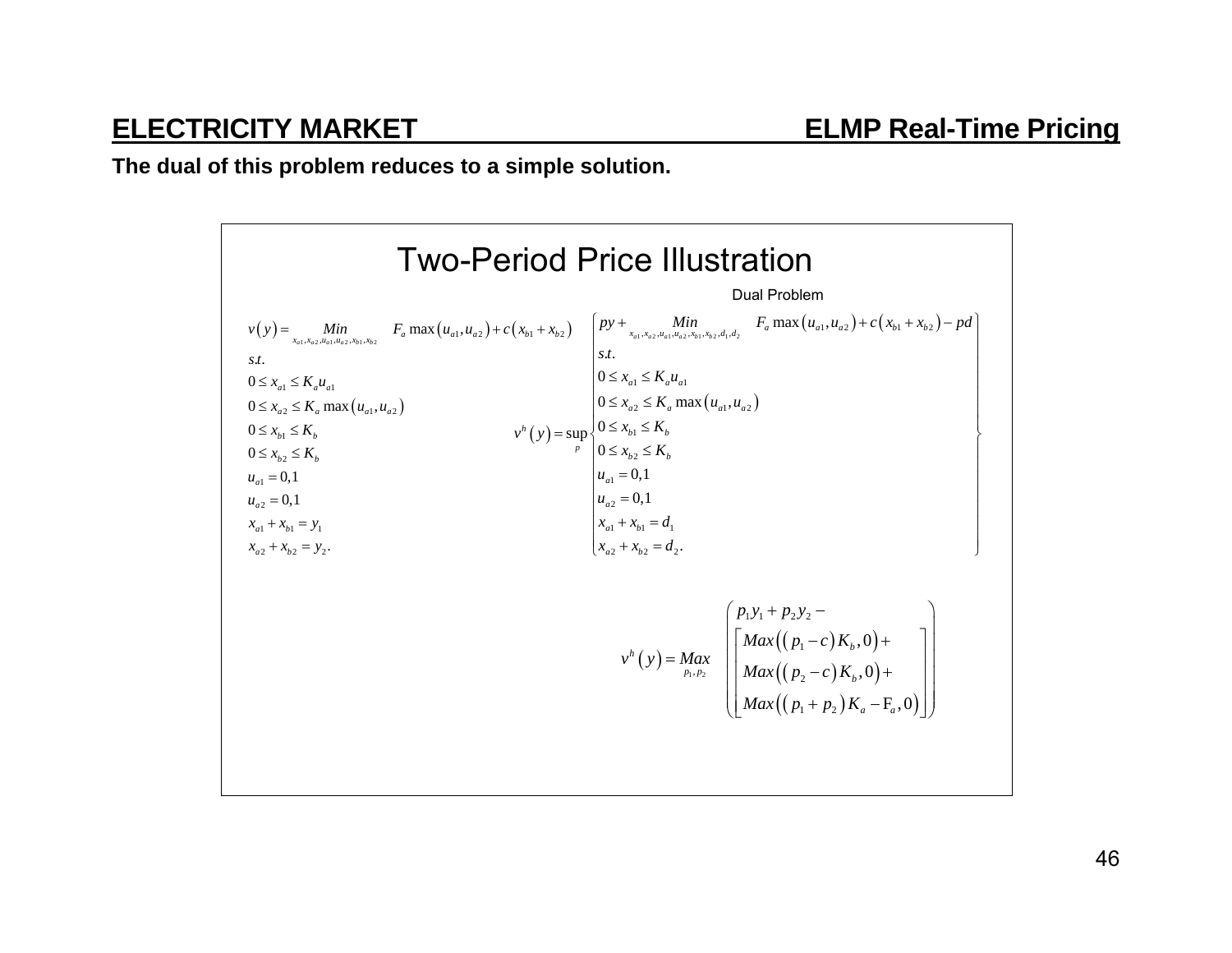**A two period example with low fixed costs illustrates the solution and properties of pricing model. The simplified structure with only fixed costs for one plant and variable costs for the other allows us to determine the solution from the graph of critical regions in the dual space of the prices.** 

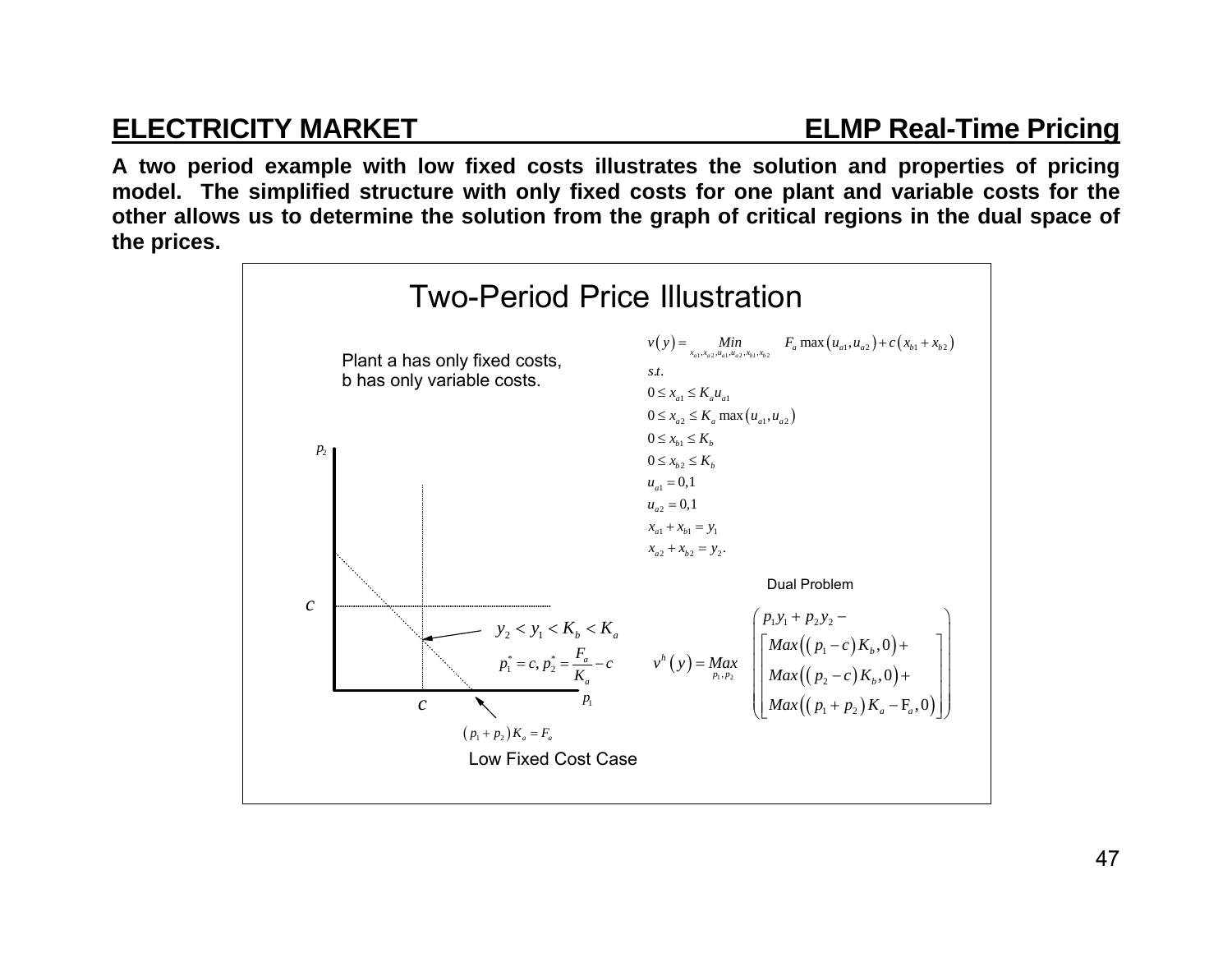### **The low fixed cost example may not change prices when the forecast changes.**

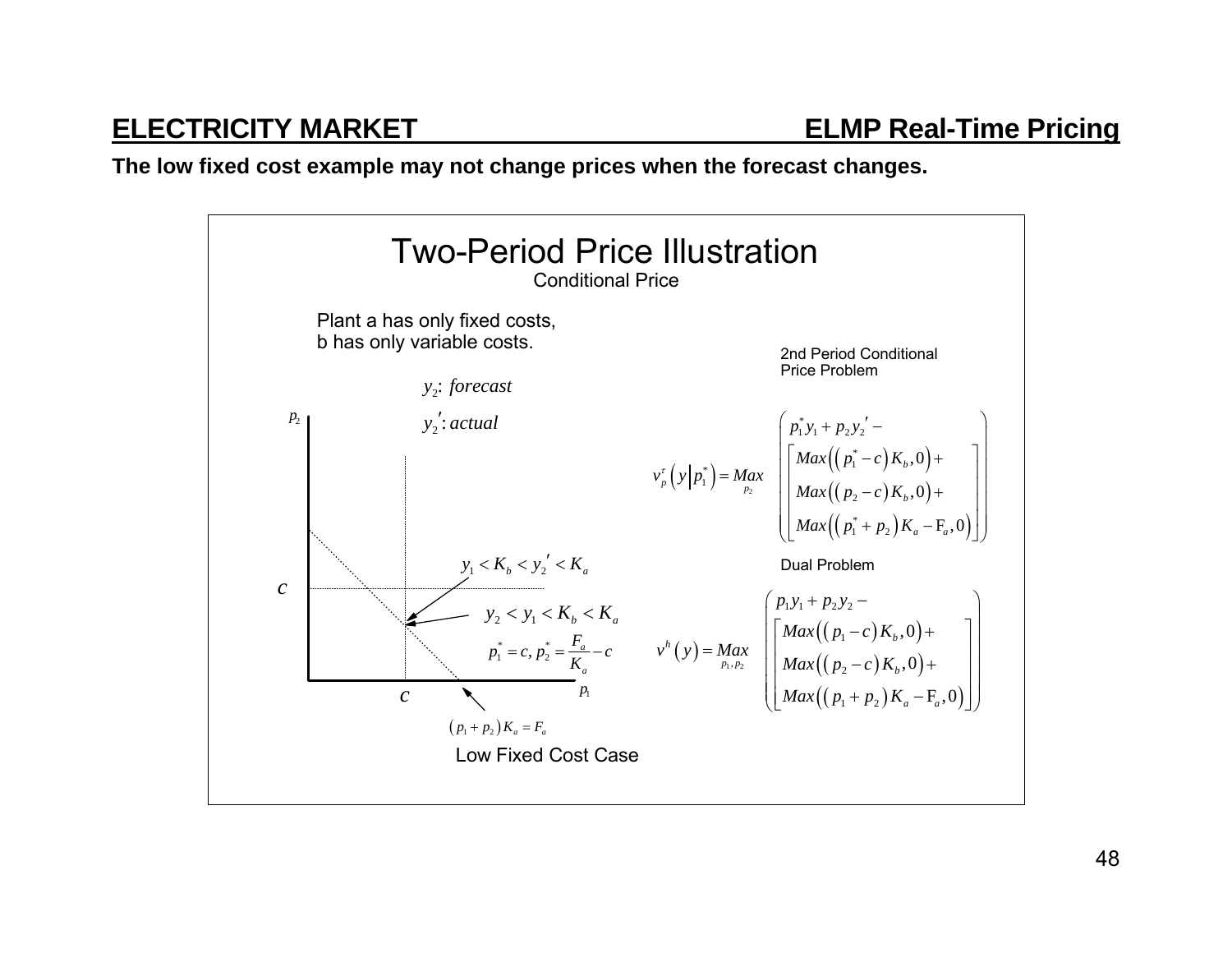**The two period example with high fixed costs gives has updated prices changing.** 

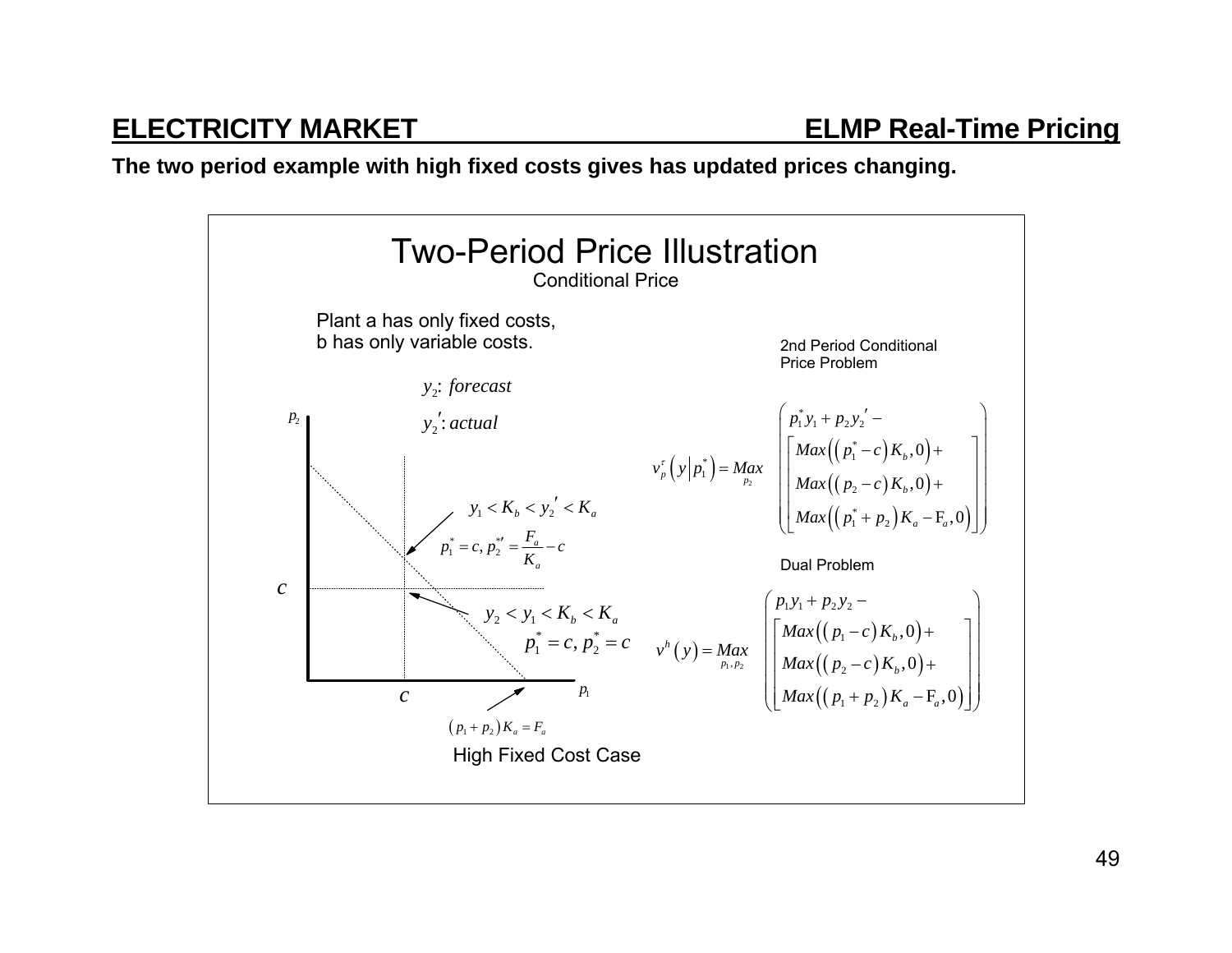## **ELECTRICITY MARKET ELMP Real-Time Pricing**

**A proposal for real-time price consistency in ELMP is to fix past decisions in the inner "market clearing" solution, as well as fixing the prices. Hence, the conditional market-clearing pricing**  model at time  $\tau$  would take the determined prices  $p_1^*,p_2^*, \cdots p_{\tau-1}^*$  and market clearing dispatch  $z^{\tau} = \{g_{t}, d_{t}, \mathrm{on}_{t}, \mathrm{start}_{t}\}^{\tau}$  for the prior periods as fixed and solve as the pricing model:

$$
v^{r}(\mathbf{y}_{t}) = \begin{cases}\n+ \sum_{t} \mathbf{p}_{t}^{T} \mathbf{y}_{t} \\
\inf_{\mathbf{g}, \mathbf{d}, \mathbf{on}, \mathbf{M}}\n\end{cases}\n\begin{bmatrix}\n\sum_{t} \sum_{i} \left( StartCost_{i} \cdot start_{i} + Nolload_{i} \cdot on_{i} + GenCost_{i} (g_{i})\right) \\
-\sum_{t} \mathbf{p}_{t}^{T} \mathbf{d}_{t} \\
\text{subject to} \\
m_{i} \cdot on_{i} \leq g_{i} \leq M_{i} \cdot on_{i} & \forall i, t \\
-\n\sum_{p} \sum_{i} \left( \sum_{i} \left( StartCost_{i} \cdot start_{i} + Nolload_{i} \cdot on_{i} + GenCost_{i} (g_{i})\right) \right) \\
\text{subject to} \\
m_{i} \cdot on_{i} \leq g_{i} - g_{i, t-1} \leq ramp_{i} & \forall i, t \\
\text{start}_{i} \leq on_{i} \leq start_{i} + on_{i, t-1} & \forall i, t \\
\text{start}_{i} = 0 \text{ or } 1 & \forall i, t \\
\text{start}_{i} = 0 \text{ or } 1 & \forall i, t \\
\mathbf{e}^{r}(\mathbf{g}_{t} - \mathbf{d}_{t}) - LossFn_{t}(\mathbf{d}_{t} - \mathbf{g}_{t}) = 0 & \forall t \\
Flow_{ki}(\mathbf{g}_{t} - \mathbf{d}_{t}) \leq \overline{F}_{ki}^{\max} & \forall k, t\n\end{cases}\n\begin{bmatrix}\n\sum_{i} \left( \sum_{i} \left( StartCost_{i} \cdot start_{i} + Nolload_{i} \cdot on_{i} + GenCost_{i} (g_{i}) \right) \\
\sum_{i} \left( \sum_{i} \left( \sum_{i} \left( \sum_{i} \left( \sum_{i} \right) \right) \right) \\
\sum_{i} \left( \sum_{i} \left( \sum_{i} \left( \sum_{i} \left( \sum_{i} \right) \right) \right) \\
\sum_{i} \left( \sum_{i} \left( \sum_{i} \left( \sum_{i} \left( \sum_{i} \right) \right) \right) \\
\sum_{i} \left( \sum_{i} \left( \sum_{i} \left( \sum_{i} \left( \sum_{i} \left( \sum_{i
$$

**However, the hoped for price consistency depends on separability across periods. The general**  problem is not separable, and fixing  $z^\tau = \{g_\tau,d_\tau,$ on $_\tau,$ start $_\tau\}^{\tau}_1$  can create price inconsistency.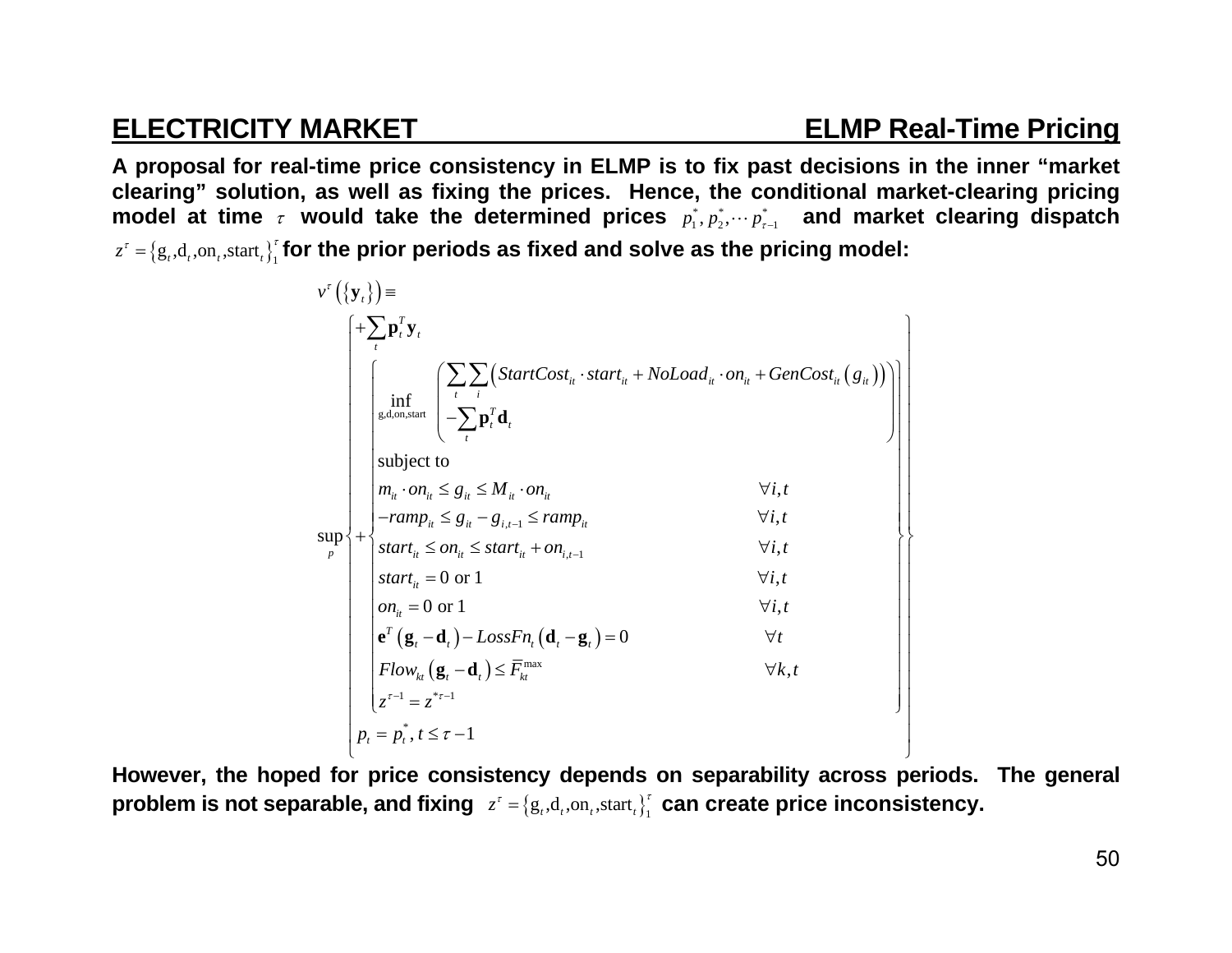**The conditional market-clearing solution can produce inconsistent prices even when the forecast equals the actual conditions.** 

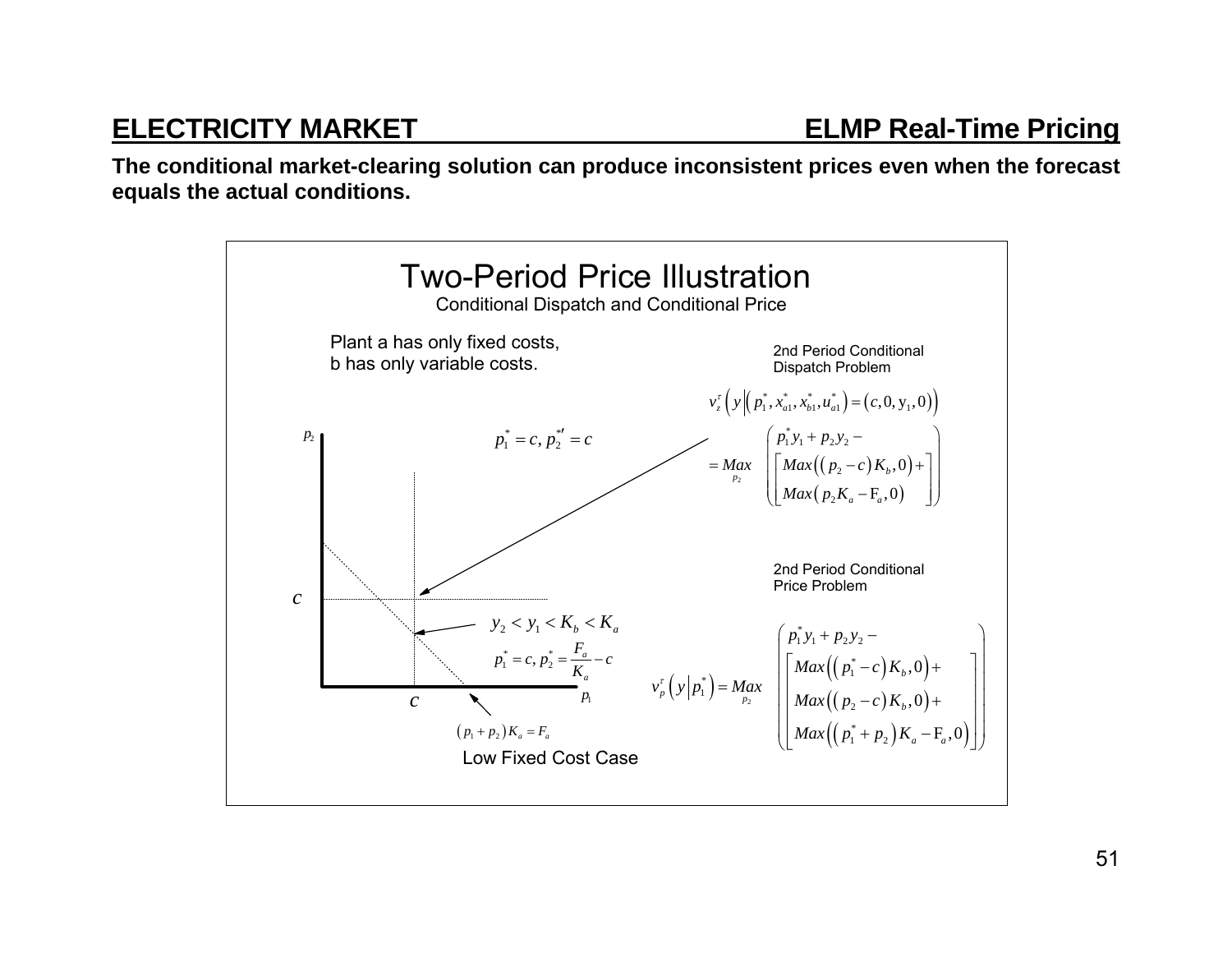## **ELECTRICITY MARKET Approximate ELMP Real-Time Pricing**

**An adaptation of the sequential model to the relaxed approximation of the pricing problem presents a relative simply tool. First we fix the prices for prior periods and price out the constraints to include them as part of the objective function. Then we utilize the relaxed model to find the approximate prices:** 

$$
v^{rt}\left(\left\{\mathbf{y}_t\right\}\right) = \inf_{\text{g.d. on, start}} \left( \sum_{t} \sum_{i} \left( StartCost_{it} \cdot start_{it} + NoLoad_{it} \cdot on_{it} + GenCost_{it} \left(\mathbf{g}_{it}\right) \right) \right)
$$

subject to

| $m_{it} \cdot on_{it} \leq g_{it} \leq M_{it} \cdot on_{it}$                                          | $\forall i, t$          |
|-------------------------------------------------------------------------------------------------------|-------------------------|
| $-ramp_{it} \leq g_{it} - g_{it-1} \leq ramp_{it}$                                                    | $\forall i, t$          |
| start <sub>it</sub> $\leq$ on <sub>it</sub> $\leq$ start <sub>it</sub> + on <sub>it-1</sub>           | $\forall i, t$          |
| $0 \leq start_{i} \leq 1$                                                                             | $\forall i, t$          |
| $0 \leq on_{ii} \leq 1$                                                                               | $\forall i, t$          |
| $\mathbf{e}^T\left(\mathbf{g}_t-\mathbf{d}_t\right)-LossFn_t\left(\mathbf{d}_t-\mathbf{g}_t\right)=0$ | $\forall t$             |
| $Flow_{k}(\mathbf{g}_{t}-\mathbf{d}_{t}) \leq \overline{F}_{k}^{\max}$                                | $\forall k, t$          |
| start <sub>it</sub> = 0, $i \in Excluded$ ,                                                           |                         |
| $\mathbf{d}_{t} = \mathbf{y}_{t}$                                                                     | $\forall t \geq \tau$ . |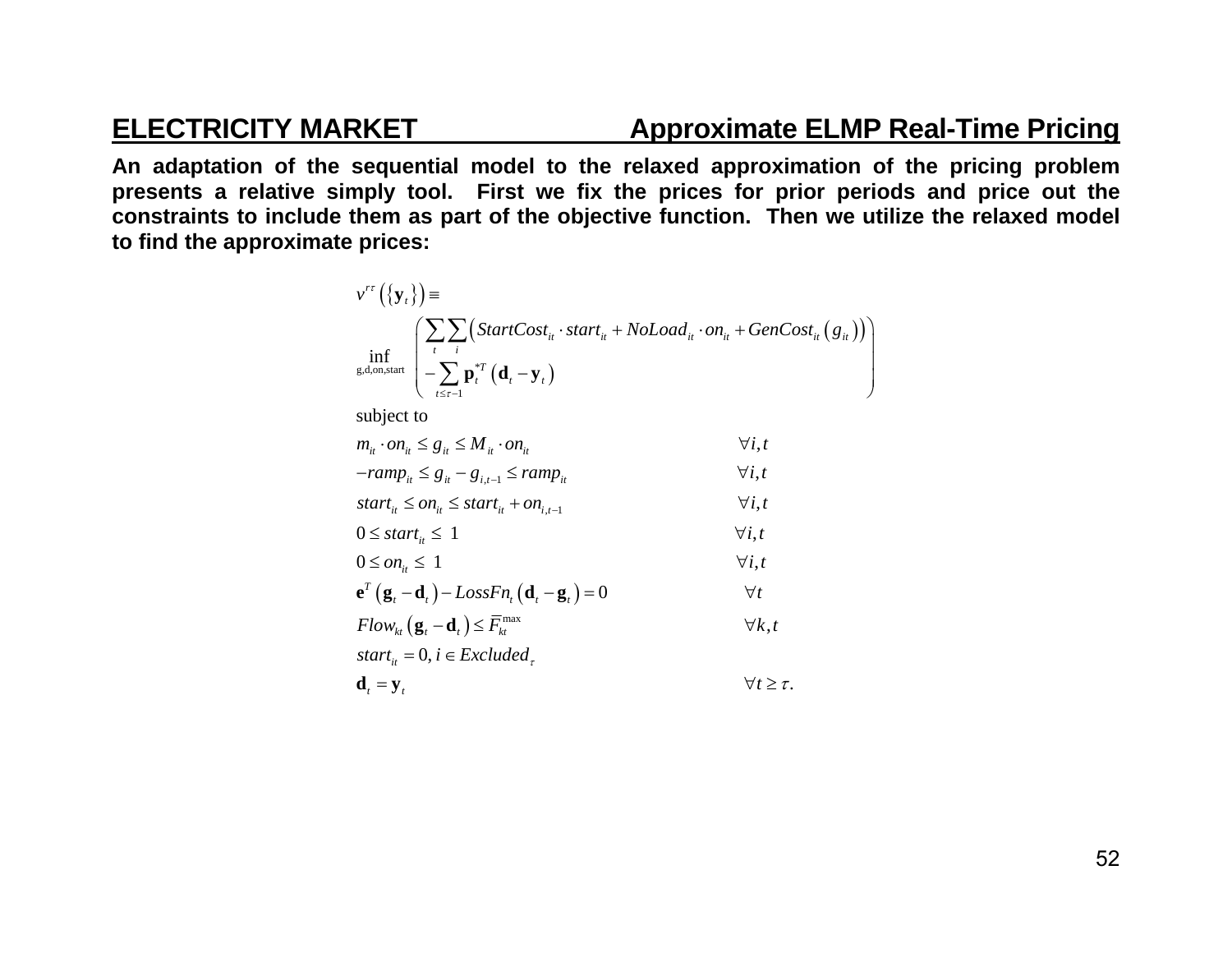### **Approximations of an ELMP real-time pricing model would include.**

- $\bullet$ **Block Loaded Units.** Variabilize the average cost of units that are all on or off.
- $\bullet$ **Fixed Cost Allocation.** The UK Pool solution with on and off peak periods.
- $\bullet$ **Relaxation Variants.** Combine relaxed formulation with ad hoc fixed cost allocations.
- $\bullet$ **Price Conditioning.** Set different windows and horizons for price consistency objective.

### **An objective is to obtain a workable pricing model.**

- $\bullet$  **Integrated With Day-Ahead.** Support a two-settlement system and virtual bids equating dayahead and expected real-time prices.
- $\bullet$  **Rolling Real-Time Pricing Updates:** Simplified separable approximations are easiest to implement. Intertemporal interactions and conditional price models present pother tradeoffs.
- $\bullet$ **Stakeholder Testing and Verification.** Simple simulations to understand market impacts.<sup>4</sup>

<sup>4</sup>For further details, see the ISONE investigations, (Coutu & White, 2014).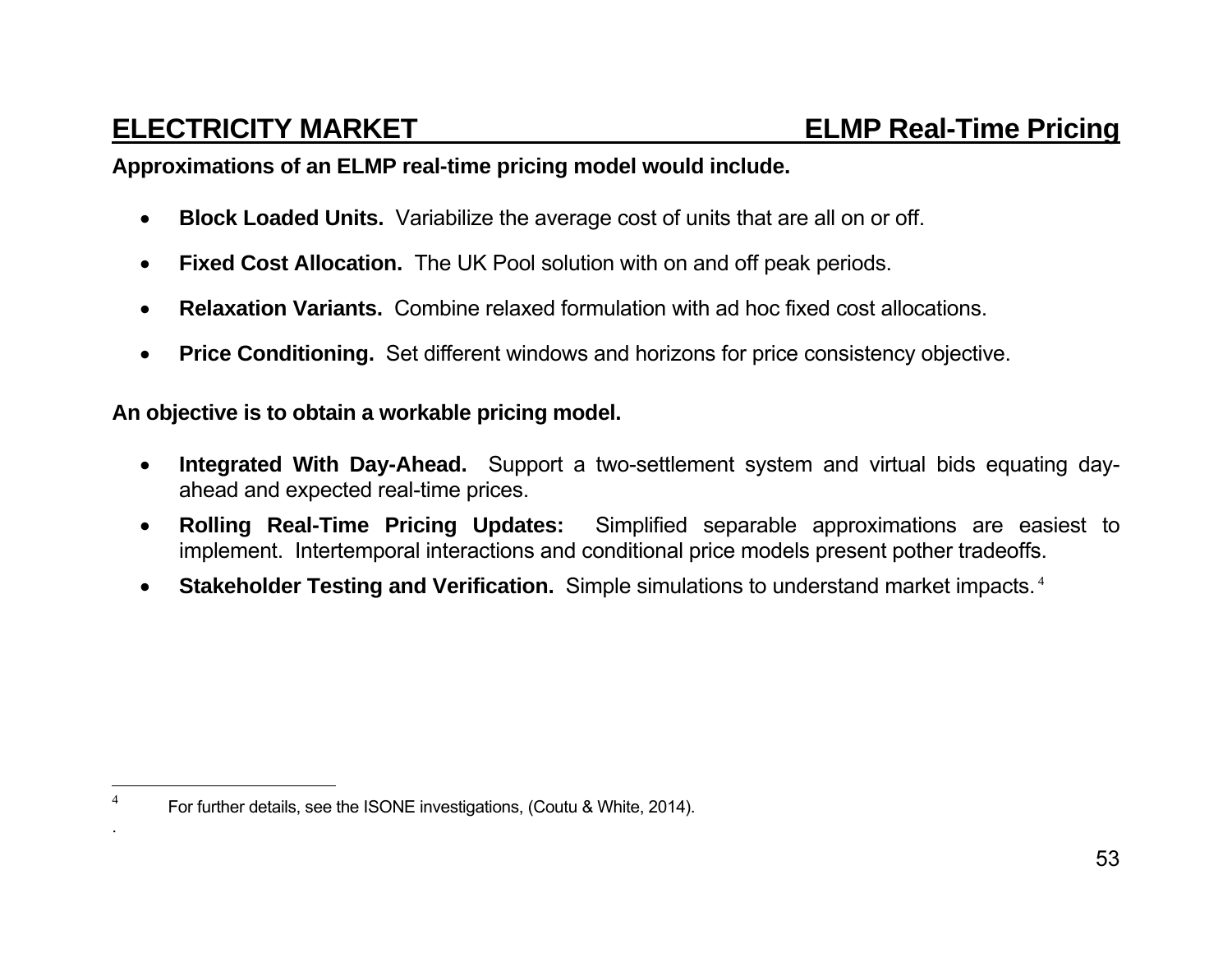### **References**

Bertsekas, D. (1999). Nonlinear Programming. *Athena Scientific*, 1–780. doi:10.1137/1.9780898719383

- Bixby, R. E. (2015). *Mixed Integer Programming:The State of the Art*. Retrieved from http://www.ksg.harvard.edu/hepg/Papers/2015/Panel 1\_R Bixby.pdf
- Bjørndal, M., & Jörnsten, K. (2008). Equilibrium prices supported by dual price functions in markets with non-convexities. *European Journal of Operational Research*, *190*(3), 768–789. Retrieved from http://www.sciencedirect.com/science/article/pii/S0377221707006340
- Cadwalader, M., Gribik, P. R., Hogan, W. W., & Pope, S. (2010). Extended LMP and Financial Transmission Rights. Retrieved from http://www.hks.harvard.edu/fs/whogan/CHP\_ELMP\_FTR\_060910.pdf
- Cervigni, G., & Perekhodtsev, D. (2013). Wholesale Electricity Markets. In P. Rinci & G. Cervigni (Eds.), *The Economics of Electricity Markets : Theory and Policy*. Edward Elgar. Retrieved from http://www.eelgar.com/bookentry\_main.lasso?id=14440
- Coutu, R., & White, M. (2014). *Real-Time Price Formation: Technical Session #5*. Retrieved from http://www.isone.com/support/training/courses/energy\_mkt\_ancil\_serv\_top/price\_information\_technical\_session5.pdf
- Gribik, P. R., Hogan, W. W., & Pope, S. L. (2007). Market-Clearing Electricity Prices and Energy Uplift. Retrieved from http://www.hks.harvard.edu/fs/whogan/Gribik\_Hogan\_Pope\_Price\_Uplift\_123107.pdf
- Hobbs, B. F., Rothkopf, M. H., & O'Neill, R. P. (2014). *The next generation of electric power unit commitment models* (Vol. 36). Springer. Springer. Retrieved from https://books-google-com.ezpprod1.hul.harvard.edu/books?id=xx\_6sgEACAAJ&lr&source=gbs\_book\_other\_versions
- Hogan, W. W. (1992). Contract networks for electric power transmission. *Journal of Regulatory Economics*, *4*(3), 211– 242. Retrieved from http://ezpprod1.hul.harvard.edu/login?url=http://search.ebscohost.com/login.aspx?direct=true&db=bth&AN=16580807&site=eh ost-live&scope=site
- Hogan, W. W. (2002). Financial transmission right formulations. Retrieved from http://www.hks.harvard.edu/fs/whogan/FTR\_Formulations\_033102.pdf
- International Energy Agency. (2007). *Tackling Investment Challenges in Power Generation in IEA Countries: Energy Market Experience*. *Energy*. Paris. Retrieved from http://www.iea.org/publications/freepublications/publication/tackling\_investment.pdf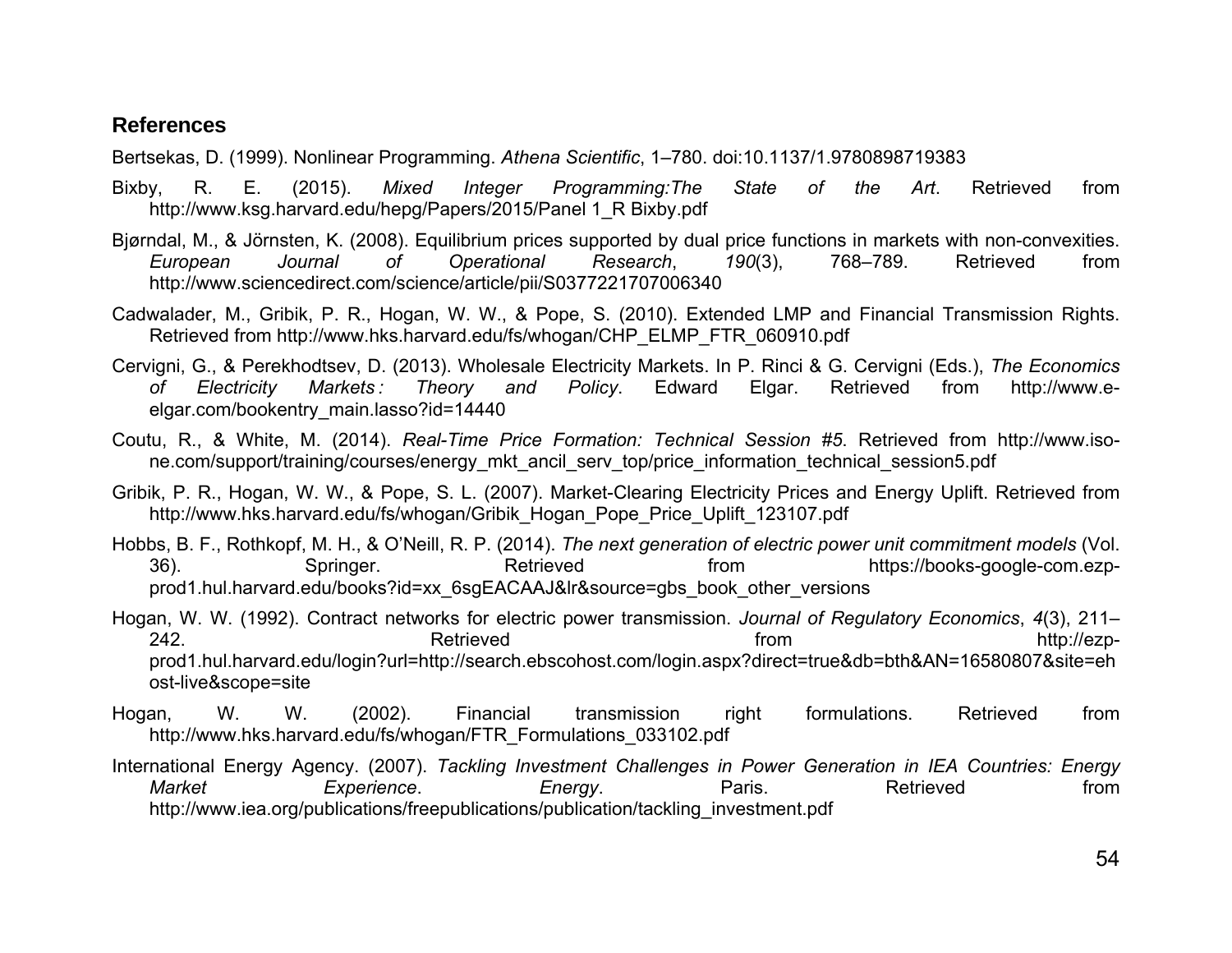- Jha, A., & Wolak, F. A. (2015). *Testing for Market Efficiency with Transactions Costs: An Application to Convergence Bidding in Wholesale Electricity Markets*. Retrieved from http://web.stanford.edu/group/fwolak/cgibin/sites/default/files/CAISO\_VB\_draft\_VNBER\_final.pdf
- Lavaei, J., & Low, S. H. (2012). Zero duality gap in optimal power flow problem. *IEEE Transactions on Power Systems*, *27*(1), 92–107. doi:10.1109/TPWRS.2011.2160974
- Mas-Colell, A., Whinston, M. D., & Green, J. R. (1995). *Microeconomic Theory*. Oxford University Press.
- O'Neill, R. P., Sotkiewicz, P. M., Hobbs, B. F., Rothkopf, M. H., & Stewart, W. R. (2005). Efficient market-clearing prices in markets with nonconvexities. *European Journal of Operational Research*, *164*(1), 269–285. Retrieved from http://www.personal.psu.edu/sjh11/ACCTG597E/Class03/ONeillEtAlfEJoOR05.pdf
- PJM. (2015). *Virtual Transactions in the PJM Energy Markets*. Retrieved from http://www.pjm.com/~/media/committeesgroups/committees/mrc/20151022/20151022-item-01-virtual-transactions-in-the-pjm-energy-markets-whitepaper.ashx
- Schweppe, F., Caramanis, M. C., Tabors, R. D., & Bohn, R. E. (1988). *Spot pricing of electricity*. Kluwer Academic Publishers. Retrieved from http://books.google.com/books?id=Sg5zRPWrZ\_gC&pg=PA265&lpg=PA265&dq=spot+pricing+of+electricity+schwep pe&source=bl&ots=1MIUfKBjBk&sig=FXe\_GSyf\_V\_fcIuTmUtH7mKO\_PM&hl=en&ei=Ovg7Tt66DO2x0AH50aGNCg& sa=X&oi=book\_result&ct=result&resnum=3&ved=0CDYQ6AEwAg#v=onepage&q&f=false
- Sioshansi, R., O'Neill, R. P., & Oren, S. S. (2008). Economic consequences of alternative solution methods for centralized unit commitment in day-ahead electricity markets. *IEEE Transactions on Power Systems*, *23*(2), 344–352. doi:10.1109/TPWRS.2008.919246
- Smeers, Y. (2003). Market incompleteness in regional electricity transmission. Part II: The forward and real time markets. *Networks and Spatial Economics*, *3*(2), 175–196. Retrieved from http://link.springer.com.ezpprod1.hul.harvard.edu/article/10.1023/A:1023916120177
- Stoft, S. E. (2002). *Power System Economics: Designing Markets for Electricity*. Wiley. Retrieved from https://books.google.com/books?id=DrTEsqJRKrYC
- Thomson, R. G. (1995). *The electric power industry: deregulation and market structure* (No. 95-004WP). Retrieved from https://dspace.mit.edu/bitstream/handle/1721.1/50182/35719387.pdf?sequence=1
- Wang, G., Negrete-pincetic, M., Kowli, A., Shafieepoorfard, E., Meyn, S., & Shanbhag, U. V. (2012). Dynamic Competitive Equilibria in Electricity Markets. In A. Chakrabortty & M. D. Ilić (Eds.), *Control and Optimization Methods for Electric Smart Grids* (pp. 35–62). Springer. doi:10.1007/978-1-4614-1605-0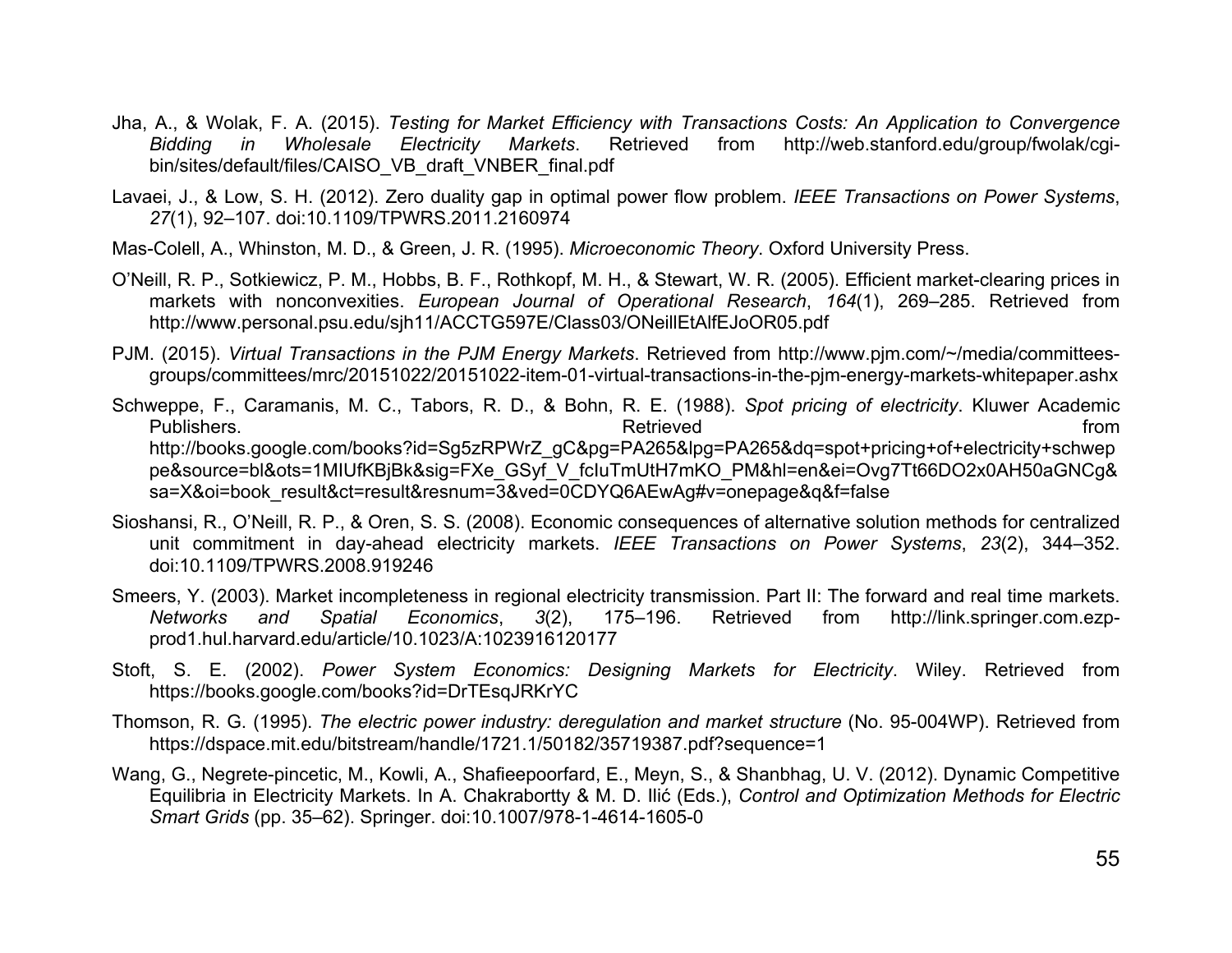Wang, G., Shanbhag, U. V., Zheng, T., Litvinov, E., & Meyn, S. (2013). An extreme-point subdifferential method for convex hull pricing in energy and reserve markets-Part II: Convergence analysis and numerical performance. *IEEE Transactions on Power Systems*, *28*, 2121–2127. doi:10.1109/TPWRS.2012.2229303